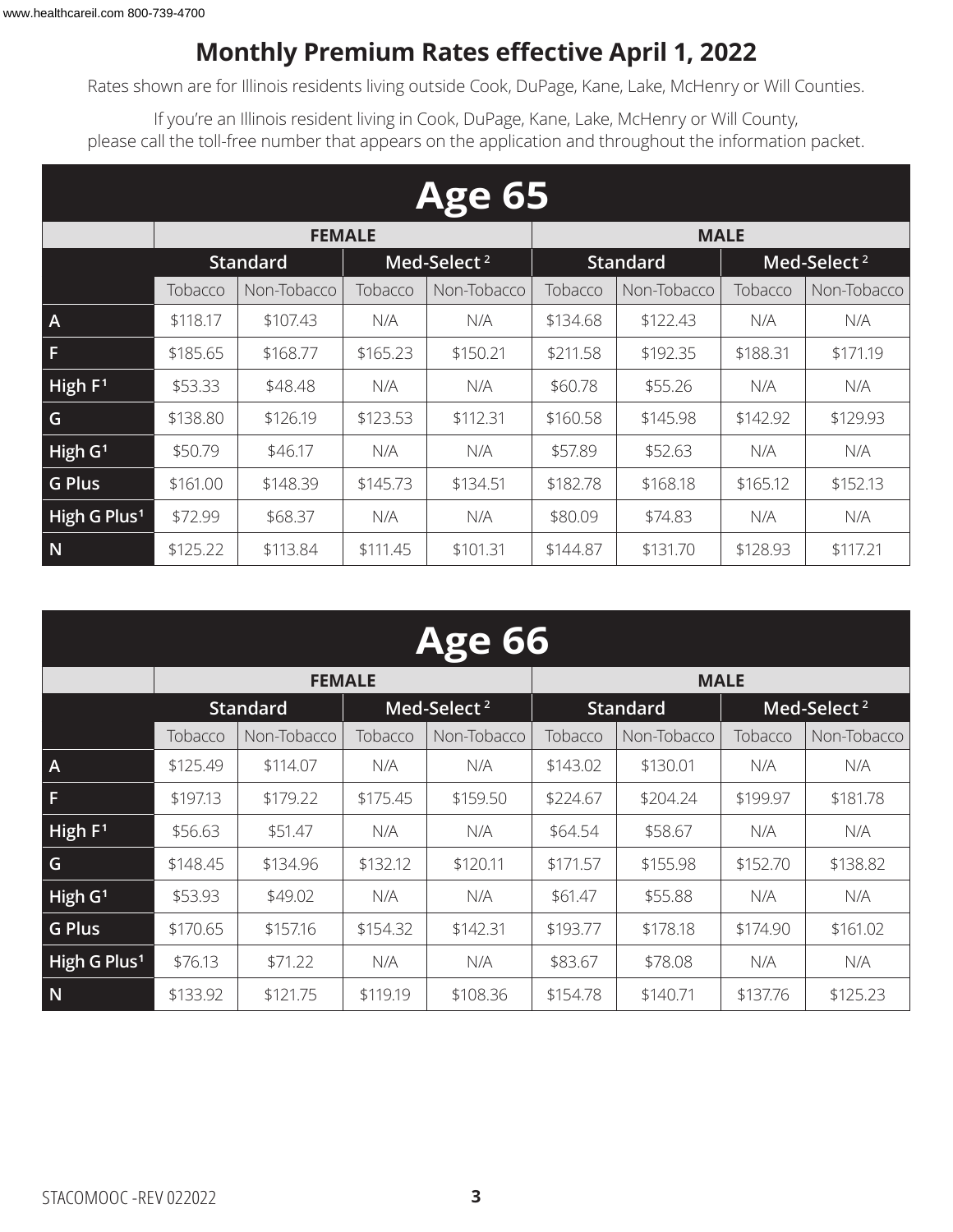| <b>Age 67</b>            |          |                 |          |                         |          |                 |          |                         |  |  |
|--------------------------|----------|-----------------|----------|-------------------------|----------|-----------------|----------|-------------------------|--|--|
|                          |          | <b>FEMALE</b>   |          |                         |          | <b>MALE</b>     |          |                         |  |  |
|                          |          | <b>Standard</b> |          | Med-Select <sup>2</sup> |          | <b>Standard</b> |          | Med-Select <sup>2</sup> |  |  |
|                          | Tobacco  | Non-Tobacco     | Tobacco  | Non-Tobacco             | Tobacco  | Non-Tobacco     | Tobacco  | Non-Tobacco             |  |  |
| $\mathsf{A}$             | \$132.67 | \$120.60        | N/A      | N/A                     | \$151.20 | \$137.45        | N/A      | N/A                     |  |  |
| F                        | \$208.41 | \$189.47        | \$185.49 | \$168.63                | \$237.54 | \$215.93        | \$211.40 | \$192.19                |  |  |
| High $F1$                | \$59.87  | \$54.43         | N/A      | N/A                     | \$68.23  | \$62.02         | N/A      | N/A                     |  |  |
| G                        | \$157.92 | \$143.57        | \$140.54 | \$127.77                | \$182.36 | \$165.78        | \$162.31 | \$147.55                |  |  |
| High $G1$                | \$57.02  | \$51.84         | N/A      | N/A                     | \$64.98  | \$59.07         | N/A      | N/A                     |  |  |
| <b>G Plus</b>            | \$180.12 | \$165.77        | \$162.74 | \$149.97                | \$204.56 | \$187.98        | \$184.51 | \$169.75                |  |  |
| High G Plus <sup>1</sup> | \$79.22  | \$74.04         | N/A      | N/A                     | \$87.18  | \$81.27         | N/A      | N/A                     |  |  |
| N                        | \$142.46 | \$129.52        | \$126.80 | \$115.27                | \$164.52 | \$149.56        | \$146.42 | \$133.11                |  |  |

|                          | <b>Age 68</b>          |                 |          |                         |          |                 |          |                         |  |  |  |
|--------------------------|------------------------|-----------------|----------|-------------------------|----------|-----------------|----------|-------------------------|--|--|--|
|                          |                        | <b>FEMALE</b>   |          |                         |          | <b>MALE</b>     |          |                         |  |  |  |
|                          |                        | <b>Standard</b> |          | Med-Select <sup>2</sup> |          | <b>Standard</b> |          | Med-Select <sup>2</sup> |  |  |  |
|                          | Non-Tobacco<br>Tobacco |                 | Tobacco  | Non-Tobacco             | Tobacco  | Non-Tobacco     | Tobacco  | Non-Tobacco             |  |  |  |
| $\overline{A}$           | \$139.71               | \$127.01        | N/A      | N/A                     | \$159.23 | \$144.76        | N/A      | N/A                     |  |  |  |
| F                        | \$219.48               | \$199.53        | \$195.34 | \$177.58                | \$250.15 | \$227.41        | \$222.63 | \$202.40                |  |  |  |
| High $F1$                | \$63.05                | \$57.32         | N/A      | N/A                     | \$71.86  | \$65.32         | N/A      | N/A                     |  |  |  |
| G                        | \$167.21               | \$152.02        | \$148.83 | \$135.29                | \$192.96 | \$175.42        | \$171.74 | \$156.12                |  |  |  |
| $H$ igh G <sup>1</sup>   | \$60.05                | \$54.59         | N/A      | N/A                     | \$68.44  | \$62.21         | N/A      | N/A                     |  |  |  |
| <b>G Plus</b>            | \$189.41               | \$174.22        | \$171.03 | \$157.49                | \$215.16 | \$197.62        | \$193.94 | \$178.32                |  |  |  |
| High G Plus <sup>1</sup> | \$82.25                | \$76.79         | N/A      | N/A                     | \$90.64  | \$84.41         | N/A      | N/A                     |  |  |  |
| N                        | \$150.85               | \$137.14        | \$134.26 | \$122.05                | \$174.08 | \$158.26        | \$154.93 | \$140.85                |  |  |  |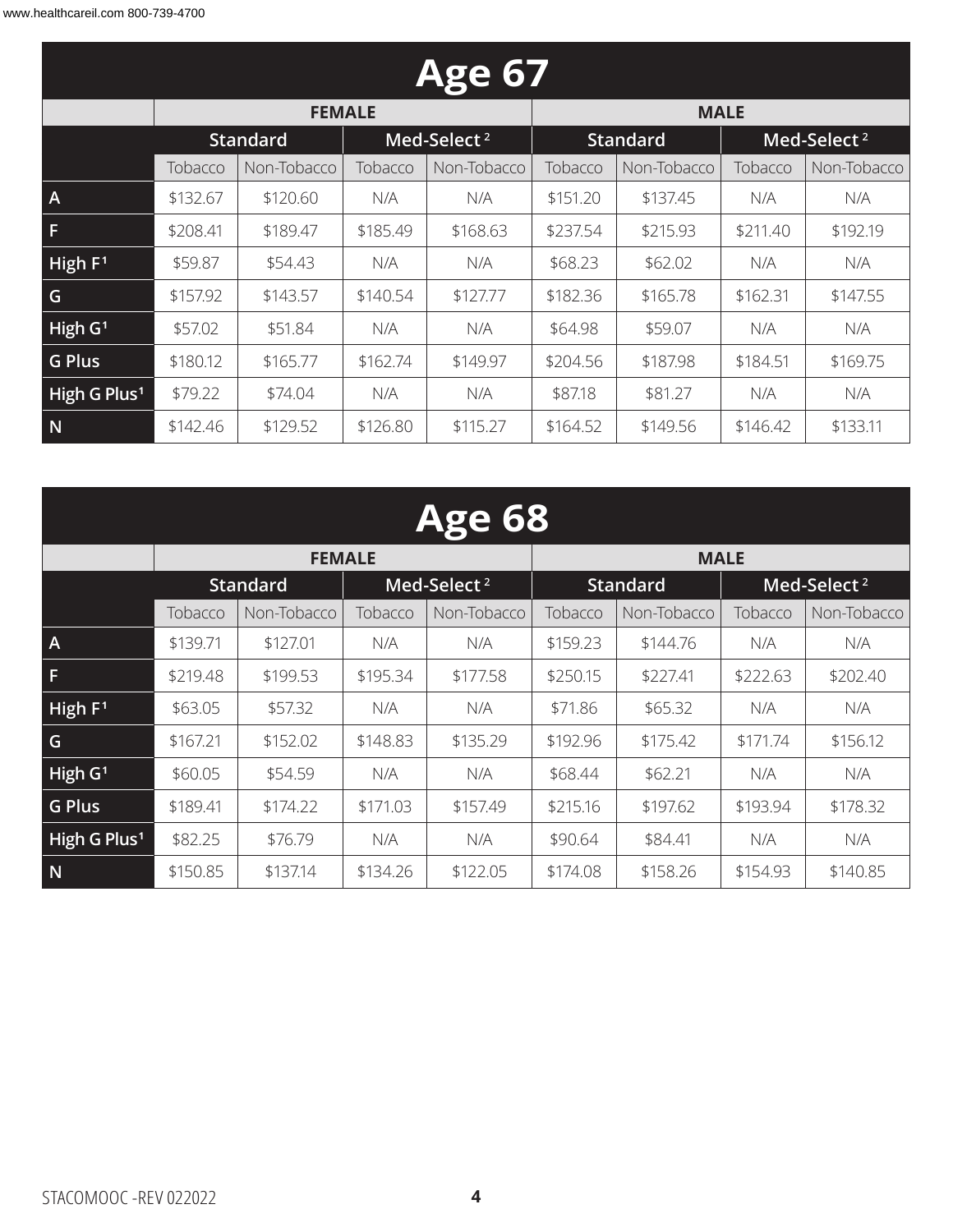| <b>Age 69</b>            |          |                 |          |                         |          |                 |          |                         |  |  |
|--------------------------|----------|-----------------|----------|-------------------------|----------|-----------------|----------|-------------------------|--|--|
|                          |          | <b>FEMALE</b>   |          |                         |          | <b>MALE</b>     |          |                         |  |  |
|                          |          | <b>Standard</b> |          | Med-Select <sup>2</sup> |          | <b>Standard</b> |          | Med-Select <sup>2</sup> |  |  |
|                          | Tobacco  | Non-Tobacco     | Tobacco  | Non-Tobacco             | Tobacco  | Non-Tobacco     | Tobacco  | Non-Tobacco             |  |  |
| $\overline{A}$           | \$146.63 | \$133.31        | N/A      | N/A                     | \$167.12 | \$151.92        | N/A      | N/A                     |  |  |
| F                        | \$230.36 | \$209.41        | \$205.01 | \$186.38                | \$262.54 | \$238.67        | \$233.65 | \$212.42                |  |  |
| High $F1$                | \$66.17  | \$60.15         | N/A      | N/A                     | \$75.42  | \$68.57         | N/A      | N/A                     |  |  |
| G                        | \$176.35 | \$160.31        | \$156.94 | \$142.67                | \$203.36 | \$184.87        | \$180.99 | \$164.54                |  |  |
| High $G1$                | \$63.02  | \$57.29         | N/A      | N/A                     | \$71.83  | \$65.30         | N/A      | N/A                     |  |  |
| <b>G Plus</b>            | \$198.55 | \$182.51        | \$179.14 | \$164.87                | \$225.56 | \$207.07        | \$203.19 | \$186.74                |  |  |
| High G Plus <sup>1</sup> | \$85.22  | \$79.49         | N/A      | N/A                     | \$94.03  | \$87.50         | N/A      | N/A                     |  |  |
| N                        | \$159.09 | \$144.63        | \$141.59 | \$128.72                | \$183.47 | \$166.78        | \$163.29 | \$148.44                |  |  |

| <b>Age 70</b>            |                                            |               |          |             |          |                 |          |                         |  |  |  |
|--------------------------|--------------------------------------------|---------------|----------|-------------|----------|-----------------|----------|-------------------------|--|--|--|
|                          |                                            | <b>FEMALE</b> |          |             |          | <b>MALE</b>     |          |                         |  |  |  |
|                          | Med-Select <sup>2</sup><br><b>Standard</b> |               |          |             |          | <b>Standard</b> |          | Med-Select <sup>2</sup> |  |  |  |
|                          | Tobacco                                    | Non-Tobacco   | Tobacco  | Non-Tobacco | Tobacco  | Non-Tobacco     | Tobacco  | Non-Tobacco             |  |  |  |
| $\overline{A}$           | \$153.42                                   | \$139.47      | N/A      | N/A         | \$174.85 | \$158.96        | N/A      | N/A                     |  |  |  |
| $\mathsf F$              | \$241.02                                   | \$219.11      | \$214.51 | \$195.01    | \$274.70 | \$249.73        | \$244.48 | \$222.25                |  |  |  |
| High F <sup>1</sup>      | \$69.24                                    | \$62.94       | N/A      | N/A         | \$78.91  | \$71.74         | N/A      | N/A                     |  |  |  |
| $\overline{G}$           | \$185.29                                   | \$168.45      | \$164.91 | \$149.92    | \$213.57 | \$194.16        | \$190.07 | \$172.80                |  |  |  |
| High G <sup>1</sup>      | \$65.94                                    | \$59.94       | N/A      | N/A         | \$75.15  | \$68.32         | N/A      | N/A                     |  |  |  |
| G Plus                   | \$207.49                                   | \$190.65      | \$187.11 | \$172.12    | \$235.77 | \$216.36        | \$212.27 | \$195.00                |  |  |  |
| High G Plus <sup>1</sup> | \$88.14                                    | \$82.14       | N/A      | N/A         | \$97.35  | \$90.52         | N/A      | N/A                     |  |  |  |
| $\overline{\mathsf{N}}$  | \$167.17                                   | \$151.97      | \$148.77 | \$135.25    | \$192.68 | \$175.16        | \$171.48 | \$155.89                |  |  |  |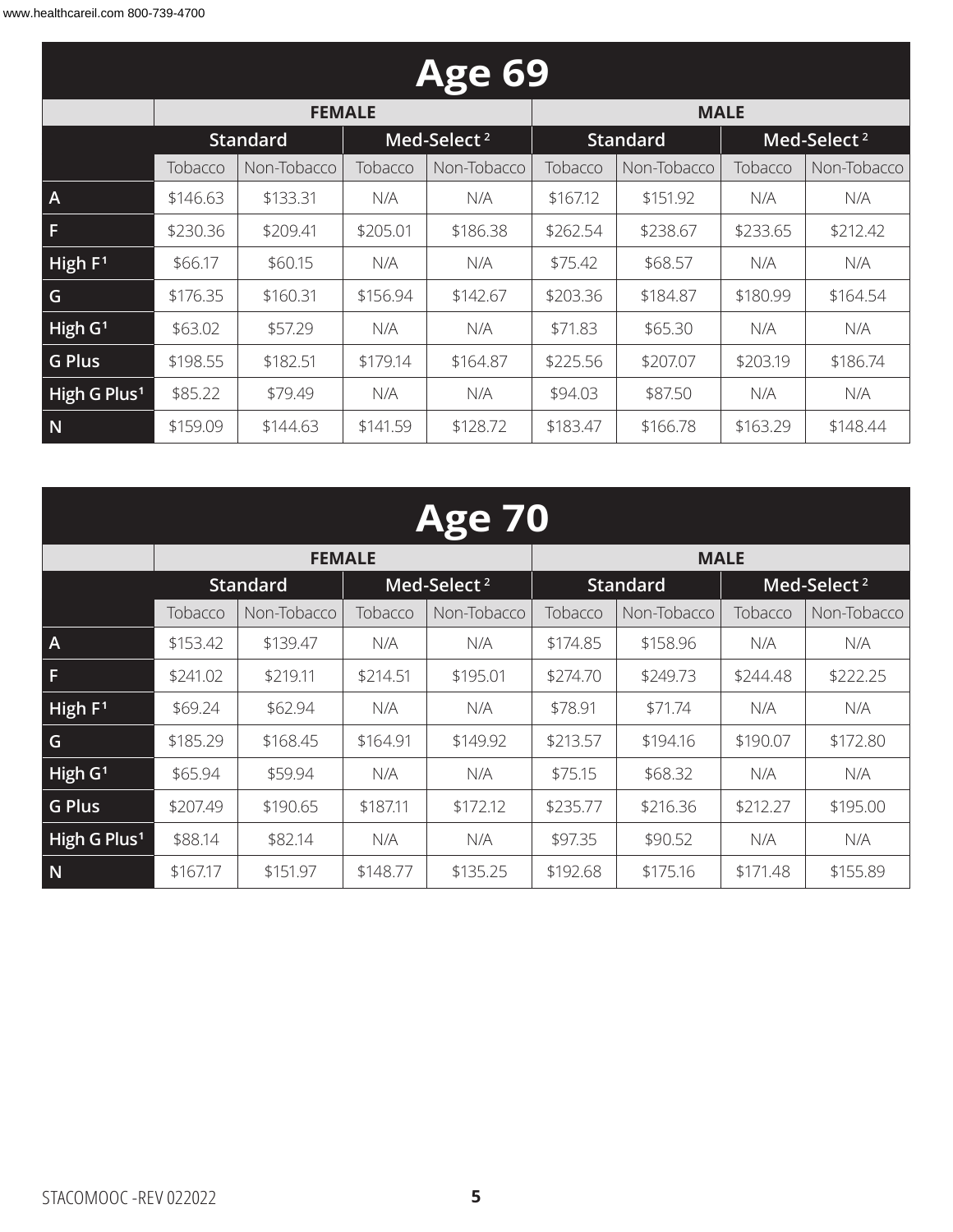| <b>Age 71</b>            |                                            |               |          |             |          |                 |          |                                                                                            |  |  |
|--------------------------|--------------------------------------------|---------------|----------|-------------|----------|-----------------|----------|--------------------------------------------------------------------------------------------|--|--|
|                          |                                            | <b>FEMALE</b> |          |             |          | <b>MALE</b>     |          |                                                                                            |  |  |
|                          | Med-Select <sup>2</sup><br><b>Standard</b> |               |          |             |          | <b>Standard</b> |          | Med-Select <sup>2</sup><br>Non-Tobacco<br>N/A<br>N/A<br>\$231.89<br>N/A<br>N/A<br>\$180.89 |  |  |
|                          | Tobacco                                    | Non-Tobacco   | Tobacco  | Non-Tobacco | Tobacco  | Non-Tobacco     | Tobacco  |                                                                                            |  |  |
| $\overline{A}$           | \$160.07                                   | \$145.52      | N/A      | N/A         | \$182.44 | \$165.85        |          |                                                                                            |  |  |
| F                        | \$251.48                                   | \$228.62      | \$223.83 | \$203.47    | \$286.62 | \$260.55        | \$255.09 |                                                                                            |  |  |
| High $F1$                | \$72.24                                    | \$65.68       | N/A      | N/A         | \$82.33  | \$74.84         |          |                                                                                            |  |  |
| G                        | \$194.08                                   | \$176.43      | \$172.73 | \$157.03    | \$223.58 | \$203.25        | \$198.99 |                                                                                            |  |  |
| High $G1$                | \$68.80                                    | \$62.55       | N/A      | N/A         | \$78.41  | \$71.28         | N/A      | N/A                                                                                        |  |  |
| <b>G Plus</b>            | \$216.28                                   | \$198.63      | \$194.93 | \$179.23    | \$245.78 | \$225.45        | \$221.19 | \$203.09                                                                                   |  |  |
| High G Plus <sup>1</sup> | \$91.00                                    | \$84.75       | N/A      | N/A         | \$100.61 | \$93.48         | N/A      | N/A                                                                                        |  |  |
| N                        | \$175.09                                   | \$159.17      | \$155.83 | \$141.67    | \$201.71 | \$183.36        | \$179.52 | \$163.19                                                                                   |  |  |

### **Age 72**

|                          |          | <b>FEMALE</b>   |          |                         |          | <b>MALE</b>     |                         |             |  |
|--------------------------|----------|-----------------|----------|-------------------------|----------|-----------------|-------------------------|-------------|--|
|                          |          | <b>Standard</b> |          | Med-Select <sup>2</sup> |          | <b>Standard</b> | Med-Select <sup>2</sup> |             |  |
|                          | Tobacco  | Non-Tobacco     | Tobacco  | Non-Tobacco             | Tobacco  | Non-Tobacco     | Tobacco                 | Non-Tobacco |  |
| $\overline{A}$           | \$166.60 | \$151.46        | N/A      | N/A                     | \$189.87 | \$172.62        | N/A                     | N/A         |  |
| F                        | \$261.74 | \$237.94        | \$232.94 | \$211.76                | \$298.30 | \$271.19        | \$265.49                | \$241.36    |  |
| High F <sup>1</sup>      | \$75.19  | \$68.36         | N/A      | N/A                     | \$85.69  | \$77.90         | N/A                     | N/A         |  |
| G                        | \$202.69 | \$184.26        | \$180.39 | \$163.99                | \$233.39 | \$212.17        | \$207.72                | \$188.83    |  |
| High G <sup>1</sup>      | \$71.61  | \$65.10         | N/A      | N/A                     | \$81.61  | \$74.19         | N/A                     | N/A         |  |
| G Plus                   | \$224.89 | \$206.46        | \$202.59 | \$186.19                | \$255.59 | \$234.37        | \$229.92                | \$211.03    |  |
| High G Plus <sup>1</sup> | \$93.81  | \$87.30         | N/A      | N/A                     | \$103.81 | \$96.39         | N/A                     | N/A         |  |
| $\overline{N}$           | \$182.86 | \$166.24        | \$162.74 | \$147.95                | \$210.56 | \$191.42        | \$187.39                | \$170.35    |  |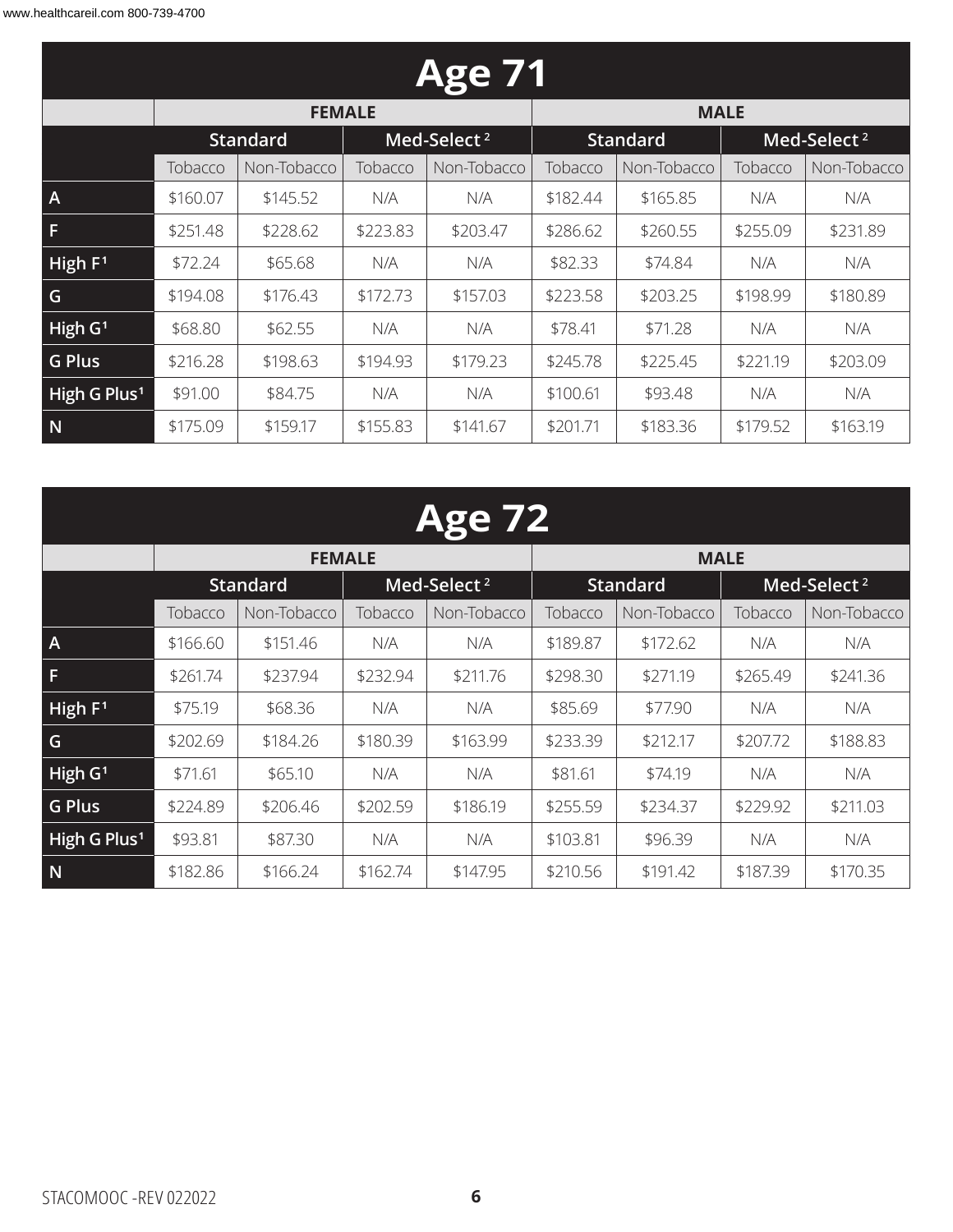|                          | <b>Age 73</b> |                 |          |                         |          |                 |          |                         |  |  |  |
|--------------------------|---------------|-----------------|----------|-------------------------|----------|-----------------|----------|-------------------------|--|--|--|
|                          |               | <b>FEMALE</b>   |          |                         |          | <b>MALE</b>     |          |                         |  |  |  |
|                          |               | <b>Standard</b> |          | Med-Select <sup>2</sup> |          | <b>Standard</b> |          | Med-Select <sup>2</sup> |  |  |  |
|                          | Tobacco       | Non-Tobacco     | Tobacco  | Non-Tobacco             | Tobacco  | Non-Tobacco     | Tobacco  | Non-Tobacco             |  |  |  |
| $\mathsf{A}$             | \$173.01      | \$157.27        | N/A      | N/A                     | \$197.17 | \$179.25        | N/A      | N/A                     |  |  |  |
| F                        | \$271.78      | \$247.08        | \$241.89 | \$219.90                | \$309.76 | \$281.59        | \$275.68 | \$250.61                |  |  |  |
| High $F1$                | \$78.07       | \$70.98         | N/A      | N/A                     | \$88.99  | \$80.89         | N/A      | N/A                     |  |  |  |
| G                        | \$211.12      | \$191.93        | \$187.90 | \$170.82                | \$243.00 | \$220.91        | \$216.28 | \$196.61                |  |  |  |
| High $G1$                | \$74.35       | \$67.60         | N/A      | N/A                     | \$84.75  | \$77.04         | N/A      | N/A                     |  |  |  |
| <b>G Plus</b>            | \$233.32      | \$214.13        | \$210.10 | \$193.02                | \$265.20 | \$243.11        | \$238.48 | \$218.81                |  |  |  |
| High G Plus <sup>1</sup> | \$96.55       | \$89.80         | N/A      | N/A                     | \$106.95 | \$99.24         | N/A      | N/A                     |  |  |  |
| N                        | \$190.47      | \$173.16        | \$169.51 | \$154.11                | \$219.23 | \$199.30        | \$195.11 | \$177.38                |  |  |  |

| <b>Age 74</b>            |          |                 |          |                         |          |                 |          |                         |  |  |
|--------------------------|----------|-----------------|----------|-------------------------|----------|-----------------|----------|-------------------------|--|--|
|                          |          | <b>FEMALE</b>   |          |                         |          | <b>MALE</b>     |          |                         |  |  |
|                          |          | <b>Standard</b> |          | Med-Select <sup>2</sup> |          | <b>Standard</b> |          | Med-Select <sup>2</sup> |  |  |
|                          | Tobacco  | Non-Tobacco     | Tobacco  | Non-Tobacco             | Tobacco  | Non-Tobacco     | Tobacco  | Non-Tobacco             |  |  |
| Α                        | \$179.27 | \$162.97        | N/A      | N/A                     | \$204.31 | \$185.73        | N/A      | N/A                     |  |  |
| F                        | \$281.62 | \$256.02        | \$250.64 | \$227.85                | \$320.97 | \$291.79        | \$285.66 | \$259.70                |  |  |
| High $F1$                | \$80.90  | \$73.55         | N/A      | N/A                     | \$92.20  | \$83.82         | N/A      | N/A                     |  |  |
| G                        | \$219.39 | \$199.45        | \$195.26 | \$177.50                | \$252.42 | \$229.48        | \$224.66 | \$204.24                |  |  |
| High G <sup>1</sup>      | \$77.05  | \$70.05         | N/A      | N/A                     | \$87.81  | \$79.83         | N/A      | N/A                     |  |  |
| <b>G Plus</b>            | \$241.59 | \$221.65        | \$217.46 | \$199.70                | \$274.62 | \$251.68        | \$246.86 | \$226.44                |  |  |
| High G Plus <sup>1</sup> | \$99.25  | \$92.25         | N/A      | N/A                     | \$110.01 | \$102.03        | N/A      | N/A                     |  |  |
| N                        | \$197.93 | \$179.93        | \$176.15 | \$160.14                | \$227.72 | \$207.03        | \$202.67 | \$184.25                |  |  |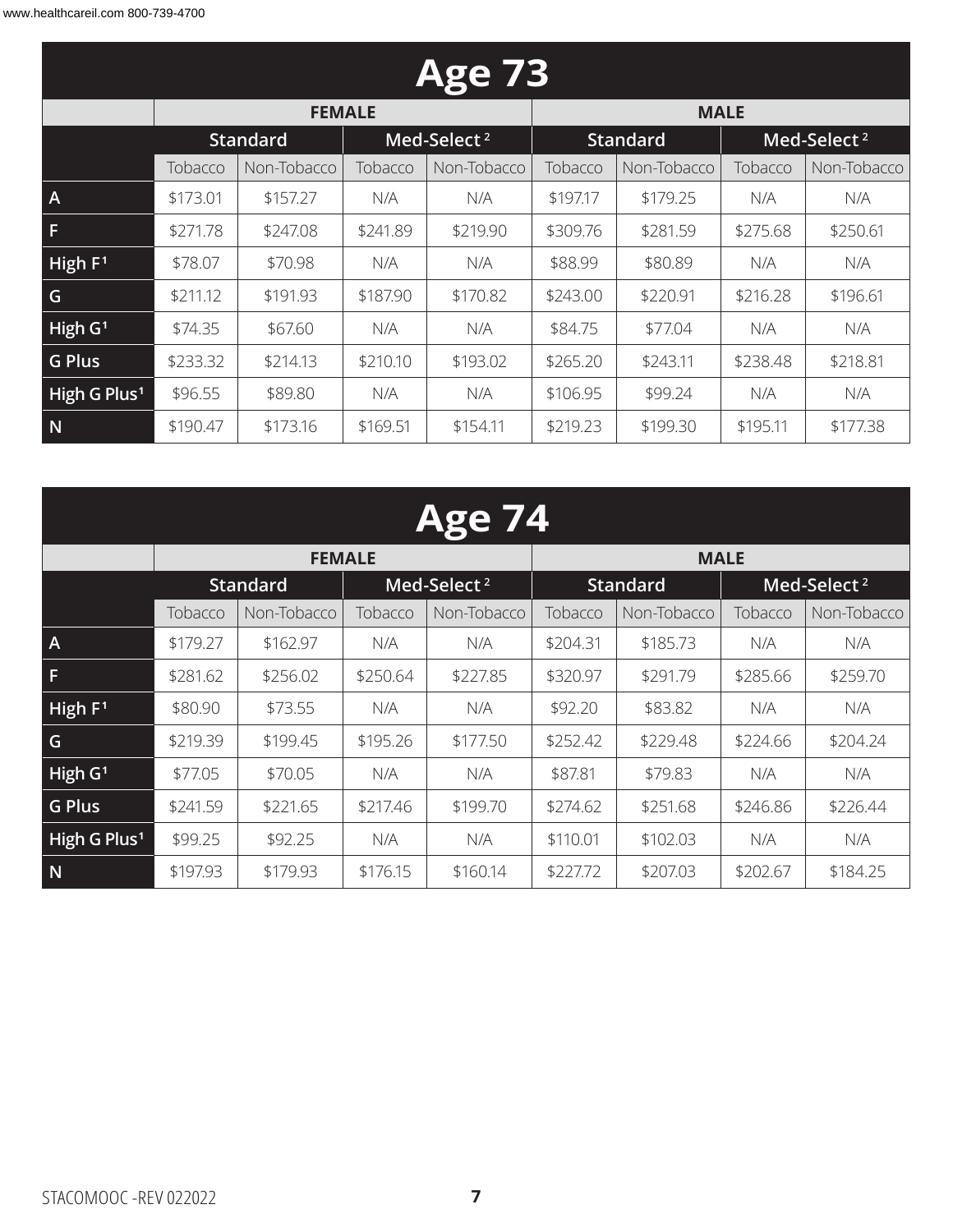|                          |                        | <b>Age 75</b>   |          |                         |          |                 |          |                         |  |  |  |  |
|--------------------------|------------------------|-----------------|----------|-------------------------|----------|-----------------|----------|-------------------------|--|--|--|--|
|                          |                        | <b>FEMALE</b>   |          |                         |          | <b>MALE</b>     |          |                         |  |  |  |  |
|                          |                        | <b>Standard</b> |          | Med-Select <sup>2</sup> |          | <b>Standard</b> |          | Med-Select <sup>2</sup> |  |  |  |  |
|                          | Tobacco<br>Non-Tobacco |                 | Tobacco  | Non-Tobacco             | Tobacco  | Non-Tobacco     | Tobacco  | Non-Tobacco             |  |  |  |  |
| $\mathsf{A}$             | \$185.40               | \$168.55        | N/A      | N/A                     | \$211.30 | \$192.09        | N/A      | N/A                     |  |  |  |  |
| F                        | \$291.26               | \$264.79        | \$259.22 | \$235.66                | \$331.95 | \$301.78        | \$295.45 | \$268.59                |  |  |  |  |
| High $F1$                | \$83.66                | \$76.06         | N/A      | N/A                     | \$95.35  | \$86.69         | N/A      | N/A                     |  |  |  |  |
| G                        | \$227.48               | \$206.80        | \$202.46 | \$184.05                | \$261.65 | \$237.86        | \$232.87 | \$211.70                |  |  |  |  |
| High $G1$                | \$79.68                | \$72.44         | N/A      | N/A                     | \$90.81  | \$82.56         | N/A      | N/A                     |  |  |  |  |
| <b>G Plus</b>            | \$249.68               | \$229.00        | \$224.66 | \$206.25                | \$283.85 | \$260.06        | \$255.07 | \$233.90                |  |  |  |  |
| High G Plus <sup>1</sup> | \$101.88               | \$94.64         | N/A      | N/A                     | \$113.01 | \$104.76        | N/A      | N/A                     |  |  |  |  |
| N                        | \$205.22               | \$186.56        | \$182.65 | \$166.05                | \$236.05 | \$214.59        | \$210.08 | \$190.98                |  |  |  |  |

|                          | Age 76                 |                 |          |                         |          |                 |          |                         |  |  |  |  |
|--------------------------|------------------------|-----------------|----------|-------------------------|----------|-----------------|----------|-------------------------|--|--|--|--|
|                          |                        | <b>FEMALE</b>   |          |                         |          | <b>MALE</b>     |          |                         |  |  |  |  |
|                          |                        | <b>Standard</b> |          | Med-Select <sup>2</sup> |          | <b>Standard</b> |          | Med-Select <sup>2</sup> |  |  |  |  |
|                          | Non-Tobacco<br>Tobacco |                 | Tobacco  | Non-Tobacco             | Tobacco  | Non-Tobacco     | Tobacco  | Non-Tobacco             |  |  |  |  |
| A                        | \$191.40               | \$174.01        | N/A      | N/A                     | \$218.14 | \$198.31        | N/A      | N/A                     |  |  |  |  |
| F                        | \$300.69               | \$273.37        | \$267.62 | \$243.29                | \$342.71 | \$311.55        | \$305.01 | \$277.28                |  |  |  |  |
| High F <sup>1</sup>      | \$86.38                | \$78.53         | N/A      | N/A                     | \$98.44  | \$89.50         | N/A      | N/A                     |  |  |  |  |
| G.                       | \$235.40               | \$214.00        | \$209.51 | \$190.46                | \$270.68 | \$246.07        | \$240.90 | \$219.00                |  |  |  |  |
| High G <sup>1</sup>      | \$82.27                | \$74.79         | N/A      | N/A                     | \$93.75  | \$85.24         | N/A      | N/A                     |  |  |  |  |
| <b>G Plus</b>            | \$257.60               | \$236.20        | \$231.71 | \$212.66                | \$292.88 | \$268.27        | \$263.10 | \$241.20                |  |  |  |  |
| High G Plus <sup>1</sup> | \$104.47               | \$96.99         | N/A      | N/A                     | \$115.95 | \$107.44        | N/A      | N/A                     |  |  |  |  |
| N                        | \$212.37               | \$193.06        | \$189.01 | \$171.82                | \$244.19 | \$221.99        | \$217.33 | \$197.57                |  |  |  |  |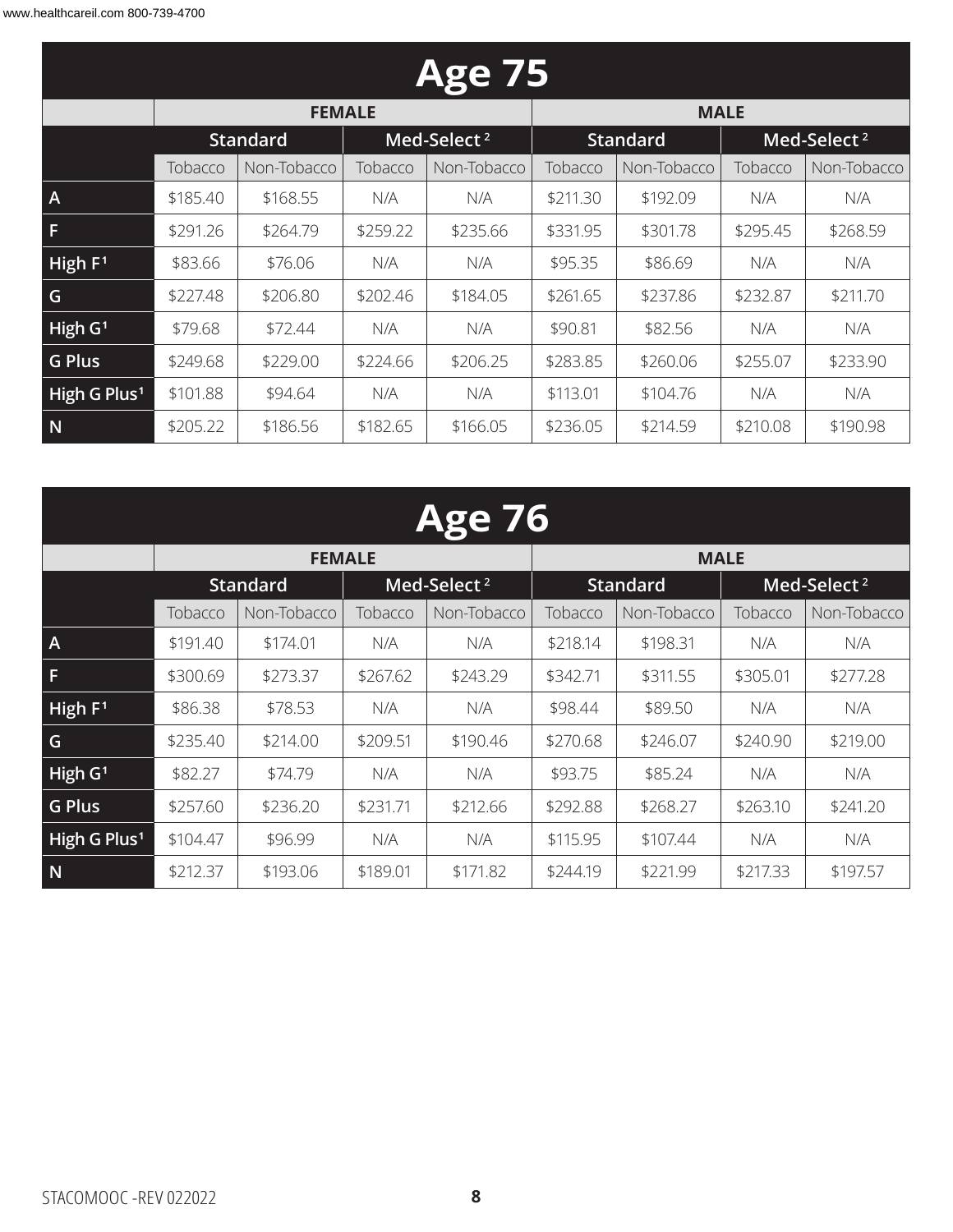| <b>Age 77</b>            |          |                 |          |                         |          |                 |          |                         |  |  |
|--------------------------|----------|-----------------|----------|-------------------------|----------|-----------------|----------|-------------------------|--|--|
|                          |          | <b>FEMALE</b>   |          |                         |          | <b>MALE</b>     |          |                         |  |  |
|                          |          | <b>Standard</b> |          | Med-Select <sup>2</sup> |          | <b>Standard</b> |          | Med-Select <sup>2</sup> |  |  |
|                          | Tobacco  | Non-Tobacco     | Tobacco  | Non-Tobacco             | Tobacco  | Non-Tobacco     | Tobacco  | Non-Tobacco             |  |  |
| $\overline{A}$           | \$197.28 | \$179.34        | N/A      | N/A                     | \$224.84 | \$204.40        | N/A      | N/A                     |  |  |
| F                        | \$309.93 | \$281.76        | \$275.83 | \$250.77                | \$353.22 | \$321.12        | \$314.37 | \$285.79                |  |  |
| High $F1$                | \$89.03  | \$80.93         | N/A      | N/A                     | \$101.46 | \$92.24         | N/A      | N/A                     |  |  |
| G                        | \$243.15 | \$221.05        | \$216.41 | \$196.73                | \$279.51 | \$254.10        | \$248.76 | \$226.15                |  |  |
| High $G1$                | \$84.79  | \$77.08         | N/A      | N/A                     | \$96.63  | \$87.85         | N/A      | N/A                     |  |  |
| <b>G Plus</b>            | \$265.35 | \$243.25        | \$238.61 | \$218.93                | \$301.71 | \$276.30        | \$270.96 | \$248.35                |  |  |
| High G Plus <sup>1</sup> | \$106.99 | \$99.28         | N/A      | N/A                     | \$118.83 | \$110.05        | N/A      | N/A                     |  |  |
| N                        | \$219.36 | \$199.42        | \$195.23 | \$177.48                | \$252.16 | \$229.24        | \$224.42 | \$204.02                |  |  |

| Δ<br>( O ) |  |
|------------|--|
|            |  |

|                          |          | <b>FEMALE</b>   |          |                         | <b>MALE</b> |                 |          |                         |  |
|--------------------------|----------|-----------------|----------|-------------------------|-------------|-----------------|----------|-------------------------|--|
|                          |          | <b>Standard</b> |          | Med-Select <sup>2</sup> |             | <b>Standard</b> |          | Med-Select <sup>2</sup> |  |
|                          | Tobacco  | Non-Tobacco     | Tobacco  | Non-Tobacco             | Tobacco     | Non-Tobacco     | Tobacco  | Non-Tobacco             |  |
| $\mathsf{A}$             | \$203.03 | \$184.57        | N/A      | N/A                     | \$231.38    | \$210.35        | N/A      | N/A                     |  |
| F                        | \$318.95 | \$289.96        | \$283.87 | \$258.05                | \$363.51    | \$330.46        | \$323.52 | \$294.11                |  |
| High $F1$                | \$91.62  | \$83.30         | N/A      | N/A                     | \$104.42    | \$94.93         | N/A      | N/A                     |  |
| G                        | \$250.73 | \$227.93        | \$223.15 | \$202.86                | \$288.14    | \$261.94        | \$256.44 | \$233.13                |  |
| High $G1$                | \$87.26  | \$79.33         | N/A      | N/A                     | \$99.45     | \$90.41         | N/A      | N/A                     |  |
| <b>G Plus</b>            | \$272.93 | \$250.13        | \$245.35 | \$225.06                | \$310.34    | \$284.14        | \$278.64 | \$255.33                |  |
| High G Plus <sup>1</sup> | \$109.46 | \$101.53        | N/A      | N/A                     | \$121.65    | \$112.61        | N/A      | N/A                     |  |
| N                        | \$226.19 | \$205.63        | \$201.32 | \$183.02                | \$259.95    | \$236.31        | \$231.36 | \$210.32                |  |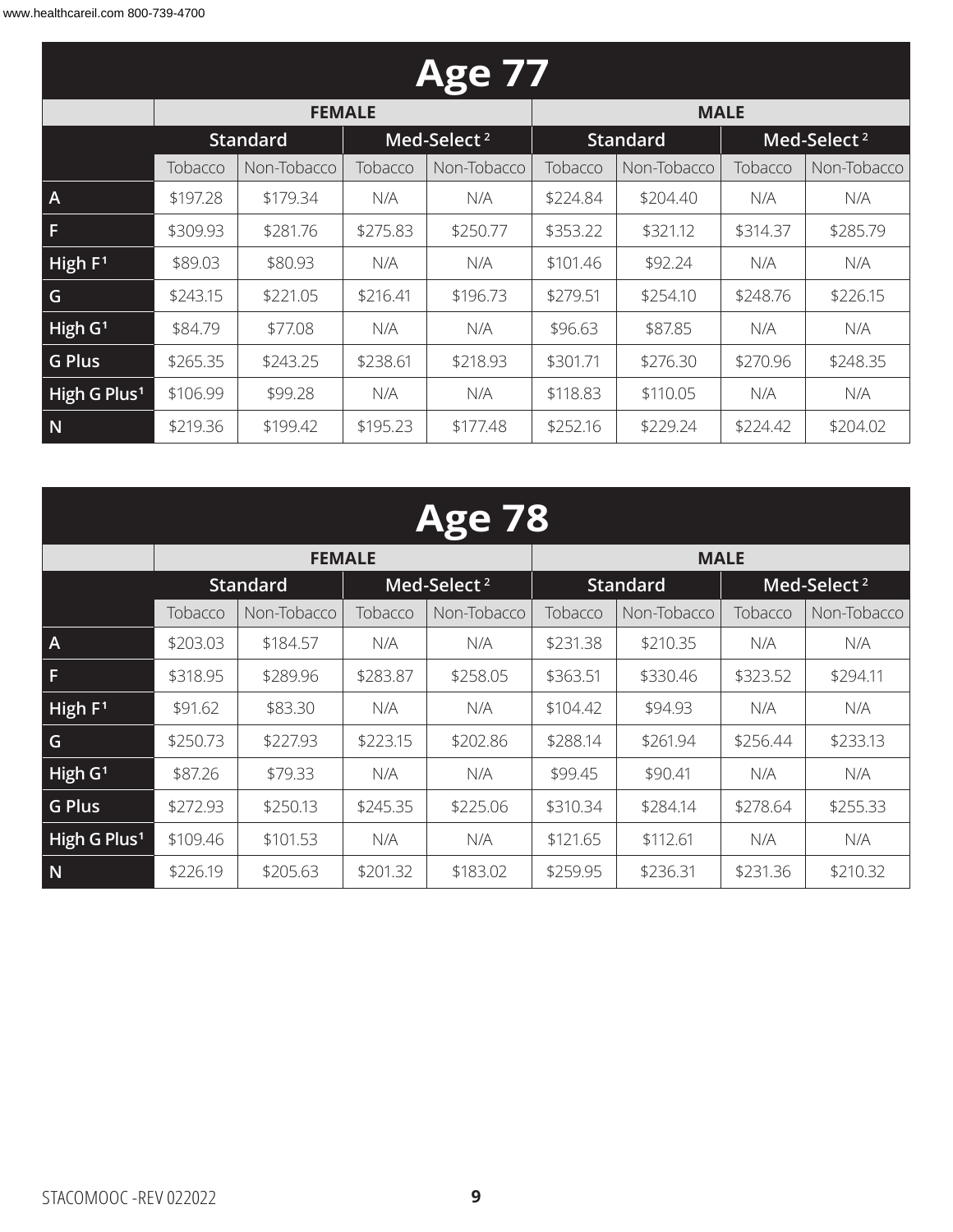| <b>Age 79</b>            |          |                        |          |                         |                                            |             |          |             |  |  |
|--------------------------|----------|------------------------|----------|-------------------------|--------------------------------------------|-------------|----------|-------------|--|--|
|                          |          | <b>FEMALE</b>          |          |                         |                                            | <b>MALE</b> |          |             |  |  |
|                          |          | <b>Standard</b>        |          | Med-Select <sup>2</sup> | Med-Select <sup>2</sup><br><b>Standard</b> |             |          |             |  |  |
|                          | Tobacco  | Non-Tobacco<br>Tobacco |          | Non-Tobacco             | Tobacco                                    | Non-Tobacco | Tobacco  | Non-Tobacco |  |  |
| $\overline{A}$           | \$208.64 | \$189.66               | N/A      | N/A                     | \$237.77                                   | \$216.16    | N/A      | N/A         |  |  |
| F                        | \$327.77 | \$297.97               | \$291.72 | \$265.19                | \$373.56                                   | \$339.60    | \$332.46 | \$302.24    |  |  |
| High $F1$                | \$94.15  | \$85.60                | N/A      | N/A                     | \$107.31                                   | \$97.55     | N/A      | N/A         |  |  |
| G                        | \$258.13 | \$234.66               | \$229.74 | \$208.86                | \$296.57                                   | \$269.62    | \$263.95 | \$239.96    |  |  |
| High $G1$                | \$89.67  | \$81.52                | N/A      | N/A                     | \$102.20                                   | \$92.90     | N/A      | N/A         |  |  |
| <b>G Plus</b>            | \$280.33 | \$256.86               | \$251.94 | \$231.06                | \$318.77                                   | \$291.82    | \$286.15 | \$262.16    |  |  |
| High G Plus <sup>1</sup> | \$111.87 | \$103.72               | N/A      | N/A                     | \$124.40                                   | \$115.10    | N/A      | N/A         |  |  |
| N                        | \$232.87 | \$211.70               | \$207.26 | \$188.41                | \$267.56                                   | \$243.23    | \$238.13 | \$216.48    |  |  |

| <b>Age 80</b>            |          |                 |          |                         |                                            |             |          |             |  |  |
|--------------------------|----------|-----------------|----------|-------------------------|--------------------------------------------|-------------|----------|-------------|--|--|
|                          |          | <b>FEMALE</b>   |          |                         |                                            | <b>MALE</b> |          |             |  |  |
|                          |          | <b>Standard</b> |          | Med-Select <sup>2</sup> | <b>Standard</b><br>Med-Select <sup>2</sup> |             |          |             |  |  |
|                          | Tobacco  | Non-Tobacco     | Tobacco  | Non-Tobacco             | Tobacco                                    | Non-Tobacco | Tobacco  | Non-Tobacco |  |  |
| $\mathsf{A}$             | \$214.12 | \$194.65        | N/A      | N/A                     | \$244.03                                   | \$221.84    | N/A      | N/A         |  |  |
| F.                       | \$336.38 | \$305.79        | \$299.37 | \$272.16                | \$383.38                                   | \$348.52    | \$341.20 | \$310.19    |  |  |
| High $F1$                | \$96.62  | \$87.84         | N/A      | N/A                     | \$110.12                                   | \$100.12    | N/A      | N/A         |  |  |
| G                        | \$265.37 | \$241.24        | \$236.18 | \$214.70                | \$304.82                                   | \$277.11    | \$271.29 | \$246.62    |  |  |
| High G <sup>1</sup>      | \$92.02  | \$83.66         | N/A      | N/A                     | \$104.88                                   | \$95.35     | N/A      | N/A         |  |  |
| <b>G Plus</b>            | \$287.57 | \$263.44        | \$258.38 | \$236.90                | \$327.02                                   | \$299.31    | \$293.49 | \$268.82    |  |  |
| High G Plus <sup>1</sup> | \$114.22 | \$105.86        | N/A      | N/A                     | \$127.08                                   | \$117.55    | N/A      | N/A         |  |  |
| N                        | \$239.40 | \$217.63        | \$213.07 | \$193.69                | \$275.00                                   | \$249.99    | \$244.74 | \$222.50    |  |  |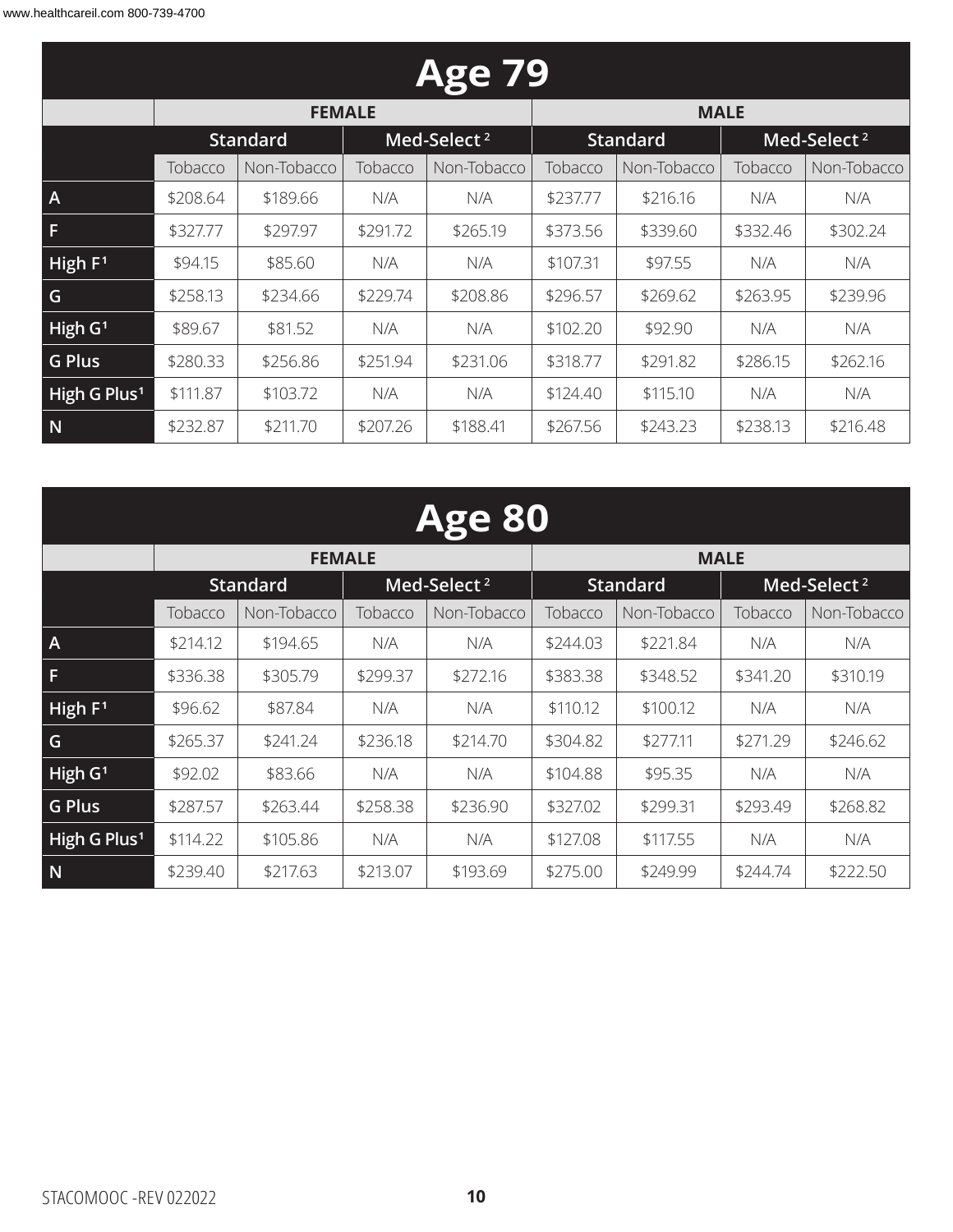| <b>Age 81</b>            |          |                 |          |                         |          |                 |          |                         |  |  |
|--------------------------|----------|-----------------|----------|-------------------------|----------|-----------------|----------|-------------------------|--|--|
|                          |          | <b>FEMALE</b>   |          |                         |          | <b>MALE</b>     |          |                         |  |  |
|                          |          | <b>Standard</b> |          | Med-Select <sup>2</sup> |          | <b>Standard</b> |          | Med-Select <sup>2</sup> |  |  |
|                          | Tobacco  | Non-Tobacco     | Tobacco  | Non-Tobacco             | Tobacco  | Non-Tobacco     | Tobacco  | Non-Tobacco             |  |  |
| $\mathsf{A}$             | \$219.46 | \$199.52        | N/A      | N/A                     | \$250.12 | \$227.39        | N/A      | N/A                     |  |  |
| F                        | \$344.78 | \$313.43        | \$306.86 | \$278.96                | \$392.96 | \$357.23        | \$349.73 | \$317.94                |  |  |
| High $F1$                | \$99.04  | \$90.04         | N/A      | N/A                     | \$112.88 | \$102.62        | N/A      | N/A                     |  |  |
| G                        | \$272.42 | \$247.65        | \$242.46 | \$220.42                | \$312.87 | \$284.42        | \$278.45 | \$253.13                |  |  |
| High $G1$                | \$94.32  | \$85.75         | N/A      | N/A                     | \$107.50 | \$97.73         | N/A      | N/A                     |  |  |
| <b>G Plus</b>            | \$294.62 | \$269.85        | \$264.66 | \$242.62                | \$335.07 | \$306.62        | \$300.65 | \$275.33                |  |  |
| High G Plus <sup>1</sup> | \$116.52 | \$107.95        | N/A      | N/A                     | \$129.70 | \$119.93        | N/A      | N/A                     |  |  |
| N                        | \$245.76 | \$223.42        | \$218.74 | \$198.85                | \$282.25 | \$256.59        | \$251.20 | \$228.36                |  |  |

| <b>Age 82</b>            |          |                 |          |                         |          |                 |          |                         |  |  |
|--------------------------|----------|-----------------|----------|-------------------------|----------|-----------------|----------|-------------------------|--|--|
|                          |          | <b>FEMALE</b>   |          |                         |          | <b>MALE</b>     |          |                         |  |  |
|                          |          | <b>Standard</b> |          | Med-Select <sup>2</sup> |          | <b>Standard</b> |          | Med-Select <sup>2</sup> |  |  |
|                          | Tobacco  | Non-Tobacco     | Tobacco  | Non-Tobacco             | Tobacco  | Non-Tobacco     | Tobacco  | Non-Tobacco             |  |  |
| $\overline{A}$           | \$224.69 | \$204.26        | N/A      | N/A                     | \$256.07 | \$232.80        | N/A      | N/A                     |  |  |
| F                        | \$352.98 | \$320.90        | \$314.16 | \$285.60                | \$402.30 | \$365.73        | \$358.04 | \$325.50                |  |  |
| High F <sup>1</sup>      | \$101.40 | \$92.18         | N/A      | N/A                     | \$115.56 | \$105.05        | N/A      | N/A                     |  |  |
| G                        | \$279.31 | \$253.91        | \$248.59 | \$225.98                | \$320.71 | \$291.55        | \$285.43 | \$259.49                |  |  |
| High G <sup>1</sup>      | \$96.57  | \$87.79         | N/A      | N/A                     | \$110.06 | \$100.05        | N/A      | N/A                     |  |  |
| <b>G Plus</b>            | \$301.51 | \$276.11        | \$270.79 | \$248.18                | \$342.91 | \$313.75        | \$307.63 | \$281.69                |  |  |
| High G Plus <sup>1</sup> | \$118.77 | \$109.99        | N/A      | N/A                     | \$132.26 | \$122.25        | N/A      | N/A                     |  |  |
| N                        | \$251.98 | \$229.07        | \$224.26 | \$203.88                | \$289.33 | \$263.03        | \$257.50 | \$234.10                |  |  |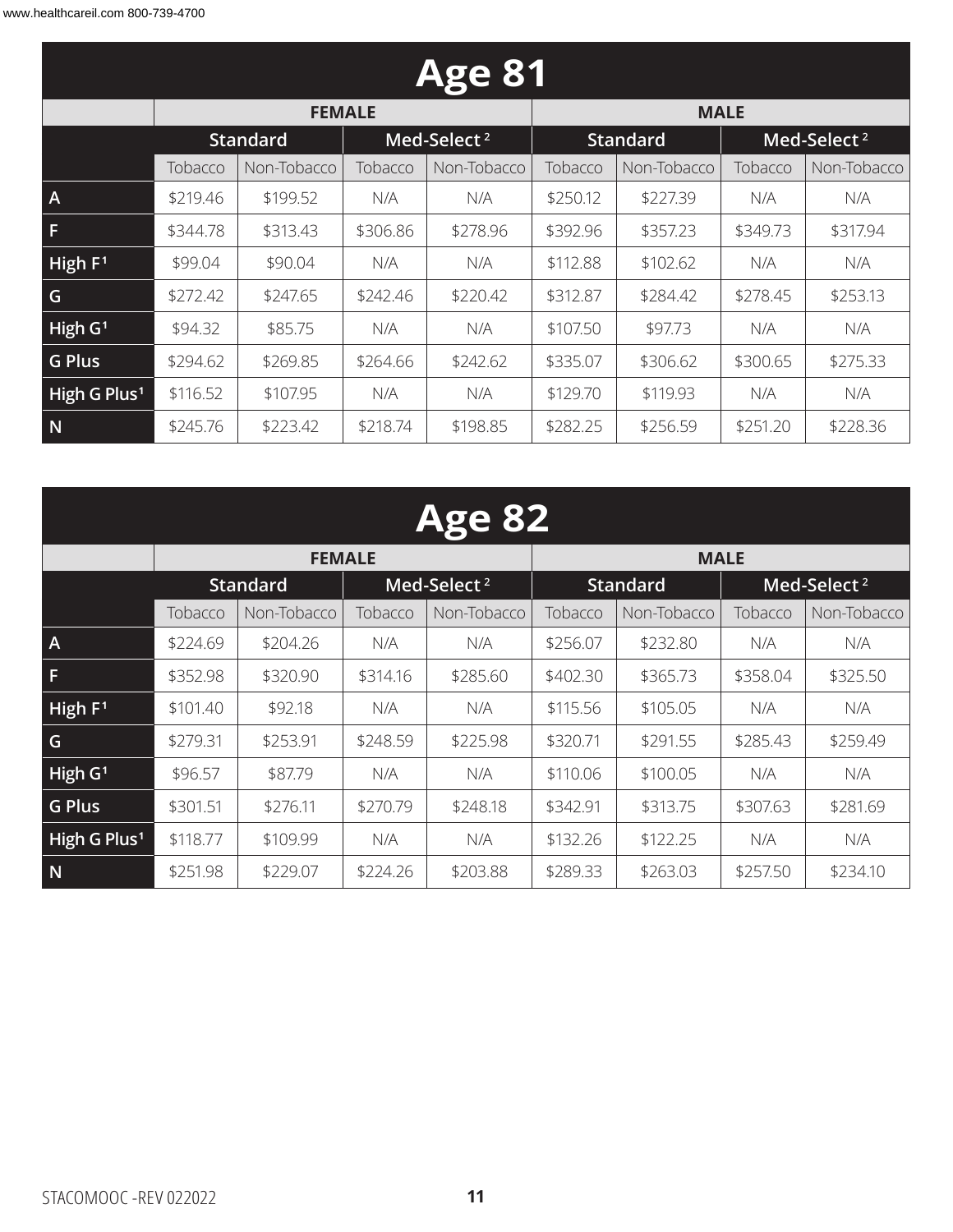| <b>Age 83</b>            |          |                        |          |                         |          |                 |          |                         |  |  |
|--------------------------|----------|------------------------|----------|-------------------------|----------|-----------------|----------|-------------------------|--|--|
|                          |          | <b>FEMALE</b>          |          |                         |          | <b>MALE</b>     |          |                         |  |  |
|                          |          | <b>Standard</b>        |          | Med-Select <sup>2</sup> |          | <b>Standard</b> |          | Med-Select <sup>2</sup> |  |  |
|                          | Tobacco  | Non-Tobacco<br>Tobacco |          | Non-Tobacco             | Tobacco  | Non-Tobacco     | Tobacco  | Non-Tobacco             |  |  |
| $\mathsf{A}$             | \$229.78 | \$208.89               | N/A      | N/A                     | \$261.88 | \$238.08        | N/A      | N/A                     |  |  |
| F                        | \$360.99 | \$328.18               | \$321.27 | \$292.07                | \$411.41 | \$374.01        | \$366.16 | \$332.88                |  |  |
| High $F1$                | \$103.70 | \$94.27                | N/A      | N/A                     | \$118.19 | \$107.44        | N/A      | N/A                     |  |  |
| G                        | \$286.02 | \$260.02               | \$254.56 | \$231.42                | \$328.37 | \$298.52        | \$292.25 | \$265.68                |  |  |
| High $G1$                | \$98.76  | \$89.78                | N/A      | N/A                     | \$112.56 | \$102.32        | N/A      | N/A                     |  |  |
| <b>G Plus</b>            | \$308.22 | \$282.22               | \$276.76 | \$253.62                | \$350.57 | \$320.72        | \$314.45 | \$287.88                |  |  |
| High G Plus <sup>1</sup> | \$120.96 | \$111.98               | N/A      | N/A                     | \$134.76 | \$124.52        | N/A      | N/A                     |  |  |
| N                        | \$258.04 | \$234.58               | \$229.66 | \$208.77                | \$296.24 | \$269.30        | \$263.64 | \$239.68                |  |  |

| <b>Age 84</b>            |          |                 |          |                         |                                            |             |          |             |  |  |
|--------------------------|----------|-----------------|----------|-------------------------|--------------------------------------------|-------------|----------|-------------|--|--|
|                          |          | <b>FEMALE</b>   |          |                         |                                            | <b>MALE</b> |          |             |  |  |
|                          |          | <b>Standard</b> |          | Med-Select <sup>2</sup> | Med-Select <sup>2</sup><br><b>Standard</b> |             |          |             |  |  |
|                          | Tobacco  | Non-Tobacco     |          | Non-Tobacco             | Tobacco                                    | Non-Tobacco | Tobacco  | Non-Tobacco |  |  |
| $\overline{A}$           | \$234.74 | \$213.40        | N/A      | N/A                     | \$267.53                                   | \$243.21    | N/A      | N/A         |  |  |
| F.                       | \$368.77 | \$335.24        | \$328.22 | \$298.37                | \$420.29                                   | \$382.09    | \$374.06 | \$340.06    |  |  |
| High $F1$                | \$105.93 | \$96.31         | N/A      | N/A                     | \$120.74                                   | \$109.76    | N/A      | N/A         |  |  |
| G                        | \$292.56 | \$265.97        | \$260.38 | \$236.71                | \$335.82                                   | \$305.29    | \$298.88 | \$271.71    |  |  |
| High $G1$                | \$100.89 | \$91.72         | N/A      | N/A                     | \$114.99                                   | \$104.53    | N/A      | N/A         |  |  |
| <b>G Plus</b>            | \$314.76 | \$288.17        | \$282.58 | \$258.91                | \$358.02                                   | \$327.49    | \$321.08 | \$293.91    |  |  |
| High G Plus <sup>1</sup> | \$123.09 | \$113.92        | N/A      | N/A                     | \$137.19                                   | \$126.73    | N/A      | N/A         |  |  |
| N                        | \$263.94 | \$239.95        | \$234.91 | \$213.55                | \$302.97                                   | \$275.42    | \$269.64 | \$245.12    |  |  |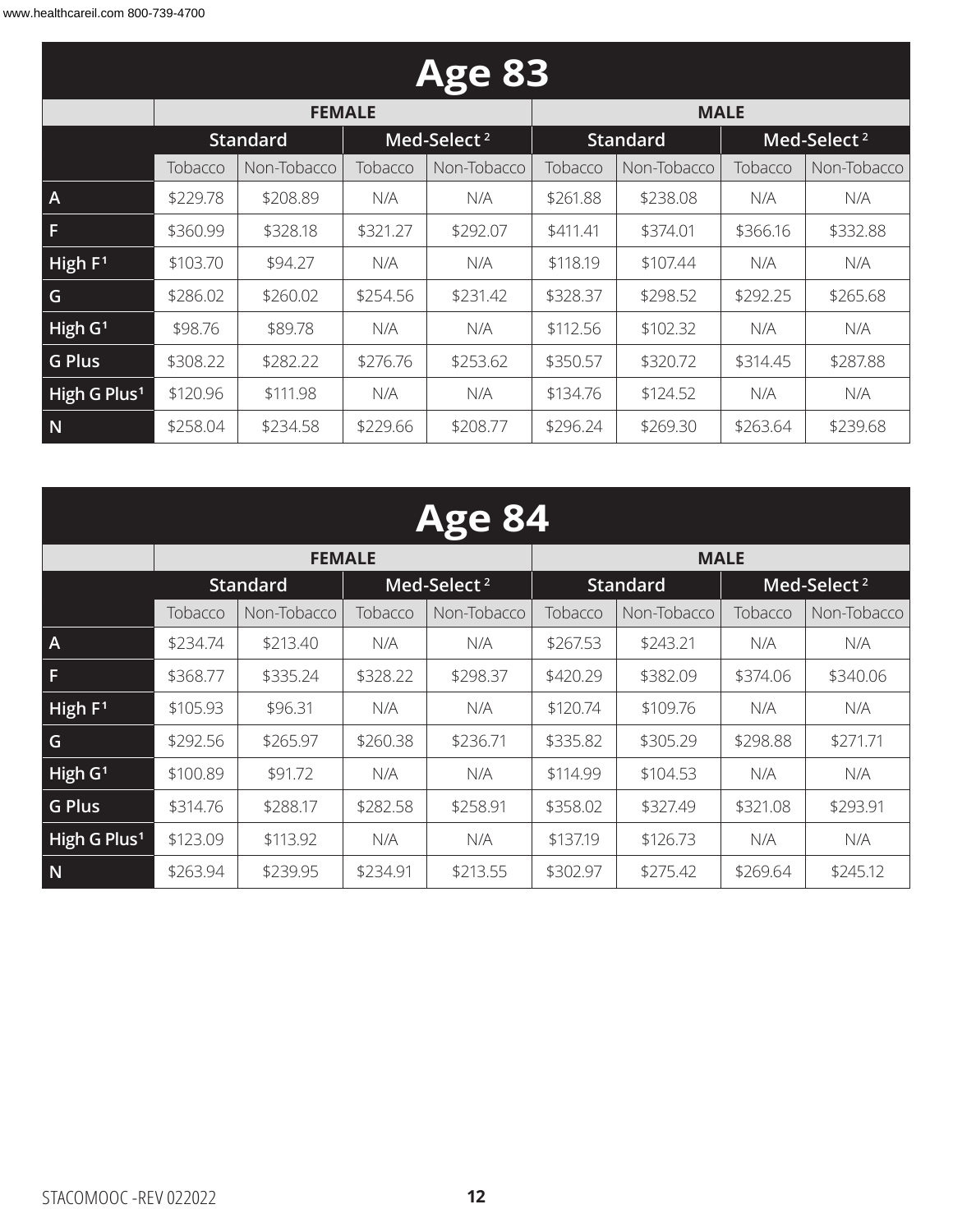| <b>Age 85</b>            |          |                 |          |                         |                                            |             |          |             |  |  |
|--------------------------|----------|-----------------|----------|-------------------------|--------------------------------------------|-------------|----------|-------------|--|--|
|                          |          | <b>FEMALE</b>   |          |                         |                                            | <b>MALE</b> |          |             |  |  |
|                          |          | <b>Standard</b> |          | Med-Select <sup>2</sup> | Med-Select <sup>2</sup><br><b>Standard</b> |             |          |             |  |  |
|                          | Tobacco  | Non-Tobacco     |          | Non-Tobacco             | Tobacco                                    | Non-Tobacco | Tobacco  | Non-Tobacco |  |  |
| $\overline{A}$           | \$239.56 | \$217.79        | N/A      | N/A                     | \$273.03                                   | \$248.22    | N/A      | N/A         |  |  |
| F                        | \$376.36 | \$342.16        | \$334.96 | \$304.51                | \$428.93                                   | \$389.95    | \$381.76 | \$347.05    |  |  |
| High $F1$                | \$108.11 | \$98.29         | N/A      | N/A                     | \$123.22                                   | \$112.01    | N/A      | N/A         |  |  |
| G                        | \$298.94 | \$271.76        | \$266.05 | \$241.87                | \$343.08                                   | \$311.89    | \$305.34 | \$277.58    |  |  |
| High $G1$                | \$102.96 | \$93.61         | N/A      | N/A                     | \$117.35                                   | \$106.68    | N/A      | N/A         |  |  |
| <b>G Plus</b>            | \$321.14 | \$293.96        | \$288.25 | \$264.07                | \$365.28                                   | \$334.09    | \$327.54 | \$299.78    |  |  |
| High G Plus <sup>1</sup> | \$125.16 | \$115.81        | N/A      | N/A                     | \$139.55                                   | \$128.88    | N/A      | N/A         |  |  |
| N                        | \$269.68 | \$245.16        | \$240.02 | \$218.20                | \$309.51                                   | \$281.38    | \$275.47 | \$250.43    |  |  |

|                          | <b>Age 86</b> |                 |          |                         |                                            |             |          |             |  |  |  |
|--------------------------|---------------|-----------------|----------|-------------------------|--------------------------------------------|-------------|----------|-------------|--|--|--|
|                          |               | <b>FEMALE</b>   |          |                         |                                            | <b>MALE</b> |          |             |  |  |  |
|                          |               | <b>Standard</b> |          | Med-Select <sup>2</sup> | <b>Standard</b><br>Med-Select <sup>2</sup> |             |          |             |  |  |  |
|                          | Tobacco       | Non-Tobacco     |          | Non-Tobacco             | Tobacco                                    | Non-Tobacco | Tobacco  | Non-Tobacco |  |  |  |
| $\overline{A}$           | \$244.27      | \$222.05        | N/A      | N/A                     | \$278.40                                   | \$253.08    | N/A      | N/A         |  |  |  |
| F                        | \$383.74      | \$348.85        | \$341.53 | \$310.49                | \$437.36                                   | \$397.59    | \$389.25 | \$353.86    |  |  |  |
| High $F1$                | \$110.24      | \$100.22        | N/A      | N/A                     | \$125.63                                   | \$114.21    | N/A      | N/A         |  |  |  |
| G                        | \$305.13      | \$277.39        | \$271.56 | \$246.88                | \$350.14                                   | \$318.31    | \$311.63 | \$283.30    |  |  |  |
| High $G1$                | \$104.99      | \$95.45         | N/A      | N/A                     | \$119.65                                   | \$108.77    | N/A      | N/A         |  |  |  |
| <b>G Plus</b>            | \$327.33      | \$299.59        | \$293.76 | \$269.08                | \$372.34                                   | \$340.51    | \$333.83 | \$305.50    |  |  |  |
| High G Plus <sup>1</sup> | \$127.19      | \$117.65        | N/A      | N/A                     | \$141.85                                   | \$130.97    | N/A      | N/A         |  |  |  |
| N                        | \$275.28      | \$250.25        | \$245.00 | \$222.73                | \$315.88                                   | \$287.16    | \$281.14 | \$255.58    |  |  |  |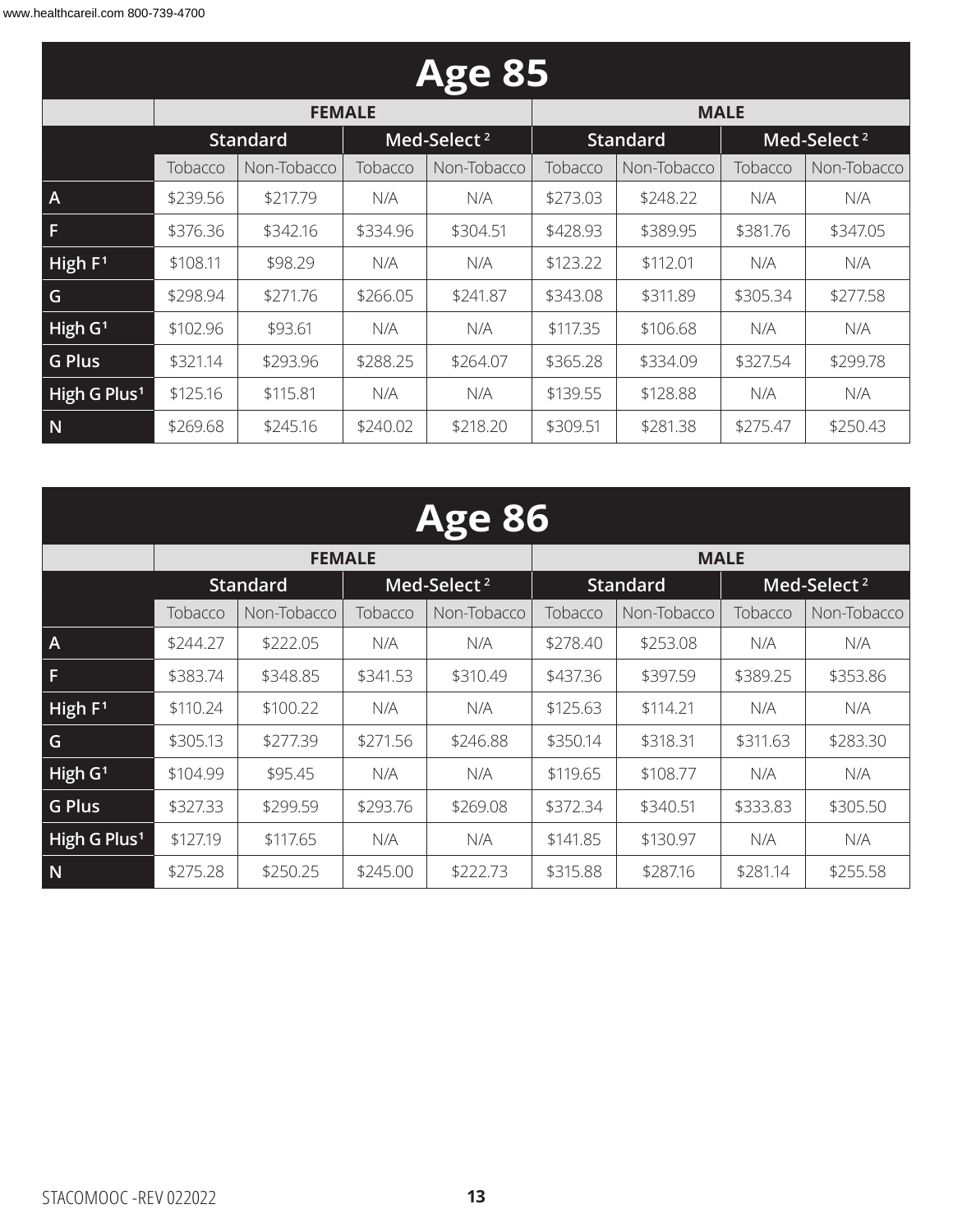| <b>Age 87</b>            |          |                 |          |                         |                                            |             |          |             |  |  |
|--------------------------|----------|-----------------|----------|-------------------------|--------------------------------------------|-------------|----------|-------------|--|--|
|                          |          | <b>FEMALE</b>   |          |                         |                                            | <b>MALE</b> |          |             |  |  |
|                          |          | <b>Standard</b> |          | Med-Select <sup>2</sup> | Med-Select <sup>2</sup><br><b>Standard</b> |             |          |             |  |  |
|                          | Tobacco  | Non-Tobacco     | Tobacco  | Non-Tobacco             | Tobacco                                    | Non-Tobacco | Tobacco  | Non-Tobacco |  |  |
| $\mathsf{A}$             | \$248.84 | \$226.21        | N/A      | N/A                     | \$283.59                                   | \$257.82    | N/A      | N/A         |  |  |
| F                        | \$390.93 | \$355.39        | \$347.92 | \$316.29                | \$445.54                                   | \$405.03    | \$396.52 | \$360.47    |  |  |
| High $F1$                | \$112.30 | \$102.09        | N/A      | N/A                     | \$127.97                                   | \$116.35    | N/A      | N/A         |  |  |
| G                        | \$311.16 | \$282.87        | \$276.93 | \$251.76                | \$357.01                                   | \$324.56    | \$317.74 | \$288.86    |  |  |
| High $G1$                | \$106.95 | \$97.23         | N/A      | N/A                     | \$121.88                                   | \$110.81    | N/A      | N/A         |  |  |
| <b>G Plus</b>            | \$333.36 | \$305.07        | \$299.13 | \$273.96                | \$379.21                                   | \$346.76    | \$339.94 | \$311.06    |  |  |
| High G Plus <sup>1</sup> | \$129.15 | \$119.43        | N/A      | N/A                     | \$144.08                                   | \$133.01    | N/A      | N/A         |  |  |
| N                        | \$280.71 | \$255.19        | \$249.84 | \$227.13                | \$322.08                                   | \$292.80    | \$286.65 | \$260.59    |  |  |

| <b>Age 88</b>            |          |                 |          |                         |          |                 |          |                         |  |  |
|--------------------------|----------|-----------------|----------|-------------------------|----------|-----------------|----------|-------------------------|--|--|
|                          |          | <b>FEMALE</b>   |          |                         |          | <b>MALE</b>     |          |                         |  |  |
|                          |          | <b>Standard</b> |          | Med-Select <sup>2</sup> |          | <b>Standard</b> |          | Med-Select <sup>2</sup> |  |  |
|                          | Tobacco  | Non-Tobacco     | Tobacco  | Non-Tobacco             | Tobacco  | Non-Tobacco     | Tobacco  | Non-Tobacco             |  |  |
| $\overline{A}$           | \$253.27 | \$230.24        | N/A      | N/A                     | \$288.66 | \$262.42        | N/A      | N/A                     |  |  |
| F                        | \$397.89 | \$361.72        | \$354.13 | \$321.93                | \$453.47 | \$412.25        | \$403.60 | \$366.90                |  |  |
| High $F1$                | \$114.29 | \$103.91        | N/A      | N/A                     | \$130.26 | \$118.42        | N/A      | N/A                     |  |  |
| G                        | \$317.01 | \$288.19        | \$282.14 | \$256.49                | \$363.68 | \$330.62        | \$323.67 | \$294.25                |  |  |
| High G <sup>1</sup>      | \$108.85 | \$98.96         | N/A      | N/A                     | \$124.06 | \$112.78        | N/A      | N/A                     |  |  |
| <b>G Plus</b>            | \$339.21 | \$310.39        | \$304.34 | \$278.69                | \$385.88 | \$352.82        | \$345.87 | \$316.45                |  |  |
| High G Plus <sup>1</sup> | \$131.05 | \$121.16        | N/A      | N/A                     | \$146.26 | \$134.98        | N/A      | N/A                     |  |  |
| N                        | \$285.99 | \$259.99        | \$254.53 | \$231.39                | \$328.09 | \$298.27        | \$292.01 | \$265.46                |  |  |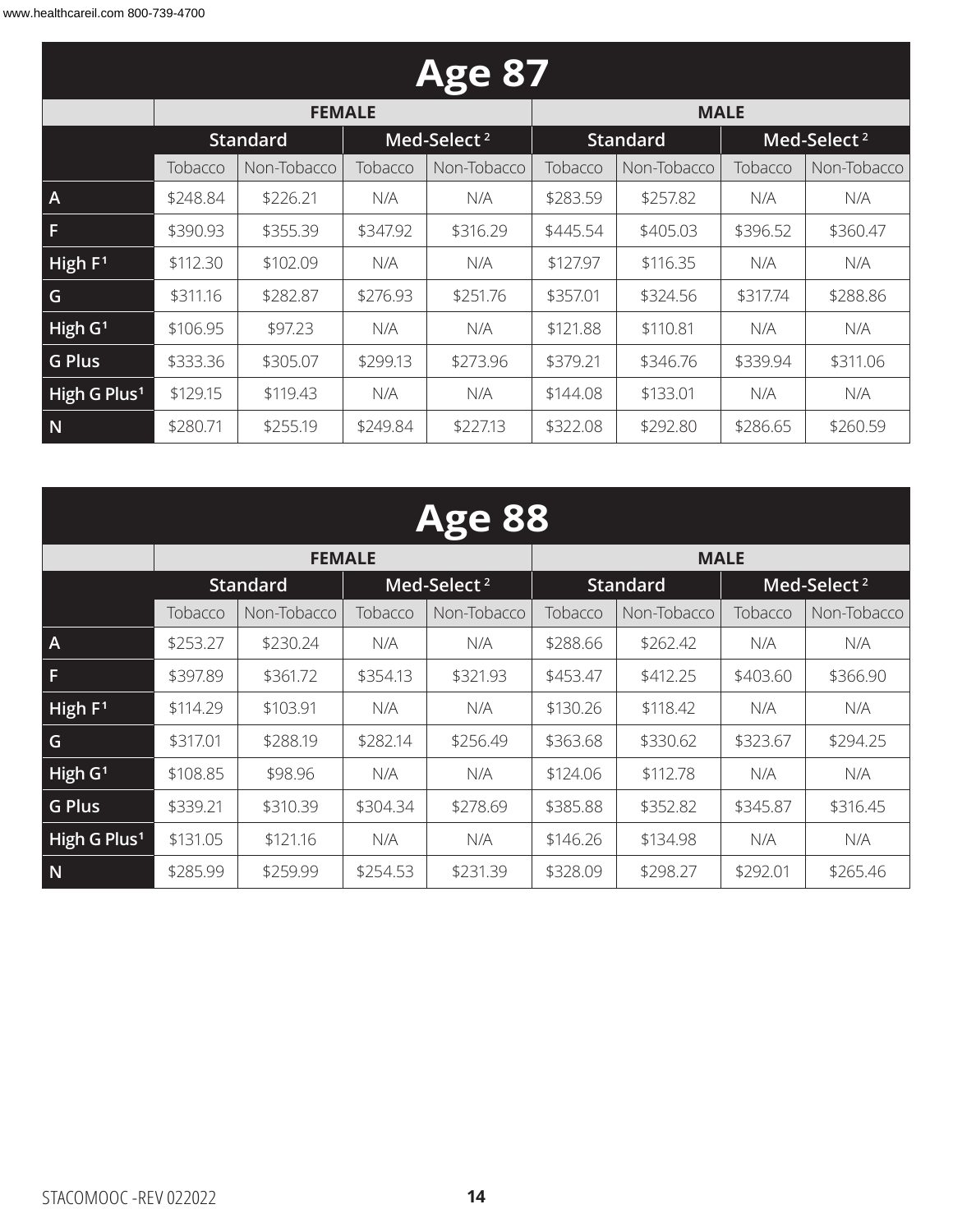| <b>Age 89</b>            |          |                 |          |                         |          |                 |          |                         |  |  |
|--------------------------|----------|-----------------|----------|-------------------------|----------|-----------------|----------|-------------------------|--|--|
|                          |          | <b>FEMALE</b>   |          |                         |          | <b>MALE</b>     |          |                         |  |  |
|                          |          | <b>Standard</b> |          | Med-Select <sup>2</sup> |          | <b>Standard</b> |          | Med-Select <sup>2</sup> |  |  |
|                          | Tobacco  | Non-Tobacco     | Tobacco  | Non-Tobacco             | Tobacco  | Non-Tobacco     | Tobacco  | Non-Tobacco             |  |  |
| $\overline{A}$           | \$257.58 | \$234.16        | N/A      | N/A                     | \$293.56 | \$266.87        | N/A      | N/A                     |  |  |
| F                        | \$404.66 | \$367.87        | \$360.15 | \$327.39                | \$461.19 | \$419.26        | \$410.46 | \$373.15                |  |  |
| High $F1$                | \$116.24 | \$105.67        | N/A      | N/A                     | \$132.48 | \$120.44        | N/A      | N/A                     |  |  |
| G                        | \$322.69 | \$293.36        | \$287.20 | \$261.08                | \$370.16 | \$336.50        | \$329.44 | \$299.49                |  |  |
| High $G1$                | \$110.70 | \$100.64        | N/A      | N/A                     | \$126.17 | \$114.70        | N/A      | N/A                     |  |  |
| <b>G Plus</b>            | \$344.89 | \$315.56        | \$309.40 | \$283.28                | \$392.36 | \$358.70        | \$351.64 | \$321.69                |  |  |
| High G Plus <sup>1</sup> | \$132.90 | \$122.84        | N/A      | N/A                     | \$148.37 | \$136.90        | N/A      | N/A                     |  |  |
| N                        | \$291.11 | \$264.65        | \$259.10 | \$235.54                | \$333.94 | \$303.58        | \$297.20 | \$270.19                |  |  |

| <b>Age 90</b>            |          |                 |          |                         |          |                 |          |                         |  |  |
|--------------------------|----------|-----------------|----------|-------------------------|----------|-----------------|----------|-------------------------|--|--|
|                          |          | <b>FEMALE</b>   |          |                         |          | <b>MALE</b>     |          |                         |  |  |
|                          |          | <b>Standard</b> |          | Med-Select <sup>2</sup> |          | <b>Standard</b> |          | Med-Select <sup>2</sup> |  |  |
|                          | Tobacco  | Non-Tobacco     | Tobacco  | Non-Tobacco             | Tobacco  | Non-Tobacco     | Tobacco  | Non-Tobacco             |  |  |
| $\overline{A}$           | \$261.75 | \$237.95        | N/A      | N/A                     | \$298.33 | \$271.20        | N/A      | N/A                     |  |  |
| F                        | \$411.22 | \$373.83        | \$365.98 | \$332.71                | \$468.67 | \$426.06        | \$417.12 | \$379.18                |  |  |
| High $F1$                | \$118.13 | \$107.38        | N/A      | N/A                     | \$134.63 | \$122.39        | N/A      | N/A                     |  |  |
| G                        | \$328.20 | \$298.36        | \$292.10 | \$265.55                | \$376.44 | \$342.22        | \$335.02 | \$304.57                |  |  |
| High G <sup>1</sup>      | \$112.50 | \$102.27        | N/A      | N/A                     | \$128.22 | \$116.56        | N/A      | N/A                     |  |  |
| <b>G Plus</b>            | \$350.40 | \$320.56        | \$314.30 | \$287.75                | \$398.64 | \$364.42        | \$357.22 | \$326.77                |  |  |
| High G Plus <sup>1</sup> | \$134.70 | \$124.47        | N/A      | N/A                     | \$150.42 | \$138.76        | N/A      | N/A                     |  |  |
| N                        | \$296.09 | \$269.17        | \$263.52 | \$239.56                | \$339.60 | \$308.73        | \$302.24 | \$274.76                |  |  |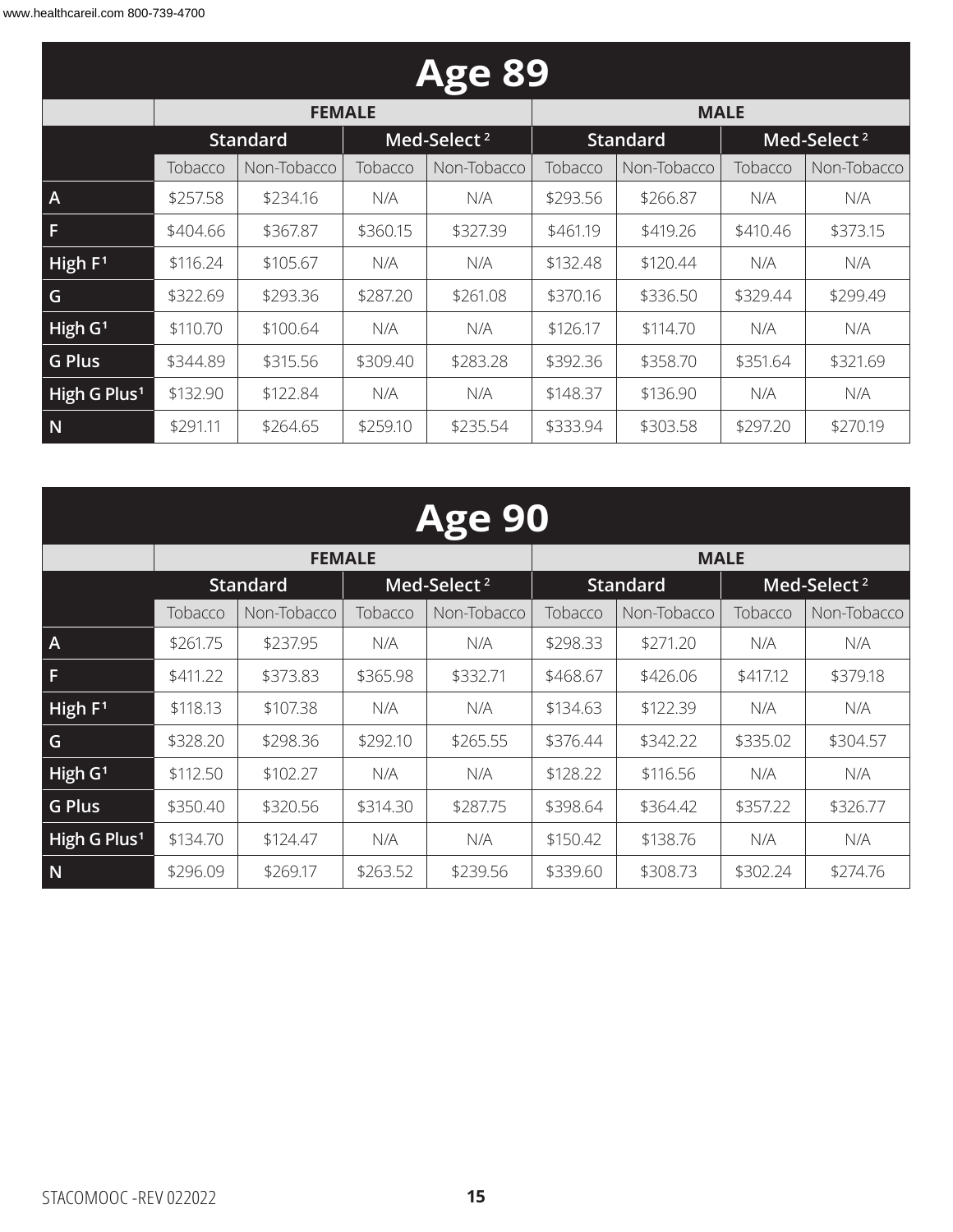| <b>Age 91</b>            |                                            |               |          |             |          |                 |          |                         |  |  |
|--------------------------|--------------------------------------------|---------------|----------|-------------|----------|-----------------|----------|-------------------------|--|--|
|                          |                                            | <b>FEMALE</b> |          |             |          | <b>MALE</b>     |          |                         |  |  |
|                          | Med-Select <sup>2</sup><br><b>Standard</b> |               |          |             |          | <b>Standard</b> |          | Med-Select <sup>2</sup> |  |  |
|                          | Tobacco                                    | Non-Tobacco   | Tobacco  | Non-Tobacco | Tobacco  | Non-Tobacco     | Tobacco  | Non-Tobacco             |  |  |
| $\overline{A}$           | \$265.80                                   | \$241.64      | N/A      | N/A         | \$302.94 | \$275.39        | N/A      | N/A                     |  |  |
| F                        | \$417.58                                   | \$379.61      | \$371.64 | \$337.86    | \$475.90 | \$432.64        | \$423.56 | \$385.06                |  |  |
| High $F1$                | \$119.95                                   | \$109.05      | N/A      | N/A         | \$136.71 | \$124.29        | N/A      | N/A                     |  |  |
| G                        | \$333.53                                   | \$303.21      | \$296.85 | \$269.86    | \$382.52 | \$347.74        | \$340.44 | \$309.49                |  |  |
| High $G1$                | \$114.24                                   | \$103.86      | N/A      | N/A         | \$130.20 | \$118.37        | N/A      | N/A                     |  |  |
| <b>G Plus</b>            | \$355.73                                   | \$325.41      | \$319.05 | \$292.06    | \$404.72 | \$369.94        | \$362.64 | \$331.69                |  |  |
| High G Plus <sup>1</sup> | \$136.44                                   | \$126.06      | N/A      | N/A         | \$152.40 | \$140.57        | N/A      | N/A                     |  |  |
| N                        | \$300.90                                   | \$273.55      | \$267.80 | \$243.45    | \$345.08 | \$313.72        | \$307.13 | \$279.21                |  |  |

# **Age 92**

|                          |          | <b>FEMALE</b>   |          |                         | <b>MALE</b> |                 |          |                         |
|--------------------------|----------|-----------------|----------|-------------------------|-------------|-----------------|----------|-------------------------|
|                          |          | <b>Standard</b> |          | Med-Select <sup>2</sup> |             | <b>Standard</b> |          | Med-Select <sup>2</sup> |
|                          | Tobacco  | Non-Tobacco     | Tobacco  | Non-Tobacco             | Tobacco     | Non-Tobacco     | Tobacco  | Non-Tobacco             |
| $\mathsf{A}$             | \$269.71 | \$245.20        | N/A      | N/A                     | \$307.39    | \$279.45        | N/A      | N/A                     |
| F                        | \$423.72 | \$385.20        | \$377.11 | \$342.83                | \$482.92    | \$439.02        | \$429.80 | \$390.72                |
| High $F1$                | \$121.72 | \$110.66        | N/A      | N/A                     | \$138.73    | \$126.12        | N/A      | N/A                     |
| G                        | \$338.70 | \$307.91        | \$301.44 | \$274.04                | \$388.40    | \$353.09        | \$345.68 | \$314.25                |
| High $G1$                | \$115.92 | \$105.39        | N/A      | N/A                     | \$132.12    | \$120.11        | N/A      | N/A                     |
| <b>G Plus</b>            | \$360.90 | \$330.11        | \$323.64 | \$296.24                | \$410.60    | \$375.29        | \$367.88 | \$336.45                |
| High G Plus <sup>1</sup> | \$138.12 | \$127.59        | N/A      | N/A                     | \$154.32    | \$142.31        | N/A      | N/A                     |
| N                        | \$305.56 | \$277.78        | \$271.95 | \$247.22                | \$350.40    | \$318.54        | \$311.85 | \$283.50                |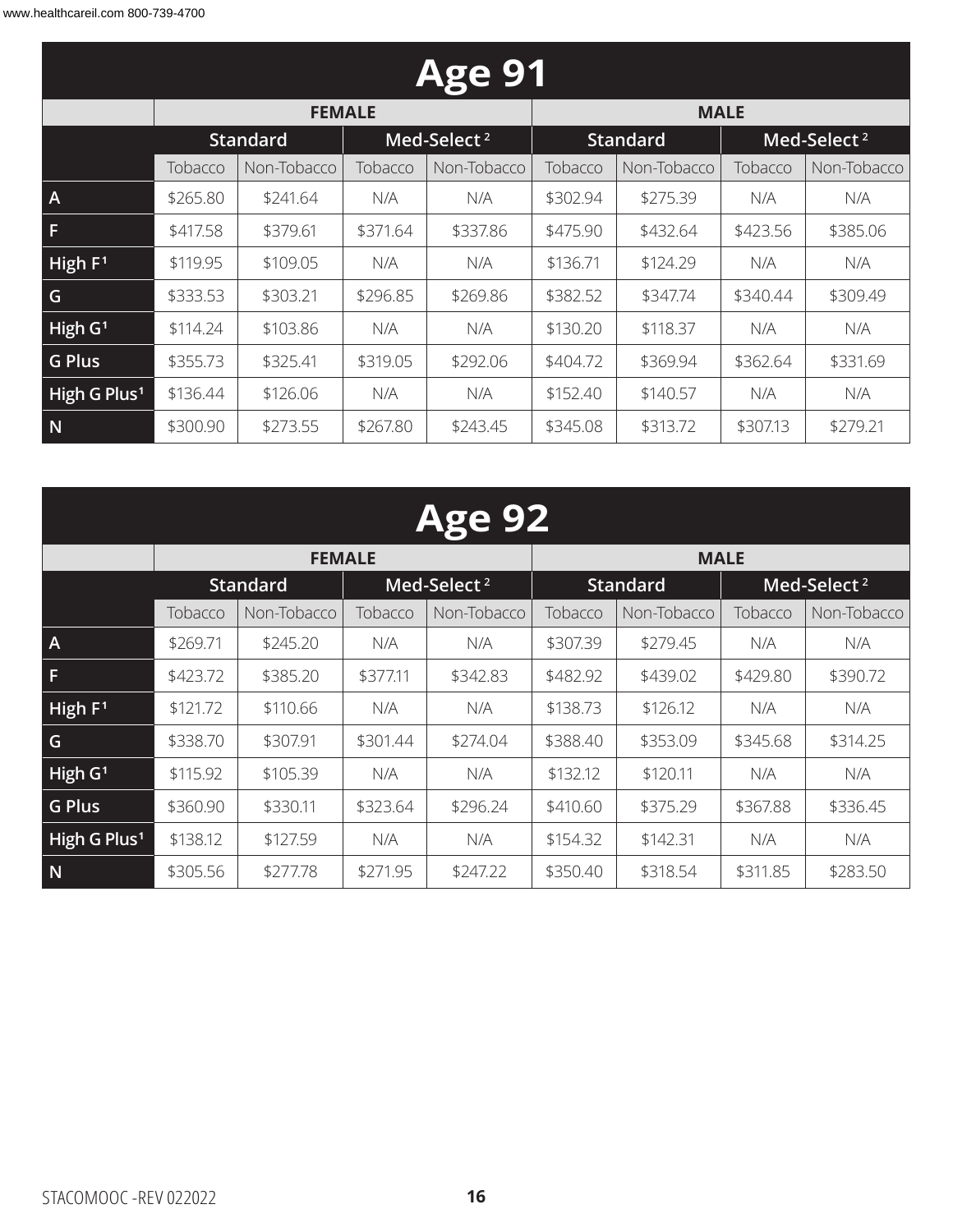| <b>Age 93</b>            |          |                 |          |                         |          |                 |          |                         |  |  |
|--------------------------|----------|-----------------|----------|-------------------------|----------|-----------------|----------|-------------------------|--|--|
|                          |          | <b>FEMALE</b>   |          |                         |          | <b>MALE</b>     |          |                         |  |  |
|                          |          | <b>Standard</b> |          | Med-Select <sup>2</sup> |          | <b>Standard</b> |          | Med-Select <sup>2</sup> |  |  |
|                          | Tobacco  | Non-Tobacco     | Tobacco  | Non-Tobacco             | Tobacco  | Non-Tobacco     | Tobacco  | Non-Tobacco             |  |  |
| $\mathsf{A}$             | \$273.49 | \$248.64        | N/A      | N/A                     | \$311.71 | \$283.36        | N/A      | N/A                     |  |  |
| F                        | \$429.66 | \$390.60        | \$382.41 | \$347.64                | \$489.70 | \$445.17        | \$435.84 | \$396.20                |  |  |
| High $F1$                | \$123.43 | \$112.20        | N/A      | N/A                     | \$140.67 | \$127.88        | N/A      | N/A                     |  |  |
| G                        | \$343.69 | \$312.45        | \$305.89 | \$278.07                | \$394.09 | \$358.26        | \$350.74 | \$318.85                |  |  |
| High $G1$                | \$117.55 | \$106.86        | N/A      | N/A                     | \$133.97 | \$121.79        | N/A      | N/A                     |  |  |
| <b>G Plus</b>            | \$365.89 | \$334.65        | \$328.09 | \$300.27                | \$416.29 | \$380.46        | \$372.94 | \$341.05                |  |  |
| High G Plus <sup>1</sup> | \$139.75 | \$129.06        | N/A      | N/A                     | \$156.17 | \$143.99        | N/A      | N/A                     |  |  |
| N                        | \$310.07 | \$281.87        | \$275.95 | \$250.87                | \$355.53 | \$323.21        | \$316.42 | \$287.66                |  |  |

| <b>Age 94</b>            |          |                 |          |                         |          |                 |          |                         |  |  |
|--------------------------|----------|-----------------|----------|-------------------------|----------|-----------------|----------|-------------------------|--|--|
|                          |          | <b>FEMALE</b>   |          |                         |          | <b>MALE</b>     |          |                         |  |  |
|                          |          | <b>Standard</b> |          | Med-Select <sup>2</sup> |          | <b>Standard</b> |          | Med-Select <sup>2</sup> |  |  |
|                          | Tobacco  | Non-Tobacco     | Tobacco  | Non-Tobacco             | Tobacco  | Non-Tobacco     | Tobacco  | Non-Tobacco             |  |  |
| A                        | \$277.15 | \$251.96        | N/A      | N/A                     | \$315.87 | \$287.15        | N/A      | N/A                     |  |  |
| F                        | \$435.41 | \$395.82        | \$387.51 | \$352.28                | \$496.23 | \$451.12        | \$441.65 | \$401.50                |  |  |
| High F <sup>1</sup>      | \$125.08 | \$113.70        | N/A      | N/A                     | \$142.56 | \$129.59        | N/A      | N/A                     |  |  |
| G                        | \$348.51 | \$316.83        | \$310.17 | \$281.98                | \$399.58 | \$363.26        | \$355.62 | \$323.30                |  |  |
| High G <sup>1</sup>      | \$119.12 | \$108.29        | N/A      | N/A                     | \$135.77 | \$123.42        | N/A      | N/A                     |  |  |
| <b>G Plus</b>            | \$370.71 | \$339.03        | \$332.37 | \$304.18                | \$421.78 | \$385.46        | \$377.82 | \$345.50                |  |  |
| High G Plus <sup>1</sup> | \$141.32 | \$130.49        | N/A      | N/A                     | \$157.97 | \$145.62        | N/A      | N/A                     |  |  |
| N                        | \$314.41 | \$285.83        | \$279.83 | \$254.38                | \$360.49 | \$327.72        | \$320.83 | \$291.67                |  |  |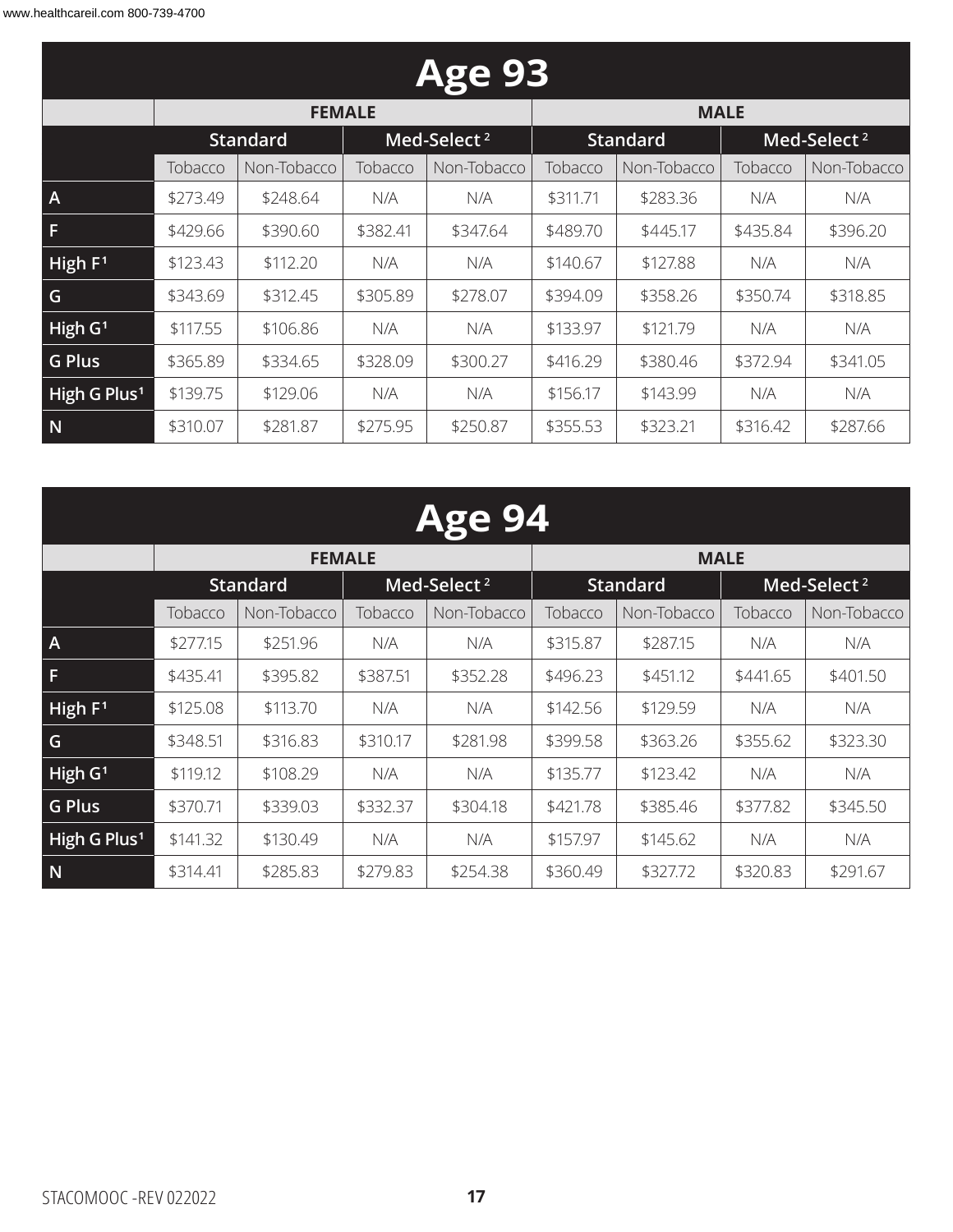| <b>Age 95</b>            |          |                 |          |                         |          |                 |          |                         |  |  |
|--------------------------|----------|-----------------|----------|-------------------------|----------|-----------------|----------|-------------------------|--|--|
|                          |          | <b>FEMALE</b>   |          |                         |          | <b>MALE</b>     |          |                         |  |  |
|                          |          | <b>Standard</b> |          | Med-Select <sup>2</sup> |          | <b>Standard</b> |          | Med-Select <sup>2</sup> |  |  |
|                          | Tobacco  | Non-Tobacco     | Tobacco  | Non-Tobacco             | Tobacco  | Non-Tobacco     | Tobacco  | Non-Tobacco             |  |  |
| $\overline{A}$           | \$280.68 | \$255.16        | N/A      | N/A                     | \$319.88 | \$290.81        | N/A      | N/A                     |  |  |
| F                        | \$440.95 | \$400.86        | \$392.44 | \$356.77                | \$502.54 | \$456.85        | \$447.27 | \$406.60                |  |  |
| High $F1$                | \$126.66 | \$115.14        | N/A      | N/A                     | \$144.36 | \$131.24        | N/A      | N/A                     |  |  |
| G                        | \$353.16 | \$321.05        | \$314.31 | \$285.74                | \$404.88 | \$368.07        | \$360.34 | \$327.58                |  |  |
| High $G1$                | \$120.63 | \$109.66        | N/A      | N/A                     | \$137.49 | \$124.99        | N/A      | N/A                     |  |  |
| <b>G Plus</b>            | \$375.36 | \$343.25        | \$336.51 | \$307.94                | \$427.08 | \$390.27        | \$382.54 | \$349.78                |  |  |
| High G Plus <sup>1</sup> | \$142.83 | \$131.86        | N/A      | N/A                     | \$159.69 | \$147.19        | N/A      | N/A                     |  |  |
| N                        | \$318.60 | \$289.64        | \$283.55 | \$257.78                | \$365.26 | \$332.05        | \$325.08 | \$295.53                |  |  |

| <b>Age 96</b>            |          |                 |          |                         |             |                 |                         |             |  |  |
|--------------------------|----------|-----------------|----------|-------------------------|-------------|-----------------|-------------------------|-------------|--|--|
|                          |          | <b>FEMALE</b>   |          |                         | <b>MALE</b> |                 |                         |             |  |  |
|                          |          | <b>Standard</b> |          | Med-Select <sup>2</sup> |             | <b>Standard</b> | Med-Select <sup>2</sup> |             |  |  |
|                          | Tobacco  | Non-Tobacco     | Tobacco  | Non-Tobacco             | Tobacco     | Non-Tobacco     | Tobacco                 | Non-Tobacco |  |  |
| A                        | \$284.07 | \$258.24        | N/A      | N/A                     | \$323.75    | \$294.33        | N/A                     | N/A         |  |  |
| F                        | \$446.27 | \$405.70        | \$397.18 | \$361.07                | \$508.61    | \$462.37        | \$452.67                | \$411.52    |  |  |
| High F <sup>1</sup>      | \$128.19 | \$116.55        | N/A      | N/A                     | \$146.11    | \$132.81        | N/A                     | N/A         |  |  |
| G                        | \$357.63 | \$325.12        | \$318.29 | \$289.36                | \$409.97    | \$372.71        | \$364.88                | \$331.71    |  |  |
| High G <sup>1</sup>      | \$122.09 | \$111.00        | N/A      | N/A                     | \$139.15    | \$126.49        | N/A                     | N/A         |  |  |
| <b>G Plus</b>            | \$379.83 | \$347.32        | \$340.49 | \$311.56                | \$432.17    | \$394.91        | \$387.08                | \$353.91    |  |  |
| High G Plus <sup>1</sup> | \$144.29 | \$133.20        | N/A      | N/A                     | \$161.35    | \$148.69        | N/A                     | N/A         |  |  |

**N** \$322.63 \$293.31 \$287.14 \$261.04 \$369.86 \$336.24 \$329.18 \$299.25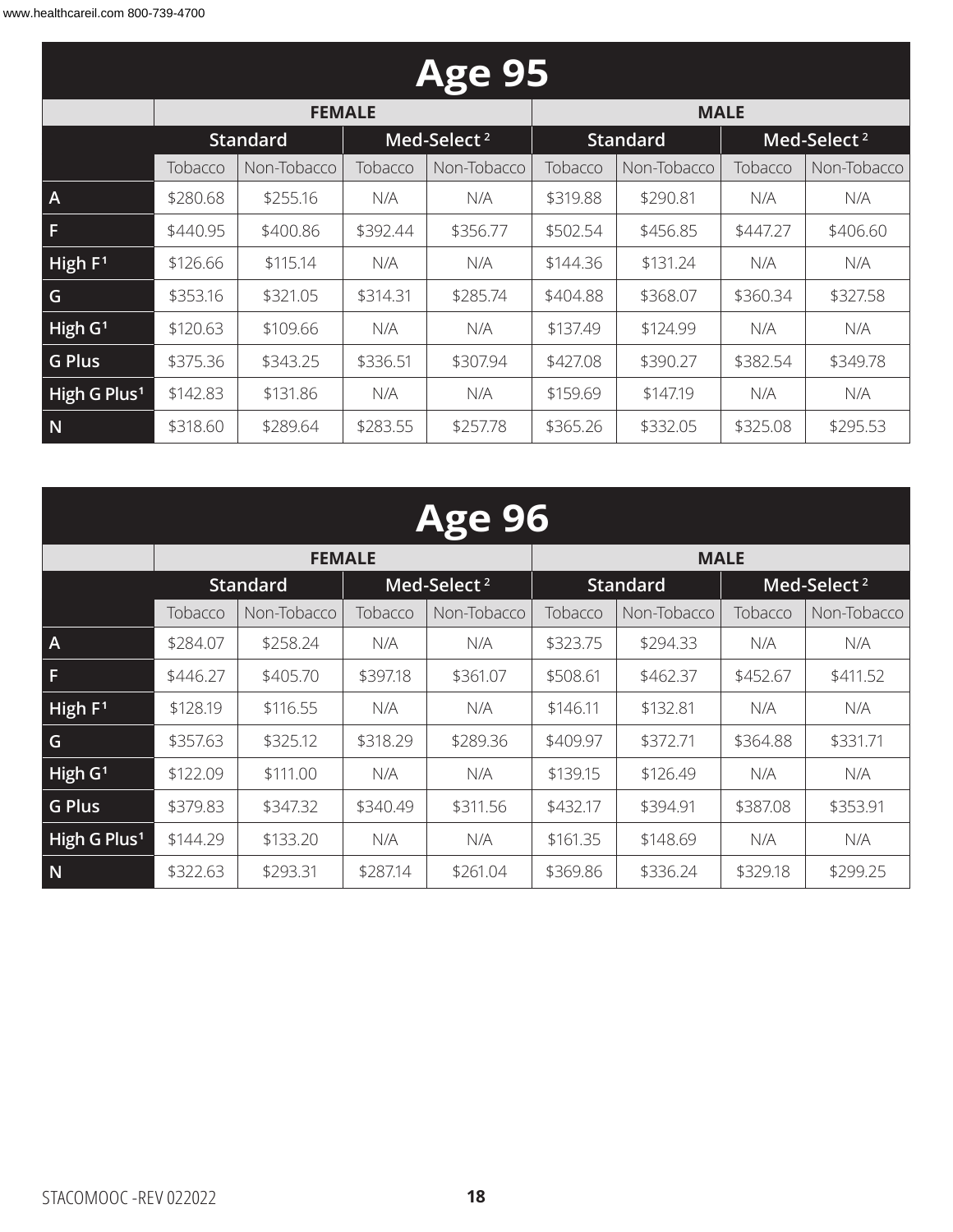| <b>Age 97</b>            |                                            |               |          |             |          |                 |          |                         |  |  |
|--------------------------|--------------------------------------------|---------------|----------|-------------|----------|-----------------|----------|-------------------------|--|--|
|                          |                                            | <b>FEMALE</b> |          |             |          | <b>MALE</b>     |          |                         |  |  |
|                          | Med-Select <sup>2</sup><br><b>Standard</b> |               |          |             |          | <b>Standard</b> |          | Med-Select <sup>2</sup> |  |  |
|                          | Tobacco                                    | Non-Tobacco   | Tobacco  | Non-Tobacco | Tobacco  | Non-Tobacco     | Tobacco  | Non-Tobacco             |  |  |
| $\overline{A}$           | \$287.32                                   | \$261.21      | N/A      | N/A         | \$327.46 | \$297.70        | N/A      | N/A                     |  |  |
| F                        | \$451.40                                   | \$410.36      | \$401.74 | \$365.21    | \$514.45 | \$467.69        | \$457.86 | \$416.24                |  |  |
| High $F1$                | \$129.66                                   | \$117.88      | N/A      | N/A         | \$147.78 | \$134.35        | N/A      | N/A                     |  |  |
| G                        | \$361.94                                   | \$329.03      | \$322.12 | \$292.83    | \$414.88 | \$377.16        | \$369.24 | \$335.67                |  |  |
| High $G1$                | \$123.49                                   | \$112.27      | N/A      | N/A         | \$140.74 | \$127.95        | N/A      | N/A                     |  |  |
| <b>G Plus</b>            | \$384.14                                   | \$351.23      | \$344.32 | \$315.03    | \$437.08 | \$399.36        | \$391.44 | \$357.87                |  |  |
| High G Plus <sup>1</sup> | \$145.69                                   | \$134.47      | N/A      | N/A         | \$162.94 | \$150.15        | N/A      | N/A                     |  |  |
| N                        | \$326.52                                   | \$296.84      | \$290.60 | \$264.18    | \$374.28 | \$340.26        | \$333.11 | \$302.83                |  |  |

| <b>Age 98</b>            |          |                 |          |                         |          |                 |          |                         |  |  |  |
|--------------------------|----------|-----------------|----------|-------------------------|----------|-----------------|----------|-------------------------|--|--|--|
|                          |          | <b>FEMALE</b>   |          |                         |          | <b>MALE</b>     |          |                         |  |  |  |
|                          |          | <b>Standard</b> |          | Med-Select <sup>2</sup> |          | <b>Standard</b> |          | Med-Select <sup>2</sup> |  |  |  |
|                          | Tobacco  | Non-Tobacco     | Tobacco  | Non-Tobacco             | Tobacco  | Non-Tobacco     | Tobacco  | Non-Tobacco             |  |  |  |
| A                        | \$290.45 | \$264.05        | N/A      | N/A                     | \$331.03 | \$300.94        | N/A      | N/A                     |  |  |  |
| F                        | \$456.32 | \$414.83        | \$406.11 | \$369.20                | \$520.06 | \$472.78        | \$462.86 | \$420.77                |  |  |  |
| High F <sup>1</sup>      | \$131.07 | \$119.16        | N/A      | N/A                     | \$149.39 | \$135.82        | N/A      | N/A                     |  |  |  |
| G                        | \$366.06 | \$332.79        | \$325.79 | \$296.17                | \$419.59 | \$381.44        | \$373.43 | \$339.49                |  |  |  |
| High G <sup>1</sup>      | \$124.83 | \$113.49        | N/A      | N/A                     | \$142.28 | \$129.35        | N/A      | N/A                     |  |  |  |
| <b>G Plus</b>            | \$388.26 | \$354.99        | \$347.99 | \$318.37                | \$441.79 | \$403.64        | \$395.63 | \$361.69                |  |  |  |
| High G Plus <sup>1</sup> | \$147.03 | \$135.69        | N/A      | N/A                     | \$164.48 | \$151.55        | N/A      | N/A                     |  |  |  |
| N                        | \$330.25 | \$300.23        | \$293.92 | \$267.19                | \$378.54 | \$344.12        | \$336.89 | \$306.26                |  |  |  |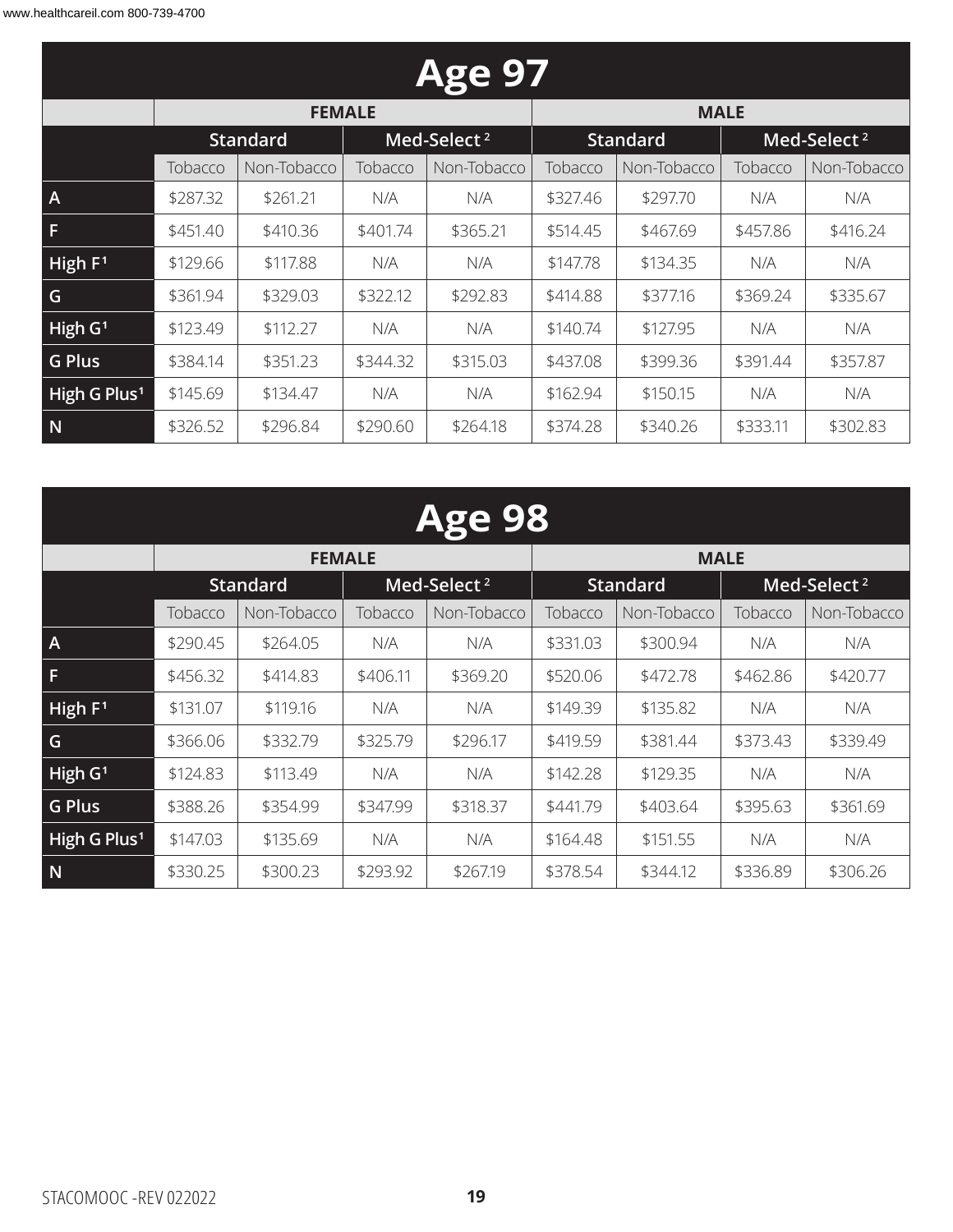| <b>Age 99</b>            |          |                 |          |                         |          |                 |          |                         |  |  |
|--------------------------|----------|-----------------|----------|-------------------------|----------|-----------------|----------|-------------------------|--|--|
|                          |          | <b>FEMALE</b>   |          |                         |          | <b>MALE</b>     |          |                         |  |  |
|                          |          | <b>Standard</b> |          | Med-Select <sup>2</sup> |          | <b>Standard</b> |          | Med-Select <sup>2</sup> |  |  |
|                          | Tobacco  | Non-Tobacco     | Tobacco  | Non-Tobacco             | Tobacco  | Non-Tobacco     | Tobacco  | Non-Tobacco             |  |  |
| $\mathsf{A}$             | \$293.46 | \$266.78        | N/A      | N/A                     | \$334.46 | \$304.05        | N/A      | N/A                     |  |  |
| F                        | \$461.03 | \$419.11        | \$410.32 | \$373.01                | \$525.43 | \$477.66        | \$467.64 | \$425.12                |  |  |
| High $F1$                | \$132.44 | \$120.39        | N/A      | N/A                     | \$150.94 | \$137.21        | N/A      | N/A                     |  |  |
| G                        | \$370.02 | \$336.38        | \$329.32 | \$299.38                | \$424.10 | \$385.55        | \$377.44 | \$343.13                |  |  |
| High $G1$                | \$126.13 | \$114.66        | N/A      | N/A                     | \$143.75 | \$130.68        | N/A      | N/A                     |  |  |
| <b>G Plus</b>            | \$392.22 | \$358.58        | \$351.52 | \$321.58                | \$446.30 | \$407.75        | \$399.64 | \$365.33                |  |  |
| High G Plus <sup>1</sup> | \$148.33 | \$136.86        | N/A      | N/A                     | \$165.95 | \$152.88        | N/A      | N/A                     |  |  |
| N                        | \$333.82 | \$303.47        | \$297.10 | \$270.09                | \$382.60 | \$347.82        | \$340.52 | \$309.56                |  |  |

| <b>Age 100 +</b>         |          |                 |          |                         |                 |             |                         |             |
|--------------------------|----------|-----------------|----------|-------------------------|-----------------|-------------|-------------------------|-------------|
|                          |          | <b>FEMALE</b>   |          |                         |                 | <b>MALE</b> |                         |             |
|                          |          | <b>Standard</b> |          | Med-Select <sup>2</sup> | <b>Standard</b> |             | Med-Select <sup>2</sup> |             |
|                          | Tobacco  | Non-Tobacco     | Tobacco  | Non-Tobacco             | Tobacco         | Non-Tobacco | Tobacco                 | Non-Tobacco |
| $\overline{A}$           | \$296.33 | \$269.40        | N/A      | N/A                     | \$337.73        | \$307.02    | N/A                     | N/A         |
| F                        | \$465.55 | \$423.22        | \$414.33 | \$376.67                | \$530.57        | \$482.34    | \$472.21                | \$429.28    |
| High F <sup>1</sup>      | \$133.74 | \$121.57        | N/A      | N/A                     | \$152.41        | \$138.55    | N/A                     | N/A         |
| G                        | \$373.81 | \$339.82        | \$332.69 | \$302.44                | \$428.41        | \$389.47    | \$381.29                | \$346.63    |
| High G <sup>1</sup>      | \$127.37 | \$115.78        | N/A      | N/A                     | \$145.15        | \$131.95    | N/A                     | N/A         |
| <b>G Plus</b>            | \$396.01 | \$362.02        | \$354.89 | \$324.64                | \$450.61        | \$411.67    | \$403.49                | \$368.83    |
| High G Plus <sup>1</sup> | \$149.57 | \$137.98        | N/A      | N/A                     | \$167.35        | \$154.15    | N/A                     | N/A         |
| N                        | \$337.23 | \$306.58        | \$300.13 | \$272.85                | \$386.49        | \$351.36    | \$343.98                | \$312.71    |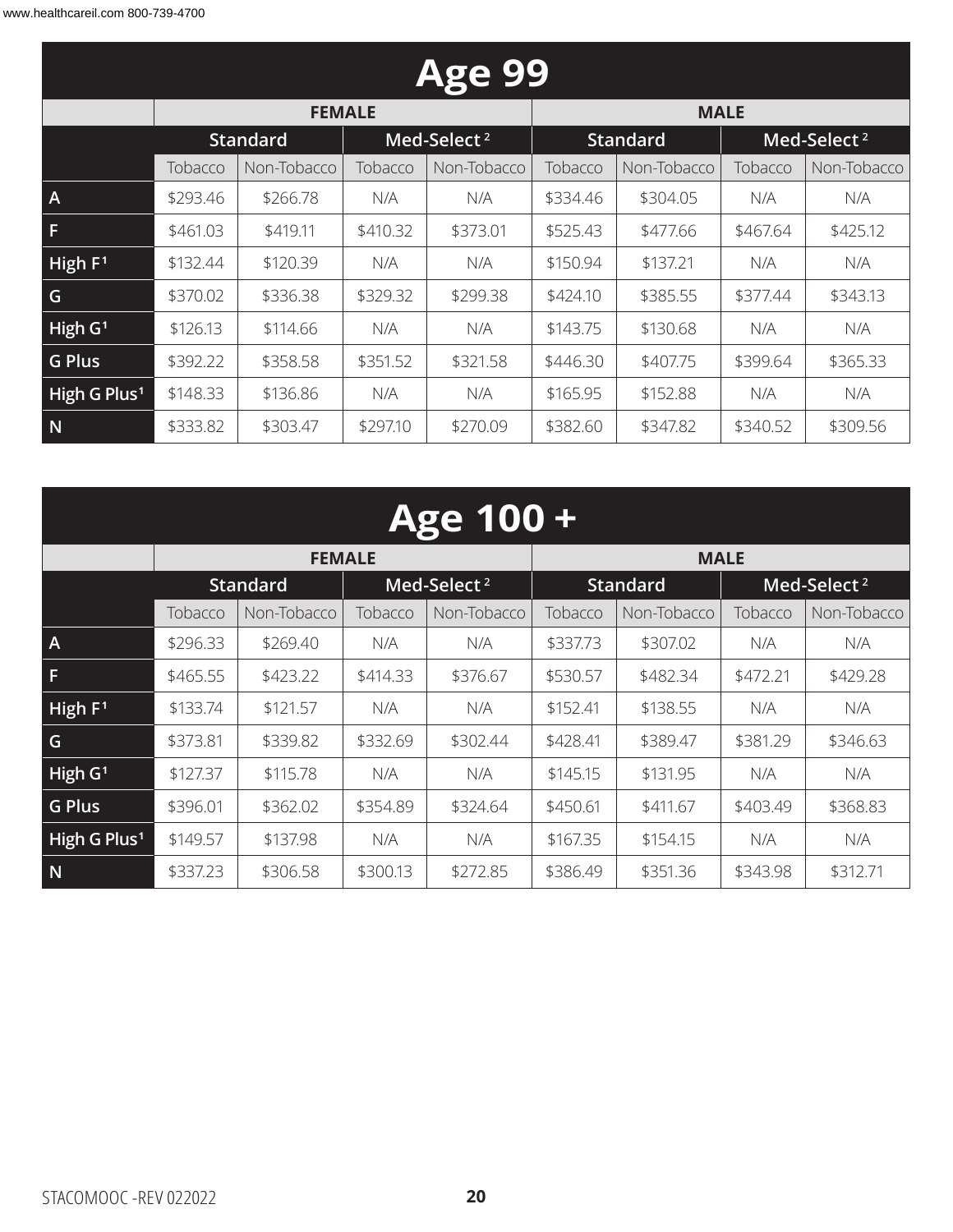You have the option to purchase any of the Medicare Supplement benefit plans shown on the front cover in white as Standard Plans or as Medicare Select Plans, with the exception of Plan A, High Deductible Plan F <sup>1</sup> , High Deductible Plan G<sup>1</sup>, and High Deductible Plan G Plus<sup>1</sup>. Those plans are available as **Standard Plans only**.

Medicare Select Plans require that you use Blue Cross and Blue Shield of Illinois contracting Medicare Select hospitals for non-emergency admissions to receive coverage for the Medicare Part A deductible. In an emergency, the \$1,556 deductible is covered at any hospital from which you receive care. Only certain hospitals are network providers under this policy. Check with your physician to determine if he or she has admitting privileges at the network hospital. If he or she does not, you may be required to use another physician at time of hospitalization or you will be required to pay for all expenses. If you move out of the service area, there will be a reduction of benefit coverage and you will have the opportunity to purchase any Medicare Supplement policy with comparable or lesser benefits offered by the insurer, or Medicare Supplement/Select plans A, B, C, F, K, or L from any insurer within 63 days of termination.

#### **PREMIUM INFORMATION**

Blue Cross and Blue Shield of Illinois can only raise your premium if we raise the premium for all policies like yours in the state. We will not change your premium or cancel your policy because of poor health. Premiums change at age 65 and every year thereafter up to age 100. If your premium changes, you will be notified at least 30 days in advance.

#### **Gender**

One factor that will determine your premium is your gender. When completing the application, you will need to make a gender selection.

#### **Tobacco User**

A Tobacco User is a person who is permitted under state and federal law to legally use Tobacco, with Tobacco use (other than religious or ceremonial use of Tobacco) occurring on average of four or more times per week that last occurred within the past six months. Tobacco products include but are not limited to: cigarettes, cigars, smokeless tobacco products, electronic cigarettes, dissolvable tobacco products, and vaping.

If you meet the definition of a Tobacco User, you may pay a higher premium for your health coverage.

#### **PREMIUM DISCOUNTS**

BCBSIL Medicare Supplement premium discounts may be available. Eligibility criteria are described below. If you are eligible for a discount, the discount will be applied to your next bill and remain in effect as long as you are enrolled in your BCBSIL Medicare Supplement plan.

Discounts cannot be combined; only one type of discount per member permitted. The percentage discount is the same for each type of discount.

#### **Household Discount**

You may be eligible for a discount if you and at least one or more other persons reside in the same household and both of you are enrolled in a BCBSIL Medicare Supplement policy. Applies to BCBSIL Medicare Supplement policies issued with an effective date on or after May 1, 2019.

#### **Continue with Blue Discount**

You may be eligible for a discount if you were enrolled in commercial group or individual coverage with a Blue Cross and Blue Shield Plan issued in Illinois, Montana, New Mexico, Oklahoma, or Texas and that coverage was within one year of your BCBSIL Medicare Supplement policy becoming effective. Applies to BCBSIL Medicare Supplement policies issued with an effective date on or after April 1, 2022.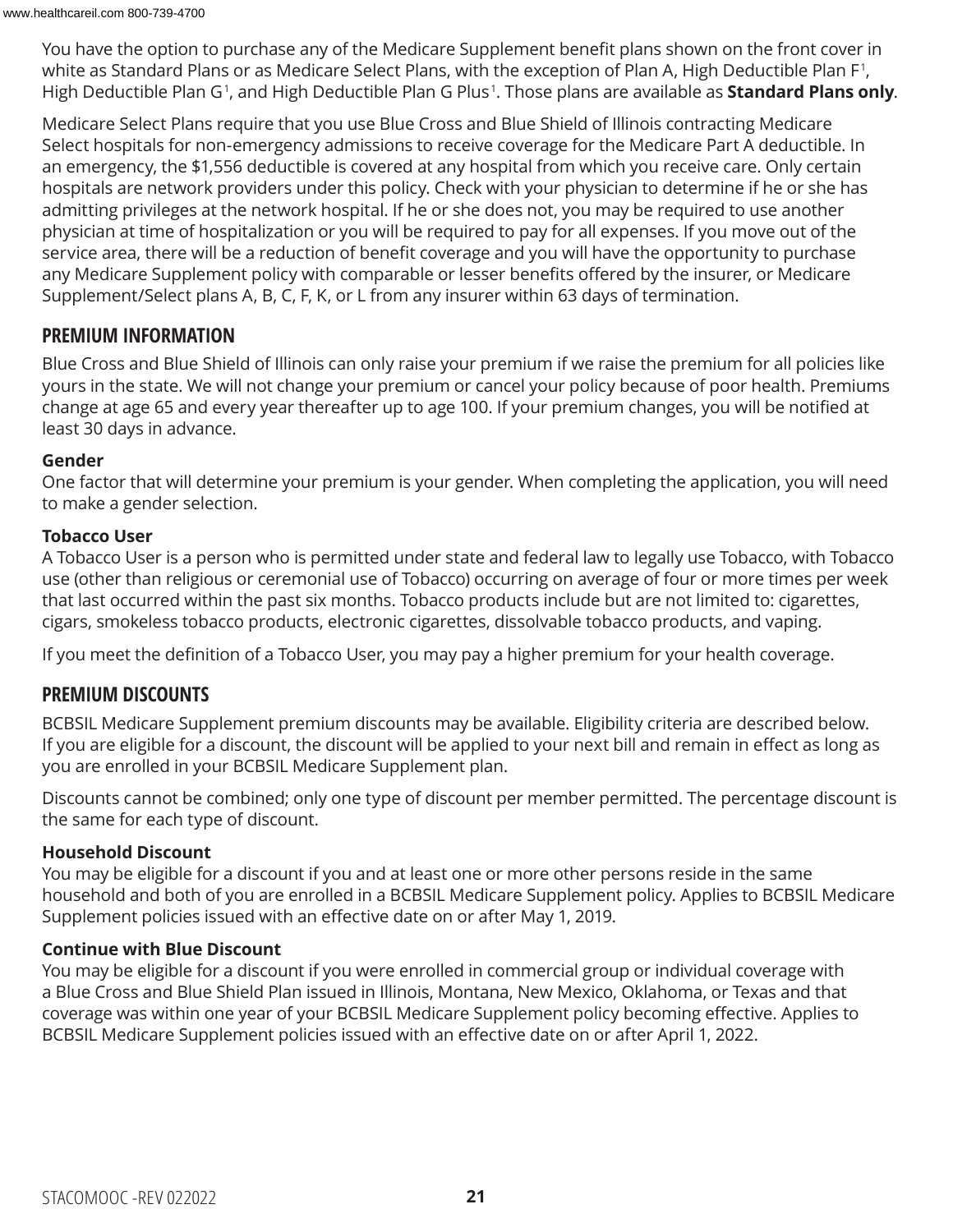### **DISCLOSURES**

Use this outline to compare benefits and premiums among policies.

#### **READ YOUR POLICY VERY CAREFULLY**

This is only an outline describing your policy's most important features. The policy is your insurance contract. You must read the policy itself to understand all of the rights and duties of both you and your insurance company.

#### **RIGHT TO RETURN YOUR POLICY**

If you find that you are not satisfied with your policy, you may return it to **Blue Medicare Supplement c/o Member Services, P.O. Box 3388** 

**Scranton, PA 18505**. If you send the policy back to us within 30 days after you receive it, we will treat the policy as if it had never been issued and will return all of your payments.

#### **POLICY REPLACEMENT**

If you are replacing another health insurance policy, do NOT cancel it until you have actually received your new policy and are sure you want to keep it.

#### **NOTICE**

This policy may not fully cover all of your medical costs. Neither Blue Cross and Blue Shield of Illinois nor its agents are connected with Medicare. This Outline of Coverage does not give you all the details of Medicare coverage. Contact your local Social Security Office or consult "Medicare & You" for more details.

#### **COMPLETE ANSWERS ARE VERY IMPORTANT**

Review the application carefully before you sign it. Be certain that all information has been properly recorded.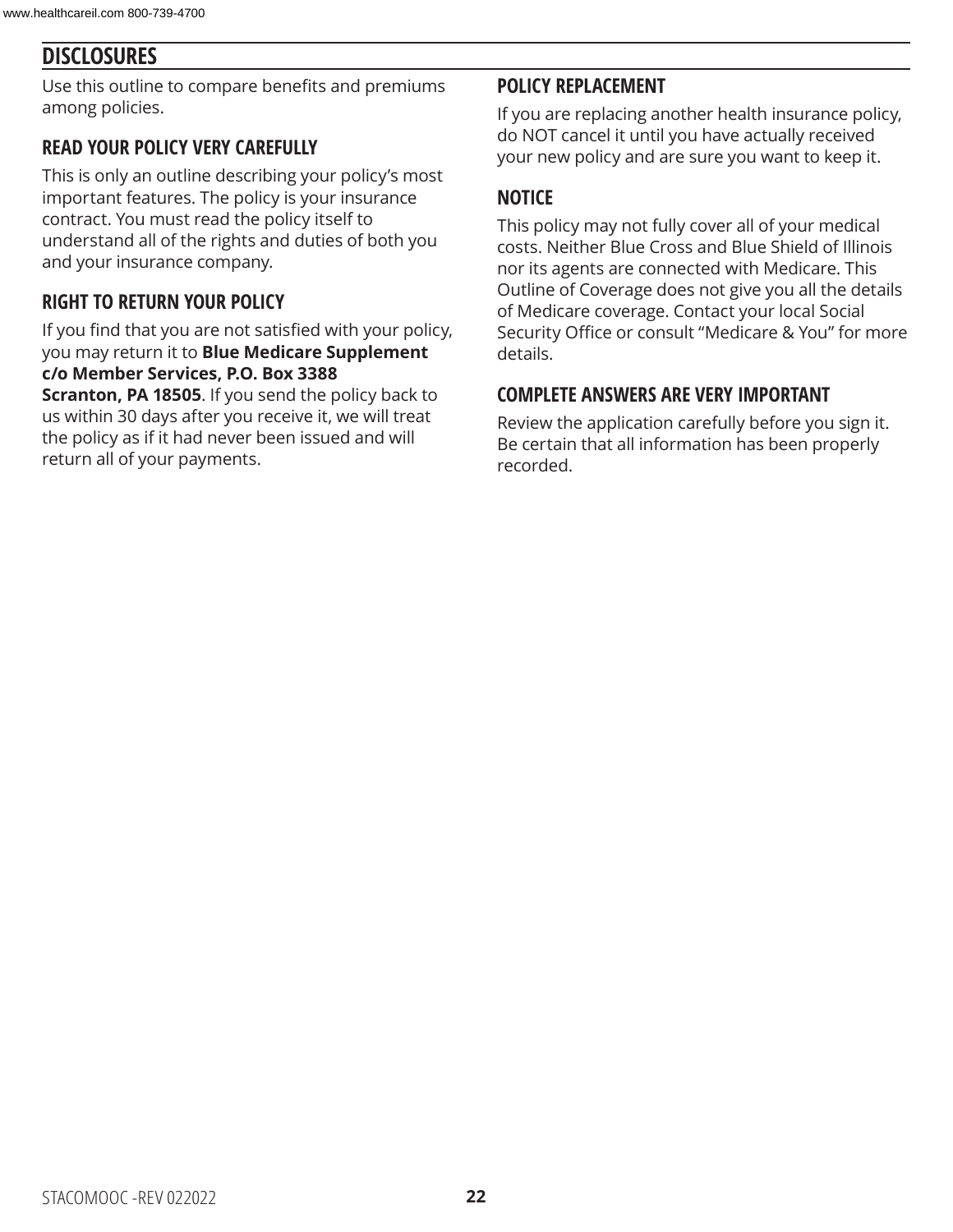### **MEDICARE SELECT ADDITIONAL DISCLOSURES**

#### **GRIEVANCE PROCEDURES**

Our goal is your 100% satisfaction with our processing of your coverage. Should you ever not be fully satisfied with any aspect of the services you receive, we want to know about it so we can correct it.

If you have any dissatisfaction with your Medicare Select coverage, please send all written grievances within 60 days of the occurrence of your dissatisfaction to: **Medicare Supplement Grievance Committee, P.O. Box 3004, Naperville, IL 60566-9747 or fax (888) 235-2949.**

Your grievance will be reviewed by our Grievance Committee. Upon review of your grievance, we will mail you a response within 30 days from the receipt of your written correspondence. If additional information from an outside source is required, we may require an additional 30 days to research, finalize and respond to your correspondence. In no case will a complete response from us take more than 60 days.

If you are dissatisfied with the decision of our Grievance Committee you may submit a written complaint to the **Illinois Insurance Department, 320 Washington Street, 4th Floor, Springfield, Illinois 62766 or call (217) 782-4515**.

### **QUALITY ASSURANCE**

As part of our Quality Assurance program, all contracted hospitals must meet Medicare standards.

In addition, hospitals must meet the contract criteria stated in the Hospital Agreement.

Each hospital must: agree to maintain its state licensure; agree to maintain its Blue Cross and Blue Shield of Illinois Plan Hospital status; agree to maintain its Medicare participating status; be accredited and maintain its accreditation by the Joint Commission on the Accreditation of Healthcare Organizations (JCAHO) or the American Osteopathic Association (AOA); and agree to waive the Part A deductible.

### **MEDICARE SELECT HOSPITAL RESTRICTIONS**

Plans F, G, G Plus, K, L and N are Medicare Select policies currently available if you live within 30 miles of a Medicare Select hospital. Part A benefits may be restricted if you receive services in a hospital that is not a Medicare Select Hospital.

The full benefits of your coverage, excluding Plan K & L coinsurance, will be paid anywhere if:

- 1. Services are provided in a Doctor's office, another office setting, or in a skilled nursing facility;
- 2. The services are for symptoms requiring emergency care or are immediately required for an unforeseen illness, injury or condition and it is not reasonable to obtain such services from a Medicare Select Hospital (such as while you are traveling); or
- 3. Covered services are not available through a Medicare Select Hospital.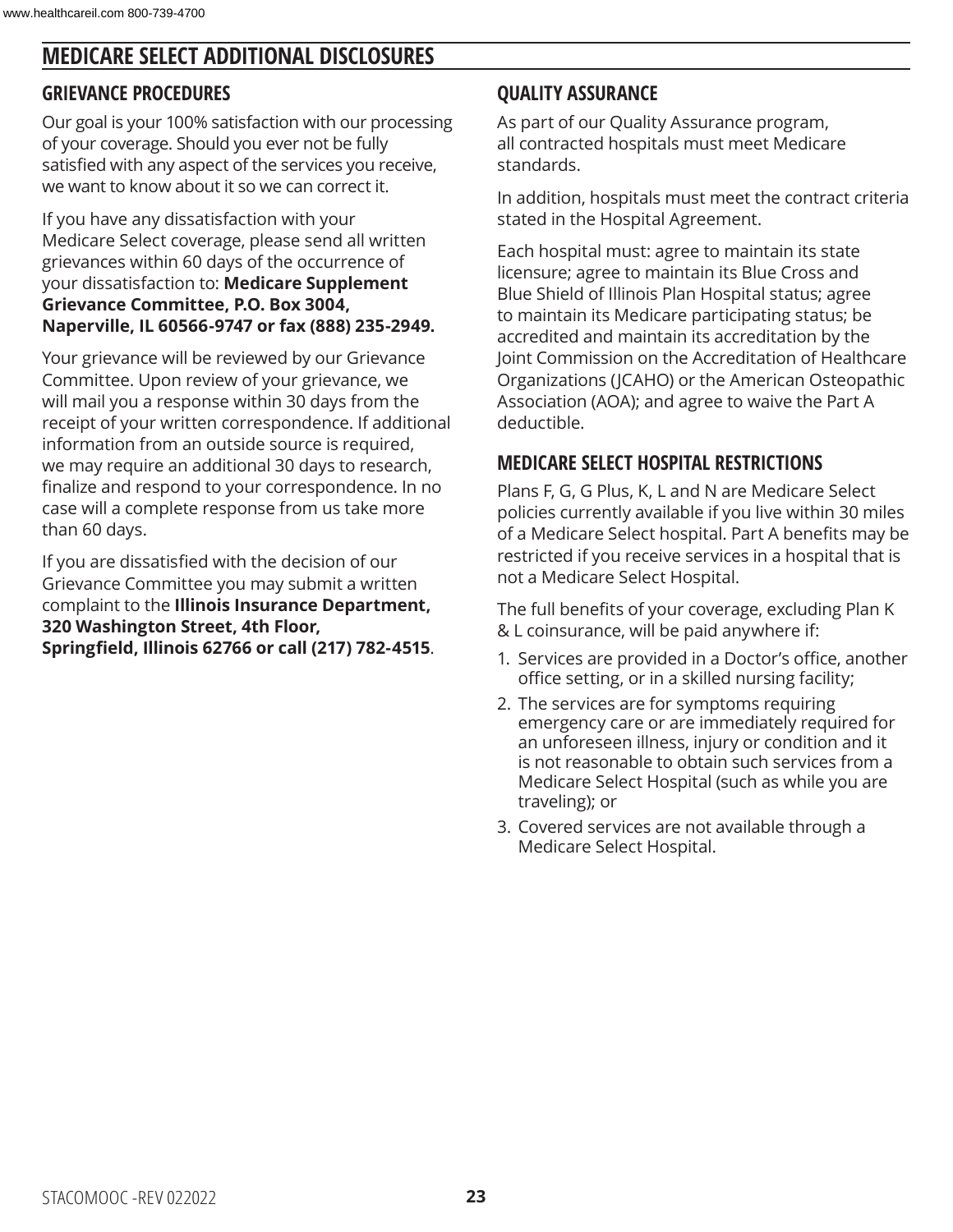#### **Plan A MEDICARE (PART A) — HOSPITAL SERVICES — PER BENEFIT PERIOD Services Medicare Pays Plan A Pays You Pay Hospitalization <sup>5</sup>** Semiprivate room and board, general nursing, and miscellaneous services and supplies First 60 days All but \$1,556 \$1,556 \$1,556 \$1,556 (Part A deductible) 61st through 90th day  $\vert$  All but \$389 a day  $\vert$  \$389 a day  $\vert$  \$0 91st day and after: – While using 60 Lifetime Reserve days  $\parallel$  All but \$778 a day  $\parallel$  \$778 a day  $\parallel$  \$0 – Additional 365 days once Lifetime Reserve  $\frac{1}{2}$  days are used  $\frac{1}{2}$ 100% of Medicareeligible expenses | \$0<sup>6</sup> Beyond the additional 365 days \$0 \$0 All costs **Skilled Nursing Facility Care <sup>5</sup>** You must meet Medicare's requirements, including having been in a hospital for at least 3 days and entered a Medicareapproved facility within 30 days after leaving the hospital First 20 days  $\vert$  All approved amounts  $\vert$  \$0  $\vert$  \$0 21st through 100th day  $\vert$  All but \$194.50 a day  $\vert$  \$0  $\vert$  Up to \$194.50 a day 101st day and after  $\vert \$0$   $\vert \$0$   $\vert \$0$   $\vert$  All costs **Blood** First 3 pints  $\begin{array}{|c|c|c|c|c|c|c|c|c|} \hline \end{array}$  \$0  $\begin{array}{|c|c|c|c|c|c|c|c|c|} \hline \end{array}$  3 pints  $\begin{array}{|c|c|c|c|c|c|c|c|} \hline \end{array}$ Additional amounts 100% \$0 \$0 **Hospice Care** You must meet Medicare's requirements, including a doctor's certification of terminal illness All but very limited copayment/ coinsurance for outpatient drugs and inpatient respite care Medicare copayment/ coinsurance \$0

- **<sup>5</sup>** A benefit period begins on the first day you receive services as an inpatient in a hospital and ends after you have been out of the hospital and have not received skilled care in any other facility for 60 days in a row.
- **<sup>6</sup>** NOTICE: When your Medicare Part A hospital benefits are exhausted, the insurer stands in the place of Medicare and will pay whatever amount Medicare would have paid for up to an additional 365 days as provided in the policy's "Core Benefits." During this time the hospital is prohibited from billing you for the balance based on any difference between its billed charges and the amount Medicare would have paid.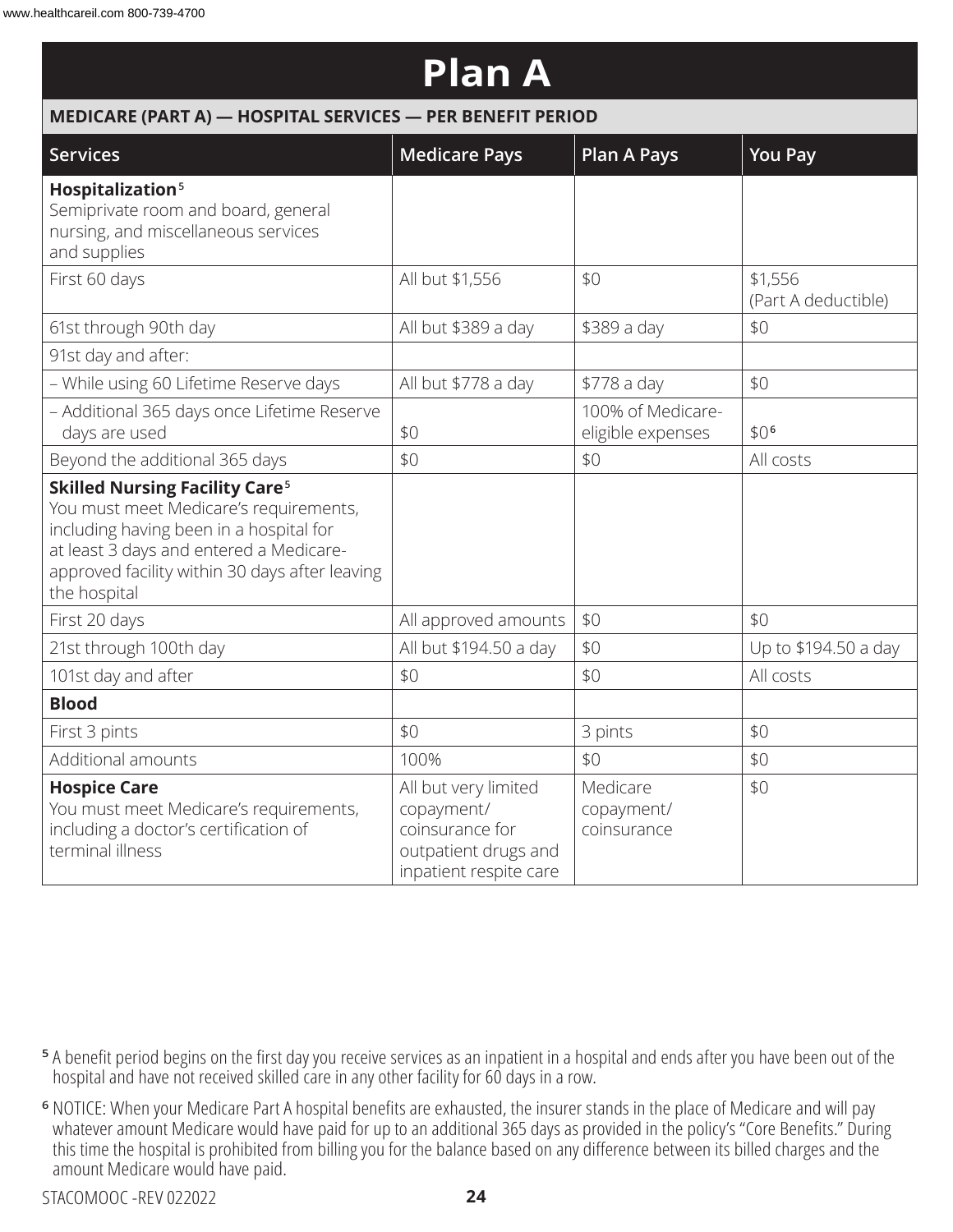| <b>Plan A</b>                                                                                                                                                                                                                                                                        |                      |                    |                           |  |  |
|--------------------------------------------------------------------------------------------------------------------------------------------------------------------------------------------------------------------------------------------------------------------------------------|----------------------|--------------------|---------------------------|--|--|
| MEDICARE (PART B) - MEDICAL SERVICES - PER CALENDAR YEAR.                                                                                                                                                                                                                            |                      |                    |                           |  |  |
| <b>Services</b>                                                                                                                                                                                                                                                                      | <b>Medicare Pays</b> | <b>Plan A Pays</b> | <b>You Pay</b>            |  |  |
| Medical Expenses - In or Out of the<br><b>Hospital and Outpatient Hospital</b><br>Treatment, such as physicians' services,<br>inpatient and outpatient medical and<br>surgical services and supplies, physical<br>and speech therapy, diagnostic tests,<br>durable medical equipment |                      |                    |                           |  |  |
| First \$233 of Medicare-approved amounts <sup>7</sup>                                                                                                                                                                                                                                | \$0                  | \$0                | \$233 (Part B deductible) |  |  |
| Remainder of Medicare-approved amounts                                                                                                                                                                                                                                               | Generally 80%        | Generally 20%      | \$0                       |  |  |
| <b>Part B Excess Charges</b><br>(above Medicare-approved amounts)                                                                                                                                                                                                                    | \$0                  | \$0                | All costs                 |  |  |
| <b>Blood</b>                                                                                                                                                                                                                                                                         |                      |                    |                           |  |  |
| First 3 pints                                                                                                                                                                                                                                                                        | \$0                  | All costs          | \$0                       |  |  |
| Next \$233 of Medicare-approved amounts <sup>7</sup>                                                                                                                                                                                                                                 | \$0                  | \$0                | \$233 (Part B deductible) |  |  |
| Remainder of Medicare-approved amounts                                                                                                                                                                                                                                               | 80%                  | 20%                | \$0                       |  |  |
| <b>Clinical Laboratory Services -</b><br><b>Tests for Diagnostic Services</b>                                                                                                                                                                                                        | 100%                 | \$0                | \$0                       |  |  |
| <b>MEDICARE (PARTS A &amp; B)</b>                                                                                                                                                                                                                                                    |                      |                    |                           |  |  |
| <b>Services</b>                                                                                                                                                                                                                                                                      | <b>Medicare Pays</b> | <b>Plan A Pays</b> | <b>You Pay</b>            |  |  |
| <b>Home Health Care</b><br><b>Medicare-approved Services</b>                                                                                                                                                                                                                         |                      |                    |                           |  |  |
| Medically necessary skilled care services<br>and medical supplies                                                                                                                                                                                                                    | 100%                 | \$0                | \$0                       |  |  |
| Durable medical equipment                                                                                                                                                                                                                                                            |                      |                    |                           |  |  |
| - First \$233 of Medicare-approved<br>amounts <sup>7</sup>                                                                                                                                                                                                                           | \$0                  | \$0                | \$233 (Part B deductible) |  |  |
| - Remainder of Medicare-approved<br>amounts                                                                                                                                                                                                                                          | 80%                  | 20%                | \$0                       |  |  |

**<sup>7</sup>** Once you have been billed \$233 of Medicare-approved amounts for covered services, your Part B deductible will have been met for the calendar year.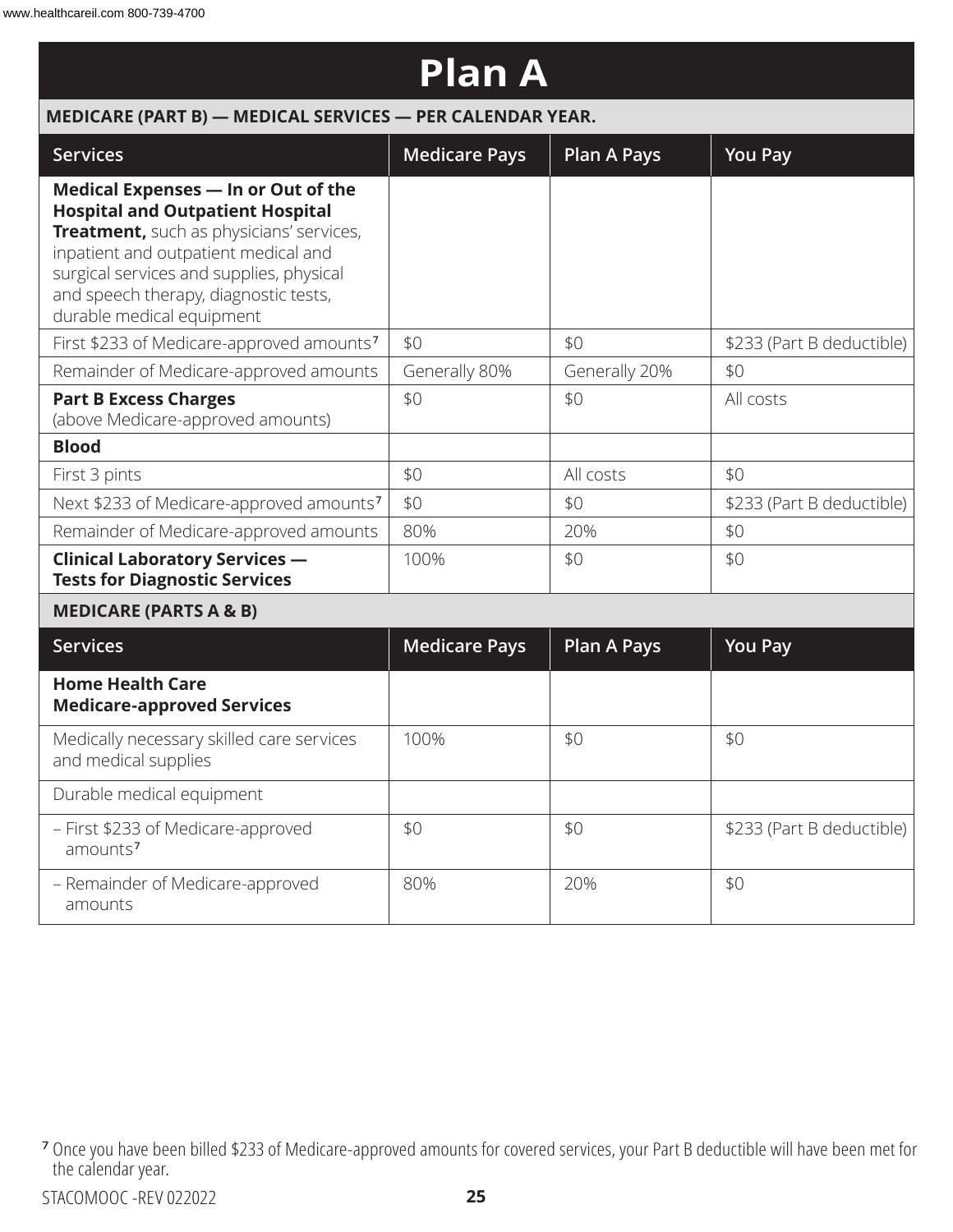### **Plan F**

| MEDICARE (PART A) - HOSPITAL SERVICES - PER BENEFIT PERIOD                                                                                                                                                                                     |                                                                                                         |                                             |                  |  |  |
|------------------------------------------------------------------------------------------------------------------------------------------------------------------------------------------------------------------------------------------------|---------------------------------------------------------------------------------------------------------|---------------------------------------------|------------------|--|--|
| <b>Services</b>                                                                                                                                                                                                                                | <b>Medicare Pays</b>                                                                                    | <b>Plan F Pays</b>                          | <b>You Pay</b>   |  |  |
| Hospitalization <sup>5</sup><br>Semiprivate room and board, general nursing,<br>and miscellaneous services and supplies                                                                                                                        |                                                                                                         |                                             |                  |  |  |
| First 60 days                                                                                                                                                                                                                                  | All but \$1,556                                                                                         | \$1,556<br>(Part A deductible) <sup>2</sup> | \$0              |  |  |
| 61st through 90th day                                                                                                                                                                                                                          | All but \$389 a day                                                                                     | \$389 a day                                 | \$0              |  |  |
| 91st day and after:                                                                                                                                                                                                                            |                                                                                                         |                                             |                  |  |  |
| - While using 60 Lifetime Reserve days                                                                                                                                                                                                         | All but \$778 a day                                                                                     | \$778 a day                                 | \$0              |  |  |
| - Additional 365 days once Lifetime Reserve<br>days are used                                                                                                                                                                                   | \$0                                                                                                     | 100% of Medicare-<br>eligible expenses      | \$0 <sup>6</sup> |  |  |
| Beyond the additional 365 days                                                                                                                                                                                                                 | \$0                                                                                                     | \$0                                         | All costs        |  |  |
| <b>Skilled Nursing Facility Care<sup>5</sup></b><br>You must meet Medicare's requirements,<br>including having been in a hospital for at least<br>3 days and entered a Medicare-approved<br>facility within 30 days after leaving the hospital |                                                                                                         |                                             |                  |  |  |
| First 20 days                                                                                                                                                                                                                                  | All approved amounts                                                                                    | \$0                                         | \$0              |  |  |
| 21st through 100th day                                                                                                                                                                                                                         | All but \$194.50 a day                                                                                  | Up to \$194.50 a day                        | \$0              |  |  |
| 101st day and after                                                                                                                                                                                                                            | \$0                                                                                                     | \$0                                         | All costs        |  |  |
| <b>Blood</b>                                                                                                                                                                                                                                   |                                                                                                         |                                             |                  |  |  |
| First 3 pints                                                                                                                                                                                                                                  | \$0                                                                                                     | 3 pints                                     | \$0              |  |  |
| Additional amounts                                                                                                                                                                                                                             | 100%                                                                                                    | \$0                                         | \$0              |  |  |
| <b>Hospice Care</b><br>You must meet Medicare's requirements,<br>including a doctor's certification of<br>terminal illness                                                                                                                     | All but very limited<br>copayment/<br>coinsurance for<br>outpatient drugs and<br>inpatient respite care | Medicare copayment/<br>coinsurance          | \$0              |  |  |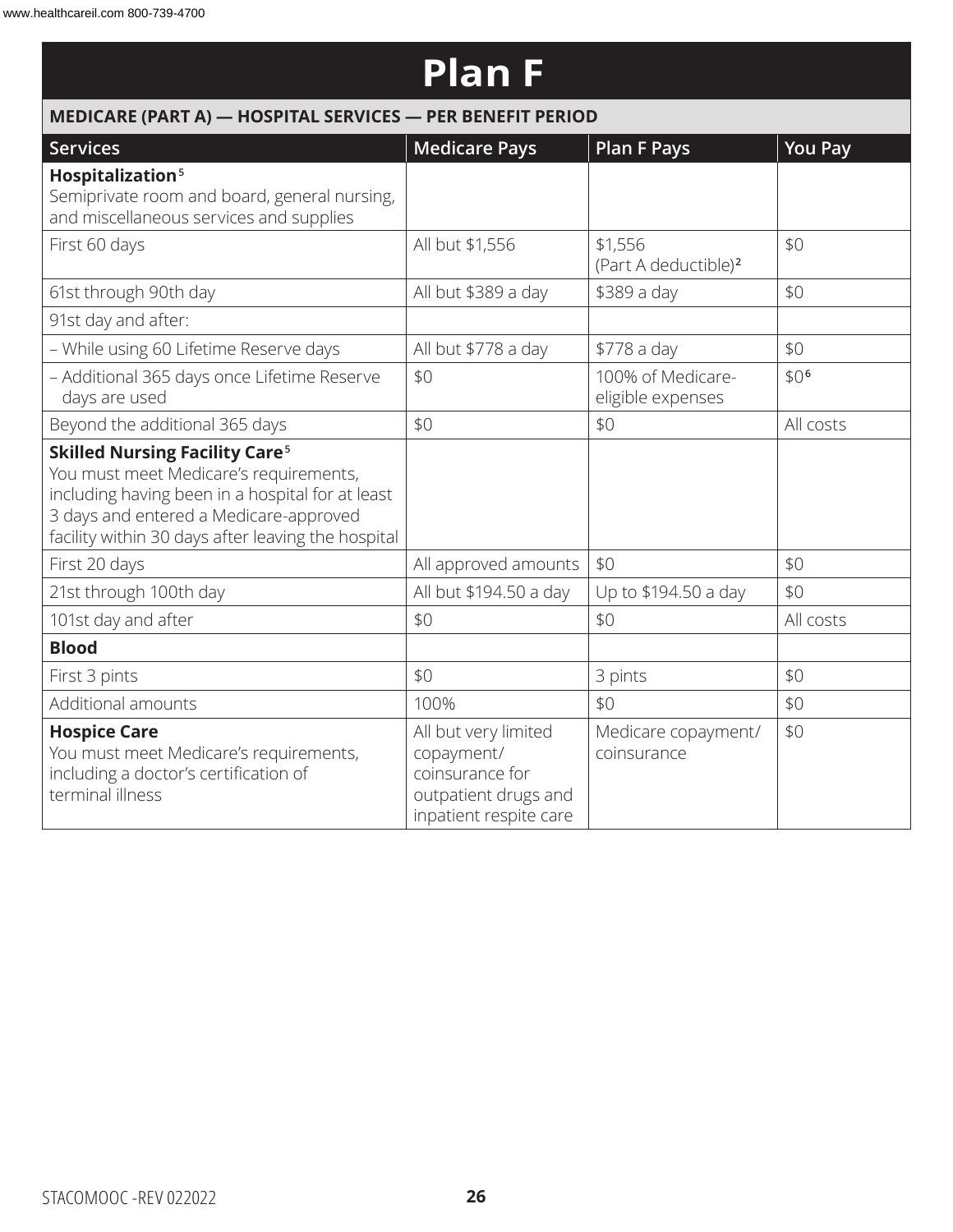### **Plan F**

| MEDICARE (PART B) - MEDICAL SERVICES - PER CALENDAR YEAR                                                                                                                                                                                                                             |                      |                                                     |                                                          |  |  |
|--------------------------------------------------------------------------------------------------------------------------------------------------------------------------------------------------------------------------------------------------------------------------------------|----------------------|-----------------------------------------------------|----------------------------------------------------------|--|--|
| <b>Services</b>                                                                                                                                                                                                                                                                      | <b>Medicare Pays</b> | <b>Plan F Pays</b>                                  | <b>You Pay</b>                                           |  |  |
| Medical Expenses - In or Out of the<br><b>Hospital and Outpatient Hospital</b><br>Treatment, such as physicians' services,<br>inpatient and outpatient medical and surgical<br>services and supplies, physical and speech<br>therapy, diagnostic tests, durable medical<br>equipment |                      |                                                     |                                                          |  |  |
| First \$233 of Medicare-approved amounts <sup>7</sup>                                                                                                                                                                                                                                | \$0                  | \$233 (Part B deductible)                           | \$0                                                      |  |  |
| Remainder of Medicare-approved amounts                                                                                                                                                                                                                                               | Generally 80%        | Generally 20%                                       | \$0                                                      |  |  |
| <b>Part B Excess Charges</b><br>(above Medicare-approved amounts)                                                                                                                                                                                                                    | \$0                  | 100%                                                | \$0                                                      |  |  |
| <b>Blood</b>                                                                                                                                                                                                                                                                         |                      |                                                     |                                                          |  |  |
| First 3 pints                                                                                                                                                                                                                                                                        | \$0                  | All costs                                           | \$0                                                      |  |  |
| Next \$233 of Medicare-approved amounts <sup>7</sup>                                                                                                                                                                                                                                 | \$0                  | \$233 (Part B deductible)                           | \$0                                                      |  |  |
| Remainder of Medicare-approved amounts                                                                                                                                                                                                                                               | 80%                  | 20%                                                 | \$0                                                      |  |  |
| <b>Clinical Laboratory Services -</b><br><b>Tests for Diagnostic Services</b>                                                                                                                                                                                                        | 100%                 | \$0                                                 | \$0                                                      |  |  |
| <b>MEDICARE (PARTS A &amp; B)</b>                                                                                                                                                                                                                                                    |                      |                                                     |                                                          |  |  |
| <b>Services</b>                                                                                                                                                                                                                                                                      | <b>Medicare Pays</b> | <b>Plan F Pays</b>                                  | <b>You Pay</b>                                           |  |  |
| <b>Home Health Care</b><br><b>Medicare-approved Services</b>                                                                                                                                                                                                                         |                      |                                                     |                                                          |  |  |
| Medically necessary skilled care services<br>and medical supplies                                                                                                                                                                                                                    | 100%                 | \$0                                                 | \$0                                                      |  |  |
| Durable medical equipment                                                                                                                                                                                                                                                            |                      |                                                     |                                                          |  |  |
| - First \$233 of Medicare-approved amounts <sup>7</sup>                                                                                                                                                                                                                              | \$0                  | \$233 (Part B deductible)                           | \$0                                                      |  |  |
| - Remainder of Medicare-approved amounts                                                                                                                                                                                                                                             | 80%                  | 20%                                                 | \$0                                                      |  |  |
| <b>OTHER BENEFITS - NOT COVERED BY MEDICARE</b>                                                                                                                                                                                                                                      |                      |                                                     |                                                          |  |  |
| <b>Foreign Travel -</b><br><b>Not Covered by Medicare</b><br>Medically necessary emergency care services<br>beginning during the first 60 days<br>of each trip outside the USA                                                                                                       |                      |                                                     |                                                          |  |  |
| First \$250 each calendar year                                                                                                                                                                                                                                                       | \$0                  | \$0                                                 | \$250                                                    |  |  |
| Remainder of charges                                                                                                                                                                                                                                                                 | \$0                  | 80% to a lifetime<br>maximum benefit<br>of \$50,000 | 20% and amounts<br>over the \$50,000<br>lifetime maximum |  |  |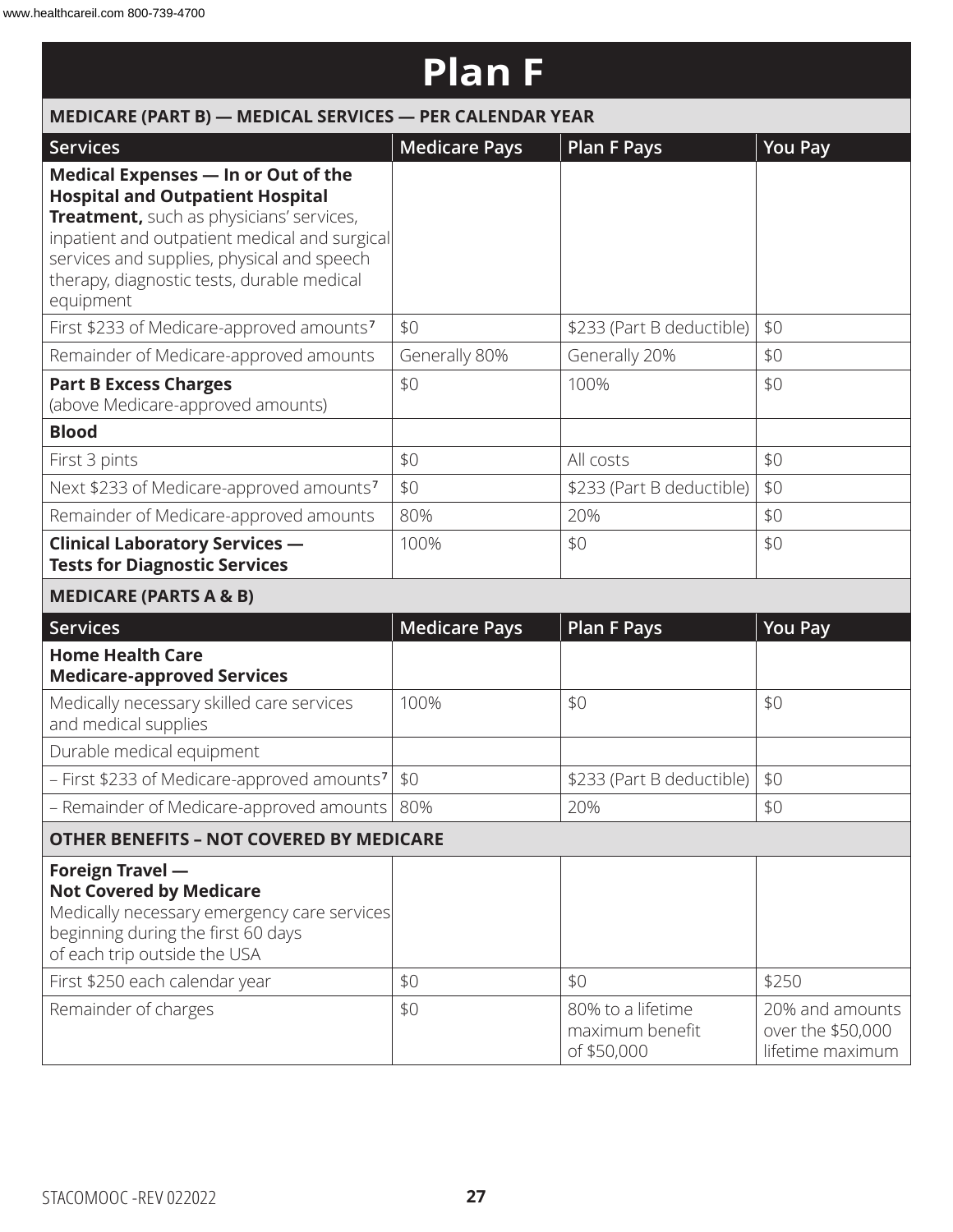# **High Deductible Plan F**

### **MEDICARE (PART A) — HOSPITAL SERVICES — PER BENEFIT PERIOD**

| <b>Services</b>                                                                                                                                                                                                                                   | <b>Medicare Pays</b>                                                                                       | <b>After You Pay</b><br>\$2,490 Deductible <sup>1</sup> ,<br><b>Plan F Pays</b> | In Addition to<br>\$2,490 Deductible <sup>1</sup> ,<br><b>You Pay</b> |
|---------------------------------------------------------------------------------------------------------------------------------------------------------------------------------------------------------------------------------------------------|------------------------------------------------------------------------------------------------------------|---------------------------------------------------------------------------------|-----------------------------------------------------------------------|
| Hospitalization <sup>5</sup><br>Semiprivate room and board, general nursing,<br>and miscellaneous services and supplies                                                                                                                           |                                                                                                            |                                                                                 |                                                                       |
| First 60 days                                                                                                                                                                                                                                     | All but \$1,556                                                                                            | \$1,556<br>(Part A deductible)                                                  | \$0                                                                   |
| 61st through 90th day                                                                                                                                                                                                                             | All but \$389 a day                                                                                        | \$389 a day                                                                     | \$0                                                                   |
| 91st day and after:                                                                                                                                                                                                                               |                                                                                                            |                                                                                 |                                                                       |
| - While using 60 Lifetime Reserve days                                                                                                                                                                                                            | All but \$778 a day                                                                                        | \$778 a day                                                                     | \$0                                                                   |
| - Additional 365 days once Lifetime<br>Reserve days are used                                                                                                                                                                                      | \$0                                                                                                        | 100% of Medicare-<br>eligible expenses                                          | \$0 <sup>6</sup>                                                      |
| Beyond the additional 365 days                                                                                                                                                                                                                    | \$0                                                                                                        | \$0                                                                             | All costs                                                             |
| <b>Skilled Nursing Facility Care<sup>5</sup></b><br>You must meet Medicare's requirements,<br>including having been in a hospital for at least<br>3 days and entered a Medicare-approved<br>facility within 30 days after leaving the<br>hospital |                                                                                                            |                                                                                 |                                                                       |
| First 20 days                                                                                                                                                                                                                                     | All approved<br>amounts                                                                                    | \$0                                                                             | \$0                                                                   |
| 21st through 100th day                                                                                                                                                                                                                            | All but \$194.50<br>a day                                                                                  | Up to \$194.50 a day                                                            | \$0                                                                   |
| 101st day and after                                                                                                                                                                                                                               | \$0                                                                                                        | \$0                                                                             | All costs                                                             |
| <b>Blood</b>                                                                                                                                                                                                                                      |                                                                                                            |                                                                                 |                                                                       |
| First 3 pints                                                                                                                                                                                                                                     | \$0                                                                                                        | 3 pints                                                                         | \$0                                                                   |
| Additional amounts                                                                                                                                                                                                                                | 100%                                                                                                       | \$0                                                                             | \$0                                                                   |
| <b>Hospice Care</b><br>You must meet Medicare's requirements,<br>including a doctor's certification of<br>terminal illness                                                                                                                        | All but very limited<br>copayment/<br>coinsurance for<br>outpatient drugs<br>and inpatient<br>respite care | Medicare copayment/<br>coinsurance                                              | \$0                                                                   |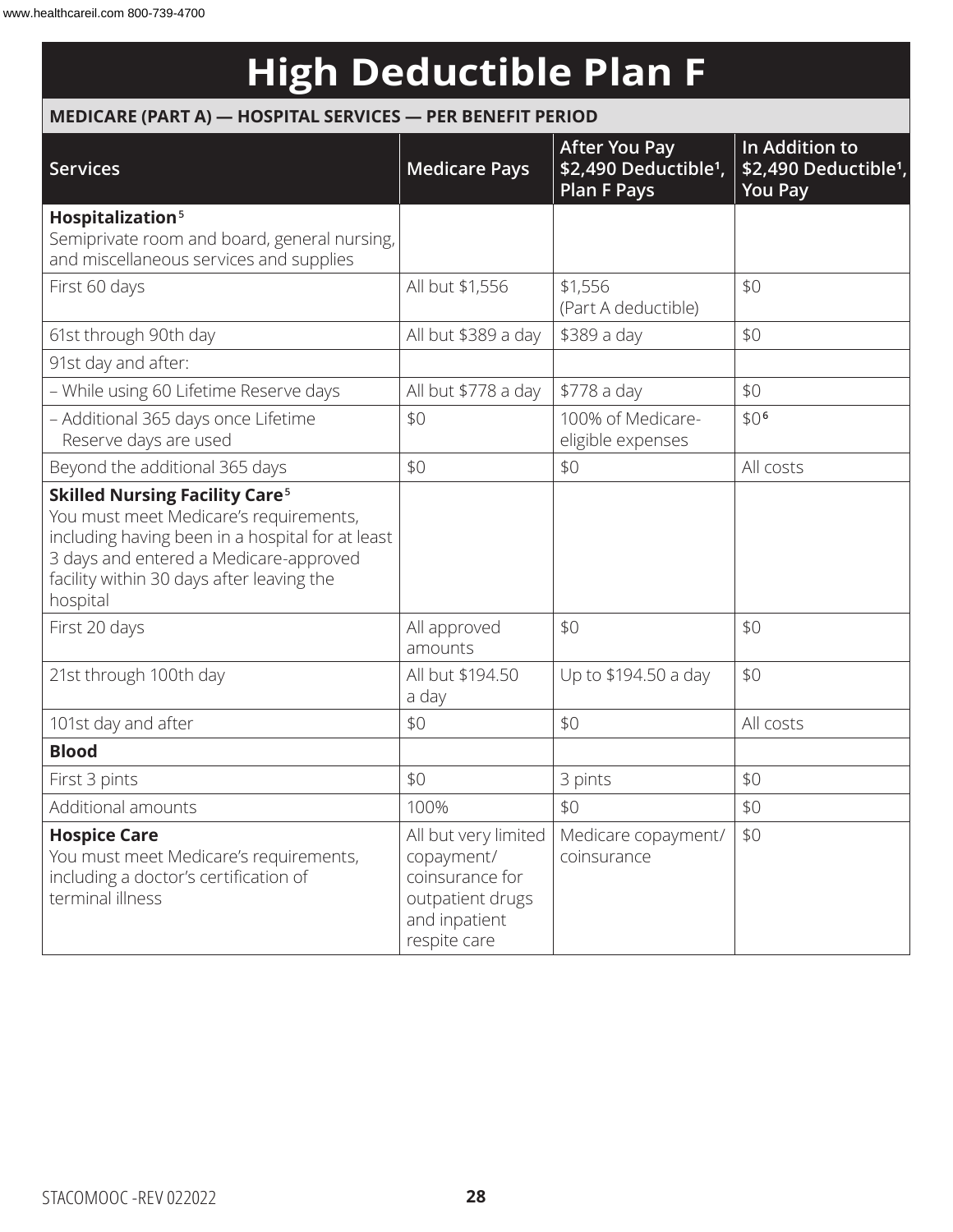# **High Deductible Plan F**

### **MEDICARE (PART B) — MEDICAL SERVICES — PER CALENDAR YEAR**

| <b>Services</b>                                                                                                                                                                                                                                                                      | <b>Medicare Pays</b> | <b>After You Pay</b><br>\$2,490 Deductible <sup>1</sup> ,<br><b>Plan F Pays</b> | In Addition to<br>\$2,490 Deductible <sup>1</sup> ,<br><b>You Pay</b> |
|--------------------------------------------------------------------------------------------------------------------------------------------------------------------------------------------------------------------------------------------------------------------------------------|----------------------|---------------------------------------------------------------------------------|-----------------------------------------------------------------------|
| Medical Expenses - In or Out of the<br><b>Hospital and Outpatient Hospital</b><br>Treatment, such as physicians' services,<br>inpatient and outpatient medical and<br>surgical services and supplies, physical and<br>speech therapy, diagnostic tests, durable<br>medical equipment |                      |                                                                                 |                                                                       |
| First \$233 of Medicare-approved amounts <sup>7</sup>                                                                                                                                                                                                                                | \$0                  | \$233 (Part B deductible)                                                       | \$0                                                                   |
| Remainder of Medicare-approved amounts                                                                                                                                                                                                                                               | Generally 80%        | Generally 20%                                                                   | \$0                                                                   |
| <b>Part B Excess Charges</b><br>(above Medicare-approved amounts)                                                                                                                                                                                                                    | \$0                  | 100%                                                                            | \$0                                                                   |
| <b>Blood</b>                                                                                                                                                                                                                                                                         |                      |                                                                                 |                                                                       |
| First 3 pints                                                                                                                                                                                                                                                                        | \$0                  | All costs                                                                       | \$0                                                                   |
| Next \$233 of Medicare-approved amounts <sup>7</sup>                                                                                                                                                                                                                                 | \$0                  | \$233 (Part B deductible)                                                       | \$0                                                                   |
| Remainder of Medicare-approved amounts                                                                                                                                                                                                                                               | 80%                  | 20%                                                                             | \$0                                                                   |
| <b>Clinical Laboratory Services -</b><br><b>Tests for Diagnostic Services</b>                                                                                                                                                                                                        | 100%                 | \$0                                                                             | \$0                                                                   |
| <b>MEDICARE (PARTS A &amp; B)</b>                                                                                                                                                                                                                                                    |                      |                                                                                 |                                                                       |
| <b>Services</b>                                                                                                                                                                                                                                                                      | <b>Medicare Pays</b> | <b>After You Pay</b><br>\$2,490 Deductible <sup>1</sup> ,<br><b>Plan F Pays</b> | In Addition to<br>\$2,490 Deductible <sup>1</sup> ,<br><b>You Pay</b> |
| <b>Home Health Care</b><br><b>Medicare-approved Services</b>                                                                                                                                                                                                                         |                      |                                                                                 |                                                                       |
| Medically necessary skilled care services<br>and medical supplies                                                                                                                                                                                                                    | 100%                 | \$0                                                                             | \$0                                                                   |
| Durable medical equipment                                                                                                                                                                                                                                                            |                      |                                                                                 |                                                                       |
| - First \$233 of Medicare-approved amounts <sup>7</sup>                                                                                                                                                                                                                              | \$0                  | \$233 (Part B deductible)                                                       | \$0                                                                   |
| - Remainder of Medicare-approved amounts                                                                                                                                                                                                                                             | 80%                  | 20%                                                                             | \$0                                                                   |
| <b>OTHER BENEFITS - NOT COVERED BY MEDICARE</b>                                                                                                                                                                                                                                      |                      |                                                                                 |                                                                       |
| <b>Foreign Travel - Not Covered by</b><br><b>Medicare</b> Medically necessary emergency<br>care services beginning during the first 60<br>days of each trip outside the USA                                                                                                          |                      |                                                                                 |                                                                       |
| First \$250 each calendar year                                                                                                                                                                                                                                                       | \$0                  | \$0                                                                             | \$250                                                                 |
| Remainder of charges                                                                                                                                                                                                                                                                 | \$0                  | 80% to a lifetime<br>maximum benefit<br>of \$50,000                             | 20% and amounts<br>over the \$50,000<br>lifetime maximum              |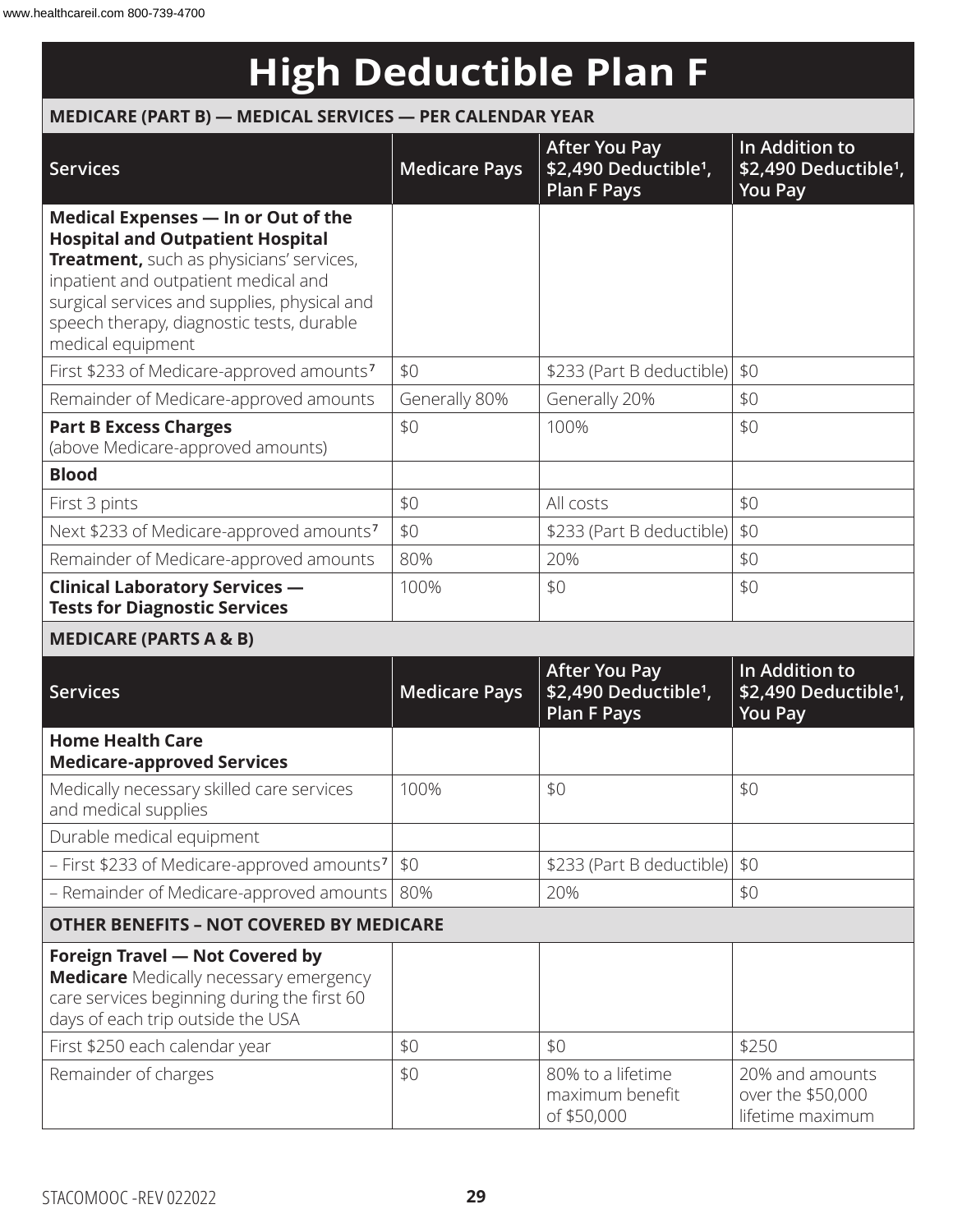### **Plan G**

| MEDICARE (PART A) - HOSPITAL SERVICES - PER BENEFIT PERIOD                                                                                                                                                                                     |                                                                                                         |                                             |                  |  |  |
|------------------------------------------------------------------------------------------------------------------------------------------------------------------------------------------------------------------------------------------------|---------------------------------------------------------------------------------------------------------|---------------------------------------------|------------------|--|--|
| <b>Services</b>                                                                                                                                                                                                                                | <b>Medicare Pays</b>                                                                                    | <b>Plan G Pays</b>                          | <b>You Pay</b>   |  |  |
| Hospitalization <sup>5</sup><br>Semiprivate room and board, general nursing,<br>and miscellaneous services and supplies                                                                                                                        |                                                                                                         |                                             |                  |  |  |
| First 60 days                                                                                                                                                                                                                                  | All but \$1,556                                                                                         | \$1,556<br>(Part A deductible) <sup>2</sup> | \$0              |  |  |
| 61st through 90th day                                                                                                                                                                                                                          | All but \$389 a day                                                                                     | \$389 a day                                 | \$0              |  |  |
| 91st day and after:                                                                                                                                                                                                                            |                                                                                                         |                                             |                  |  |  |
| - While using 60 Lifetime Reserve days                                                                                                                                                                                                         | All but \$778 a day                                                                                     | \$778 a day                                 | \$0              |  |  |
| - Additional 365 days once Lifetime Reserve<br>days are used                                                                                                                                                                                   | \$0                                                                                                     | 100% of Medicare-<br>eligible expenses      | \$0 <sup>6</sup> |  |  |
| Beyond the additional 365 days                                                                                                                                                                                                                 | \$0                                                                                                     | \$0                                         | All costs        |  |  |
| <b>Skilled Nursing Facility Care<sup>5</sup></b><br>You must meet Medicare's requirements,<br>including having been in a hospital for at least<br>3 days and entered a Medicare-approved<br>facility within 30 days after leaving the hospital |                                                                                                         |                                             |                  |  |  |
| First 20 days                                                                                                                                                                                                                                  | All approved amounts                                                                                    | \$0                                         | \$0              |  |  |
| 21st through 100th day                                                                                                                                                                                                                         | All but \$194.50 a day                                                                                  | Up to \$194.50 a day                        | \$0              |  |  |
| 101st day and after                                                                                                                                                                                                                            | \$0                                                                                                     | \$0                                         | All costs        |  |  |
| <b>Blood</b>                                                                                                                                                                                                                                   |                                                                                                         |                                             |                  |  |  |
| First 3 pints                                                                                                                                                                                                                                  | \$0                                                                                                     | 3 pints                                     | \$0              |  |  |
| Additional amounts                                                                                                                                                                                                                             | 100%                                                                                                    | \$0                                         | \$0              |  |  |
| <b>Hospice Care</b><br>You must meet Medicare's requirements,<br>including a doctor's certification of<br>terminal illness                                                                                                                     | All but very limited<br>copayment/<br>coinsurance for<br>outpatient drugs and<br>inpatient respite care | Medicare copayment/<br>coinsurance          | \$0              |  |  |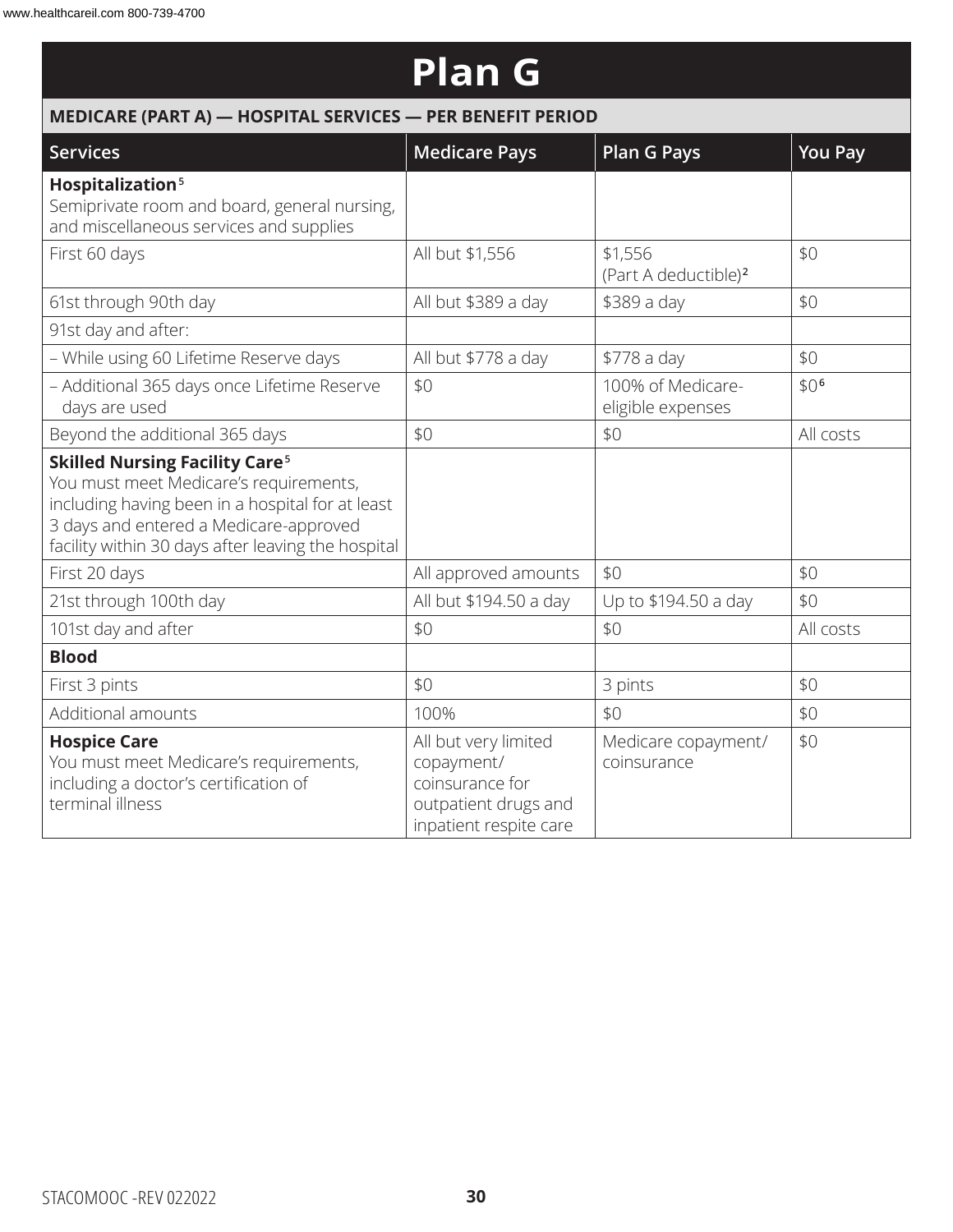| <b>Plan G</b>                                                                                                                                                                                                                                                                        |                                                          |                                                     |                                                          |  |  |  |  |
|--------------------------------------------------------------------------------------------------------------------------------------------------------------------------------------------------------------------------------------------------------------------------------------|----------------------------------------------------------|-----------------------------------------------------|----------------------------------------------------------|--|--|--|--|
|                                                                                                                                                                                                                                                                                      | MEDICARE (PART B) - MEDICAL SERVICES - PER CALENDAR YEAR |                                                     |                                                          |  |  |  |  |
| <b>Services</b>                                                                                                                                                                                                                                                                      | <b>Medicare Pays</b>                                     | <b>Plan G Pays</b>                                  | <b>You Pay</b>                                           |  |  |  |  |
| Medical Expenses - In or Out of the<br><b>Hospital and Outpatient Hospital</b><br>Treatment, such as physicians' services,<br>inpatient and outpatient medical and<br>surgical services and supplies, physical and<br>speech therapy, diagnostic tests, durable<br>medical equipment |                                                          |                                                     |                                                          |  |  |  |  |
| First \$233 of Medicare-approved amounts <sup>7</sup>                                                                                                                                                                                                                                | \$0                                                      | \$0                                                 | \$233 (Part B deductible)                                |  |  |  |  |
| Remainder of Medicare-approved amounts                                                                                                                                                                                                                                               | Generally 80%                                            | Generally 20%                                       | \$0                                                      |  |  |  |  |
| <b>Part B Excess Charges</b><br>(above Medicare-approved amounts)                                                                                                                                                                                                                    | \$0                                                      | 100%                                                | \$0                                                      |  |  |  |  |
| <b>Blood</b>                                                                                                                                                                                                                                                                         |                                                          |                                                     |                                                          |  |  |  |  |
| First 3 pints                                                                                                                                                                                                                                                                        | \$0                                                      | All costs                                           | \$0                                                      |  |  |  |  |
| Next \$233 of Medicare-approved amounts <sup>7</sup>                                                                                                                                                                                                                                 | \$0                                                      | \$0                                                 | \$233 (Part B deductible)                                |  |  |  |  |
| Remainder of Medicare-approved amounts                                                                                                                                                                                                                                               | 80%                                                      | 20%                                                 | \$0                                                      |  |  |  |  |
| <b>Clinical Laboratory Services -</b><br><b>Tests for Diagnostic Services</b>                                                                                                                                                                                                        | 100%                                                     | \$0                                                 | \$0                                                      |  |  |  |  |
| <b>MEDICARE (PARTS A &amp; B)</b>                                                                                                                                                                                                                                                    |                                                          |                                                     |                                                          |  |  |  |  |
| <b>Services</b>                                                                                                                                                                                                                                                                      | <b>Medicare Pays</b>                                     | <b>Plan G Pays</b>                                  | <b>You Pay</b>                                           |  |  |  |  |
| Medically necessary skilled care services<br>and medical supplies                                                                                                                                                                                                                    | 100%                                                     | \$0                                                 | \$0                                                      |  |  |  |  |
| Durable medical equipment                                                                                                                                                                                                                                                            |                                                          |                                                     |                                                          |  |  |  |  |
| - First \$233 of Medicare-approved amounts <sup>7</sup>                                                                                                                                                                                                                              | \$0                                                      | \$0                                                 | \$233 (Part B deductible)                                |  |  |  |  |
| - Remainder of Medicare-approved amounts                                                                                                                                                                                                                                             | 80%                                                      | 20%                                                 | \$0                                                      |  |  |  |  |
| <b>OTHER BENEFITS - NOT COVERED BY MEDICARE</b>                                                                                                                                                                                                                                      |                                                          |                                                     |                                                          |  |  |  |  |
| Foreign Travel -<br><b>Not Covered by Medicare</b><br>Medically necessary emergency care<br>services beginning during the first 60 days of<br>each trip outside the USA                                                                                                              |                                                          |                                                     |                                                          |  |  |  |  |
| First \$250 each calendar year                                                                                                                                                                                                                                                       | \$0                                                      | \$0                                                 | \$250                                                    |  |  |  |  |
| Remainder of charges                                                                                                                                                                                                                                                                 | \$0                                                      | 80% to a lifetime<br>maximum benefit<br>of \$50,000 | 20% and amounts over<br>the \$50,000 lifetime<br>maximum |  |  |  |  |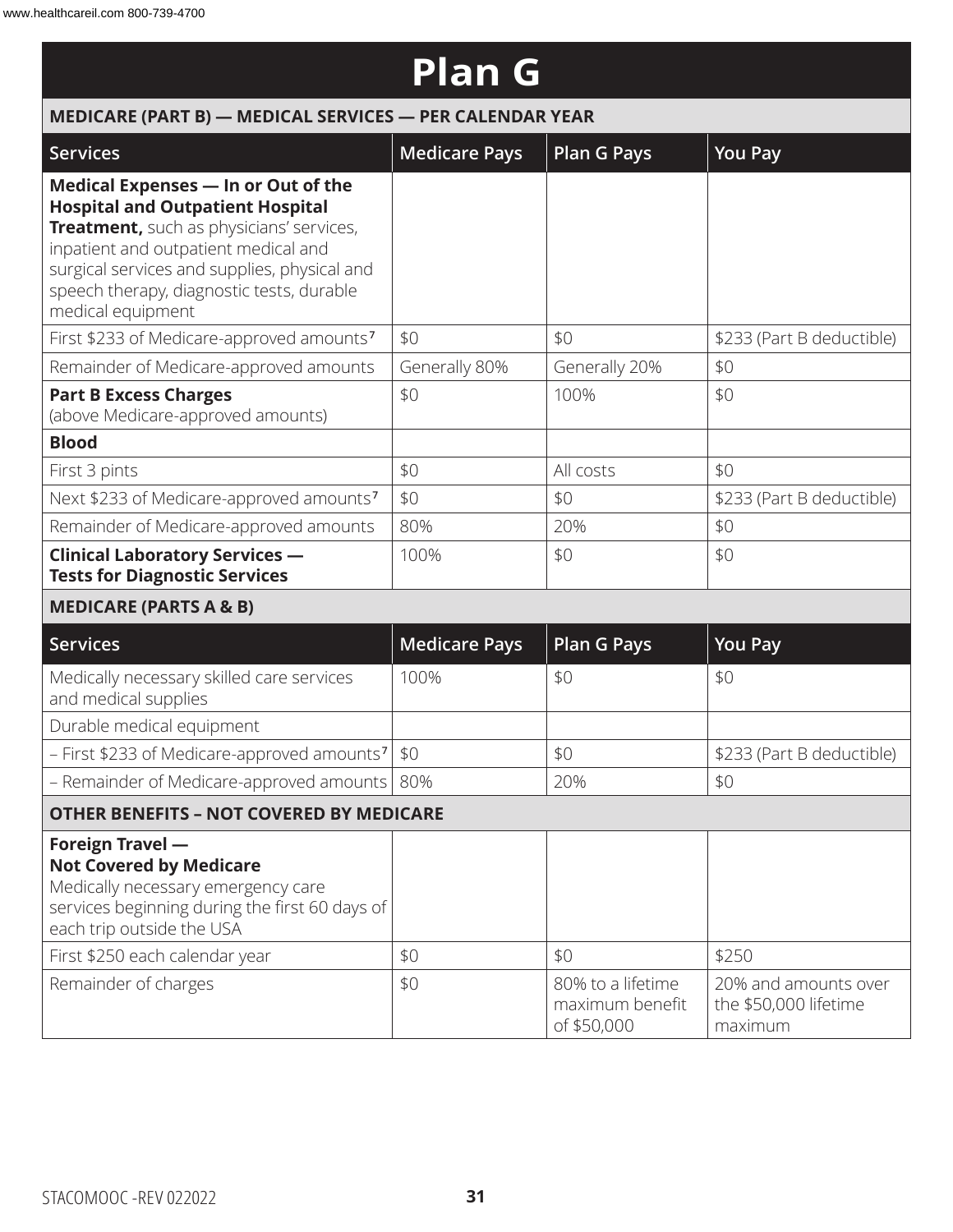# **High Deductible Plan G**

### **MEDICARE (PART A) — HOSPITAL SERVICES — PER BENEFIT PERIOD**

| <b>Services</b>                                                                                                                                                                                                                                | <b>Medicare Pays</b>                                                                                    | <b>After You Pay</b><br>\$2,490 Deductible,<br><b>Plan G Pays</b> | <b>In Addition</b><br>to \$2,490<br>Deductible,<br><b>You Pay</b> |
|------------------------------------------------------------------------------------------------------------------------------------------------------------------------------------------------------------------------------------------------|---------------------------------------------------------------------------------------------------------|-------------------------------------------------------------------|-------------------------------------------------------------------|
| Hospitalization <sup>3</sup><br>Semiprivate room and board, general nursing,<br>and miscellaneous services and supplies                                                                                                                        |                                                                                                         |                                                                   |                                                                   |
| First 60 days                                                                                                                                                                                                                                  | All but \$1,556                                                                                         | \$1,556<br>(Part A deductible)                                    | \$0                                                               |
| 61st through 90th day                                                                                                                                                                                                                          | All but \$389 a day                                                                                     | \$389 a day                                                       | \$0                                                               |
| 91st day and after:                                                                                                                                                                                                                            |                                                                                                         |                                                                   |                                                                   |
| - While using 60 Lifetime Reserve days                                                                                                                                                                                                         | All but \$778 a day                                                                                     | \$778 a day                                                       | \$0                                                               |
| - Additional 365 days once Lifetime Reserve<br>days are used                                                                                                                                                                                   | \$0                                                                                                     | 100% of Medicare-<br>eligible expenses                            | \$0 <sup>4</sup>                                                  |
| Beyond the additional 365 days                                                                                                                                                                                                                 | \$0                                                                                                     | \$0                                                               | All costs                                                         |
| <b>Skilled Nursing Facility Care<sup>3</sup></b><br>You must meet Medicare's requirements,<br>including having been in a hospital for at least<br>3 days and entered a Medicare-approved<br>facility within 30 days after leaving the hospital |                                                                                                         |                                                                   |                                                                   |
| First 20 days                                                                                                                                                                                                                                  | All approved amounts                                                                                    | \$0                                                               | \$0                                                               |
| 21st through 100th day                                                                                                                                                                                                                         | All but \$194.50 a day                                                                                  | Up to \$194.50 a day                                              | \$0                                                               |
| 101st day and after                                                                                                                                                                                                                            | \$0                                                                                                     | \$0                                                               | All costs                                                         |
| <b>Blood</b>                                                                                                                                                                                                                                   |                                                                                                         |                                                                   |                                                                   |
| First 3 pints                                                                                                                                                                                                                                  | \$0                                                                                                     | 3 pints                                                           | \$0                                                               |
| Additional amounts                                                                                                                                                                                                                             | 100%                                                                                                    | \$0                                                               | \$0                                                               |
| <b>Hospice Care</b><br>You must meet Medicare's requirements,<br>including a doctor's certification of<br>terminal illness                                                                                                                     | All but very limited<br>copayment/<br>coinsurance for<br>outpatient drugs and<br>inpatient respite care | Medicare copayment/<br>coinsurance                                | \$0                                                               |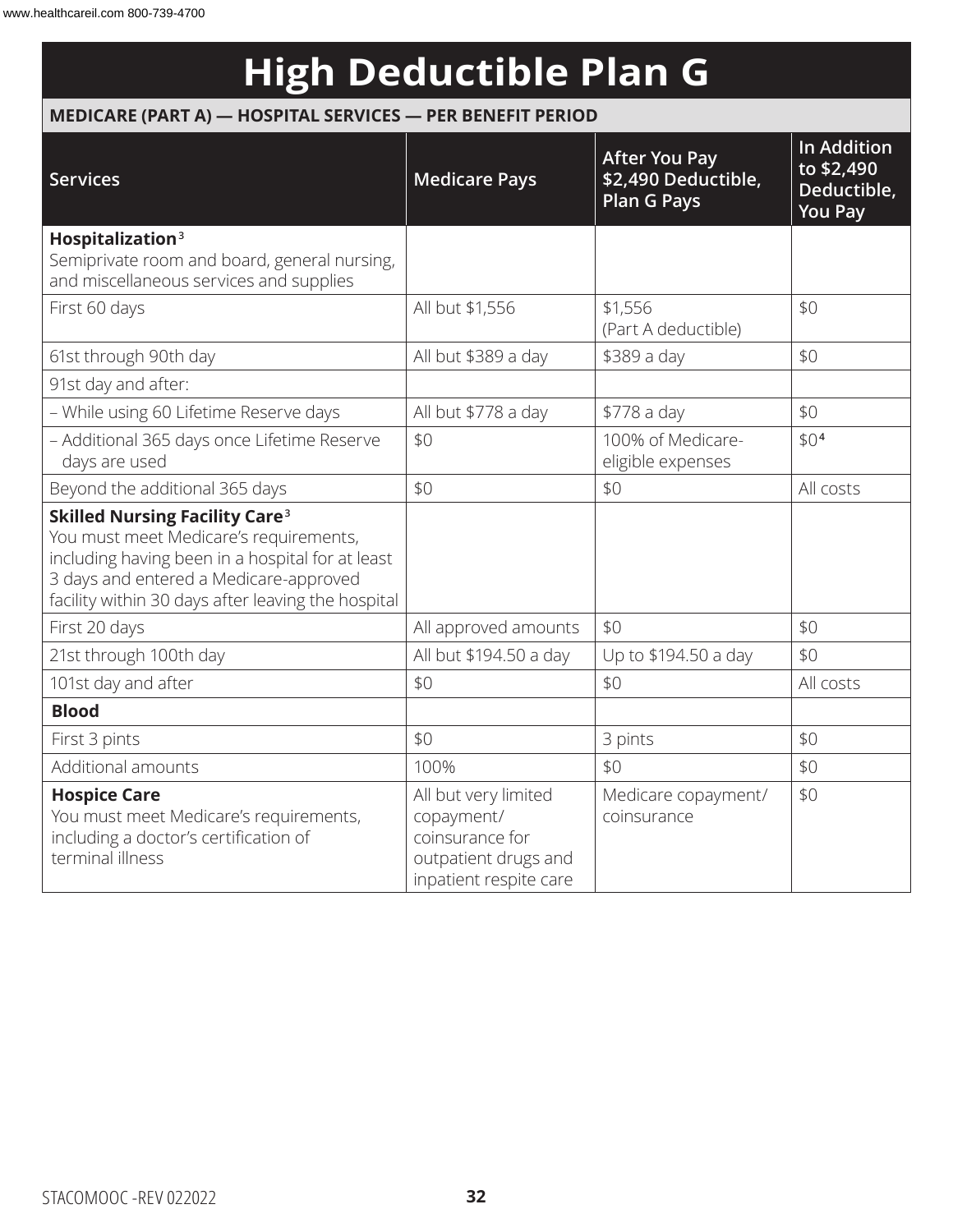# **High Deductible Plan G**

#### **MEDICARE (PART B) — MEDICAL SERVICES — PER CALENDAR YEAR**

| <b>Services</b>                                                                                                                                                                                                                                                                      | <b>Medicare Pays</b> | <b>After You Pay</b><br>\$2,490 Deductible <sup>1</sup> ,<br>Plan G Pays        | In Addition to \$2,490<br>Deductible <sup>1</sup> , You Pay |
|--------------------------------------------------------------------------------------------------------------------------------------------------------------------------------------------------------------------------------------------------------------------------------------|----------------------|---------------------------------------------------------------------------------|-------------------------------------------------------------|
| Medical Expenses - In or Out of the<br><b>Hospital and Outpatient Hospital</b><br>Treatment, such as physicians' services,<br>inpatient and outpatient medical and<br>surgical services and supplies, physical and<br>speech therapy, diagnostic tests, durable<br>medical equipment |                      |                                                                                 |                                                             |
| First \$233 of Medicare-approved amounts <sup>5</sup>                                                                                                                                                                                                                                | \$0                  | \$0                                                                             | \$233 (Part B deductible)                                   |
| Remainder of Medicare-approved amounts                                                                                                                                                                                                                                               | Generally 80%        | Generally 20%                                                                   | \$0                                                         |
| <b>Part B Excess Charges</b><br>(above Medicare-approved amounts)                                                                                                                                                                                                                    | \$0                  | 100%                                                                            | \$0                                                         |
| <b>Blood</b>                                                                                                                                                                                                                                                                         |                      |                                                                                 |                                                             |
| First 3 pints                                                                                                                                                                                                                                                                        | \$0                  | All costs                                                                       | \$0                                                         |
| Next \$233 of Medicare-approved amounts <sup>5</sup>                                                                                                                                                                                                                                 | \$0                  | \$0                                                                             | \$233 (Part B deductible)                                   |
| Remainder of Medicare-approved amounts                                                                                                                                                                                                                                               | 80%                  | 20%                                                                             | \$0                                                         |
| <b>Clinical Laboratory Services -</b><br><b>Tests for Diagnostic Services</b>                                                                                                                                                                                                        | 100%                 | \$0                                                                             | \$0                                                         |
| <b>MEDICARE (PARTS A &amp; B)</b>                                                                                                                                                                                                                                                    |                      |                                                                                 |                                                             |
| <b>Services</b>                                                                                                                                                                                                                                                                      | <b>Medicare Pays</b> | <b>After You Pay</b><br>\$2,490 Deductible <sup>1</sup> ,<br><b>Plan G Pays</b> | In Addition to \$2,490<br>Deductible <sup>1</sup> , You Pay |
| Medically necessary skilled care services<br>and medical supplies                                                                                                                                                                                                                    | 100%                 | \$0                                                                             | \$0                                                         |
| Durable medical equipment                                                                                                                                                                                                                                                            |                      |                                                                                 |                                                             |
| - First \$233 of Medicare-approved<br>amounts <sup>5</sup>                                                                                                                                                                                                                           | \$0                  | \$0                                                                             | \$233 (Part B deductible)                                   |
| - Remainder of Medicare-approved<br>amounts                                                                                                                                                                                                                                          | 80%                  | 20%                                                                             | \$0                                                         |
| <b>OTHER BENEFITS - NOT COVERED BY MEDICARE</b>                                                                                                                                                                                                                                      |                      |                                                                                 |                                                             |
| <b>Foreign Travel -</b><br><b>Not Covered by Medicare</b><br>Medically necessary emergency care<br>services beginning during the first 60 days<br>of each trip outside the USA                                                                                                       |                      |                                                                                 |                                                             |
| First \$250 each calendar year<br>Remainder of charges                                                                                                                                                                                                                               | \$0<br>\$0           | \$0<br>80% to a lifetime                                                        | \$250<br>20% and amounts over                               |
|                                                                                                                                                                                                                                                                                      |                      | maximum benefit<br>of \$50,000                                                  | the \$50,000 lifetime<br>maximum                            |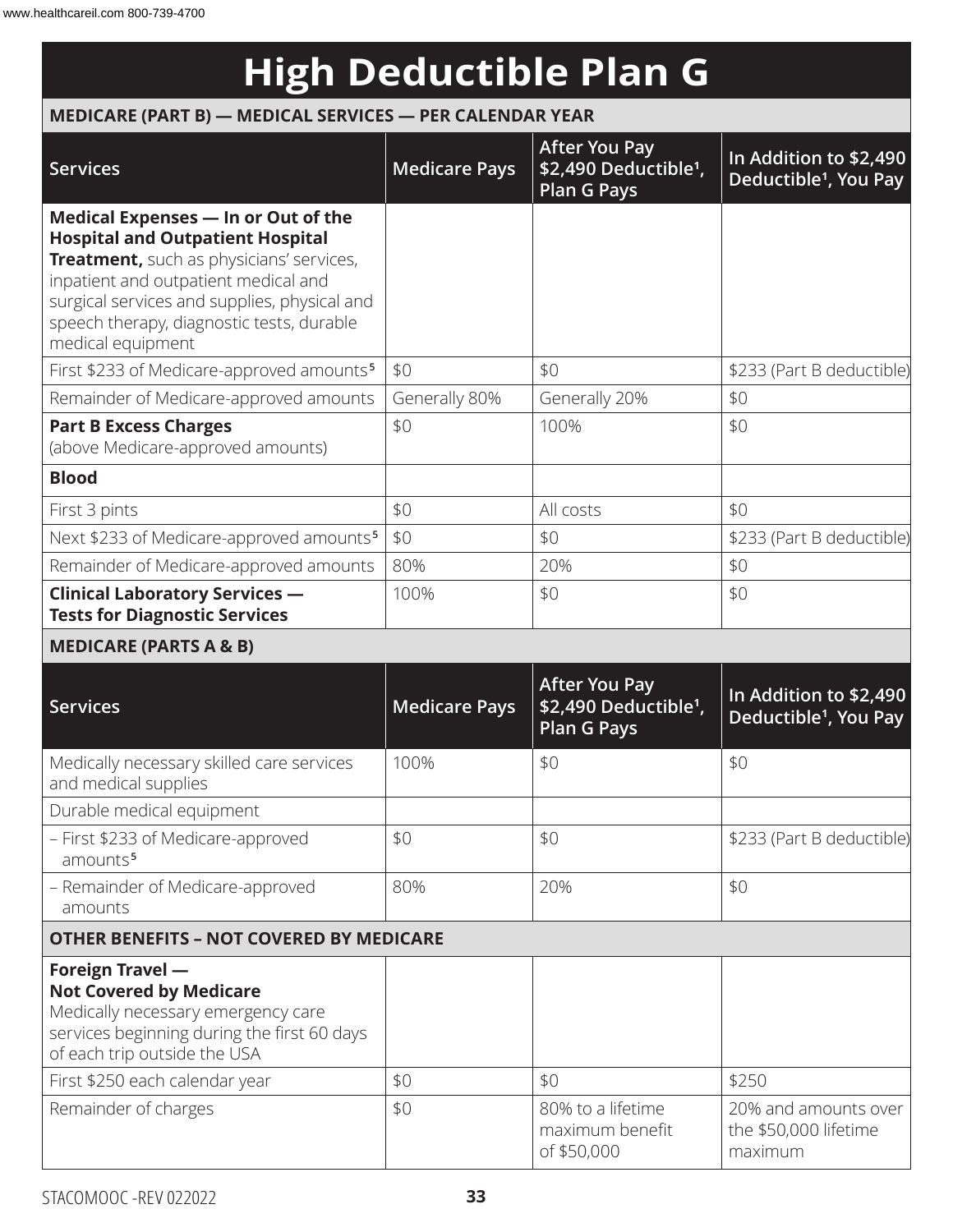# **Plan G Plus**

| MEDICARE (PART A) - HOSPITAL SERVICES - PER BENEFIT PERIOD                                                                                                                                                                                     |                                                                                                            |                                             |                  |  |  |
|------------------------------------------------------------------------------------------------------------------------------------------------------------------------------------------------------------------------------------------------|------------------------------------------------------------------------------------------------------------|---------------------------------------------|------------------|--|--|
| Services                                                                                                                                                                                                                                       | <b>Medicare Pays</b>                                                                                       | <b>Plan G Plus Pays</b>                     | <b>You Pay</b>   |  |  |
| Hospitalization <sup>5</sup><br>Semiprivate room and board, general nursing,<br>and miscellaneous services and supplies                                                                                                                        |                                                                                                            |                                             |                  |  |  |
| First 60 days                                                                                                                                                                                                                                  | All but \$1,556                                                                                            | \$1,556<br>(Part A deductible) <sup>2</sup> | \$0              |  |  |
| 61st through 90th day                                                                                                                                                                                                                          | All but \$389 a day                                                                                        | \$389 a day                                 | \$0              |  |  |
| 91st day and after:                                                                                                                                                                                                                            |                                                                                                            |                                             |                  |  |  |
| - While using 60 Lifetime Reserve days                                                                                                                                                                                                         | All but \$778 a day                                                                                        | \$778 a day                                 | \$0              |  |  |
| - Additional 365 days once Lifetime Reserve<br>days are used                                                                                                                                                                                   | \$0                                                                                                        | 100% of Medicare-<br>eligible expenses      | \$0 <sup>6</sup> |  |  |
| Beyond the additional 365 days                                                                                                                                                                                                                 | \$0                                                                                                        | \$0                                         | All costs        |  |  |
| <b>Skilled Nursing Facility Care<sup>5</sup></b><br>You must meet Medicare's requirements,<br>including having been in a hospital for at least<br>3 days and entered a Medicare-approved<br>facility within 30 days after leaving the hospital |                                                                                                            |                                             |                  |  |  |
| First 20 days                                                                                                                                                                                                                                  | All approved<br>amounts                                                                                    | \$0                                         | \$0              |  |  |
| 21st through 100th day                                                                                                                                                                                                                         | All but \$194.50<br>a day                                                                                  | Up to \$194.50<br>a day                     | \$0              |  |  |
| 101st day and after                                                                                                                                                                                                                            | \$0                                                                                                        | \$0                                         | All costs        |  |  |
| <b>Blood</b>                                                                                                                                                                                                                                   |                                                                                                            |                                             |                  |  |  |
| First 3 pints                                                                                                                                                                                                                                  | \$0                                                                                                        | 3 pints                                     | \$0              |  |  |
| Additional amounts                                                                                                                                                                                                                             | 100%                                                                                                       | \$0                                         | \$0              |  |  |
| <b>Hospice Care</b><br>You must meet Medicare's requirements,<br>including a doctor's certification of<br>terminal illness                                                                                                                     | All but very limited<br>copayment/<br>coinsurance for<br>outpatient drugs<br>and inpatient<br>respite care | Medicare<br>copayment/<br>coinsurance       | \$0              |  |  |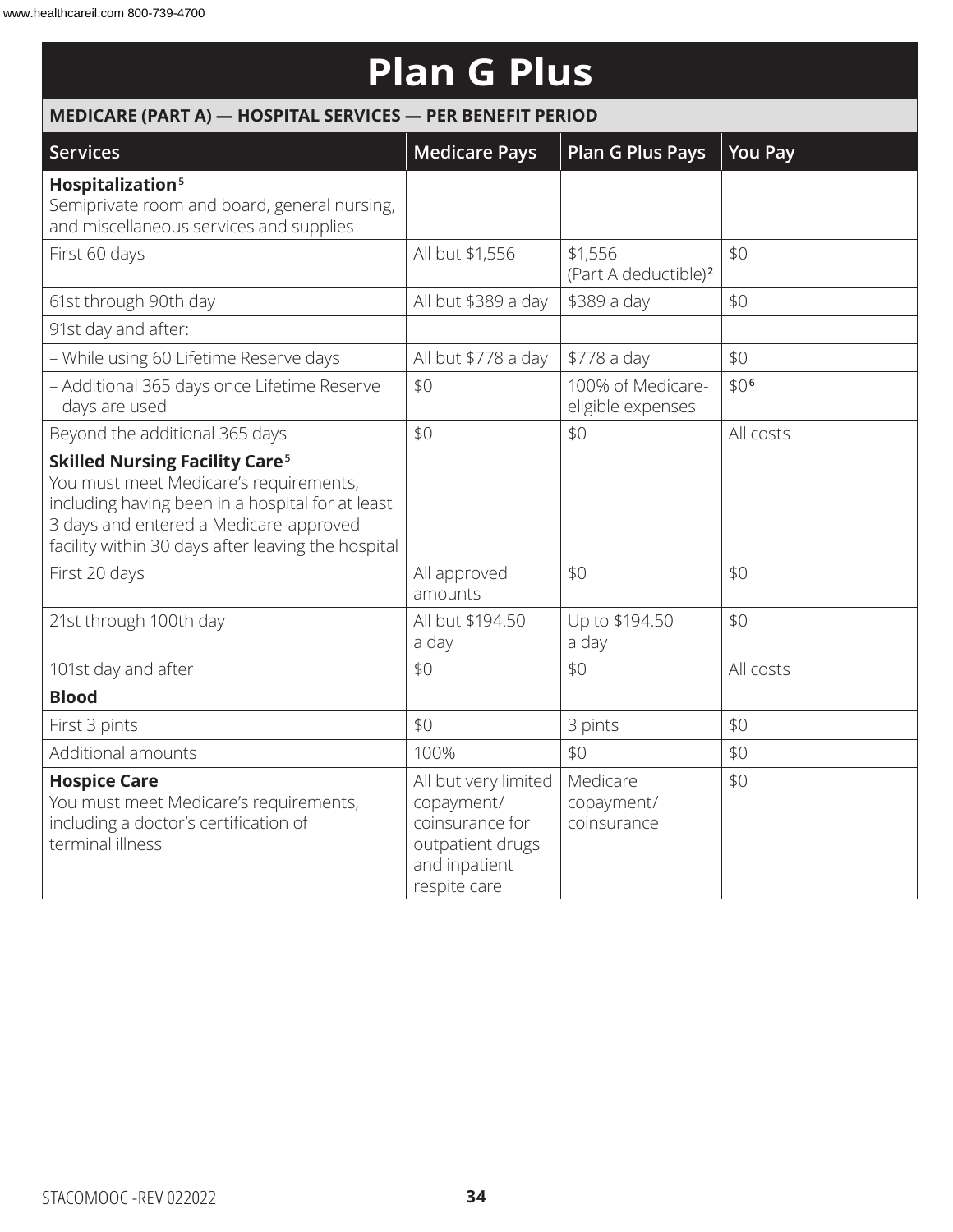# **Plan G Plus**

| MEDICARE (PART B) - MEDICAL SERVICES - PER CALENDAR YEAR                                                                                                                                                                                                                             |                      |                                                     |                                                          |  |  |
|--------------------------------------------------------------------------------------------------------------------------------------------------------------------------------------------------------------------------------------------------------------------------------------|----------------------|-----------------------------------------------------|----------------------------------------------------------|--|--|
| <b>Services</b>                                                                                                                                                                                                                                                                      | <b>Medicare Pays</b> | Plan G Plus Pays                                    | <b>You Pay</b>                                           |  |  |
| Medical Expenses - In or Out of the<br><b>Hospital and Outpatient Hospital</b><br>Treatment, such as physicians' services,<br>inpatient and outpatient medical and surgical<br>services and supplies, physical and speech<br>therapy, diagnostic tests, durable medical<br>equipment |                      |                                                     |                                                          |  |  |
| First \$233 of Medicare-approved amounts <sup>7</sup>                                                                                                                                                                                                                                | \$0                  | \$0                                                 | \$233 (Part B deductible)                                |  |  |
| Remainder of Medicare-approved amounts                                                                                                                                                                                                                                               | Generally 80%        | Generally 20%                                       | \$0                                                      |  |  |
| <b>Part B Excess Charges</b><br>(above Medicare-approved amounts)                                                                                                                                                                                                                    | \$0                  | 100%                                                | \$0                                                      |  |  |
| <b>Blood</b>                                                                                                                                                                                                                                                                         |                      |                                                     |                                                          |  |  |
| First 3 pints                                                                                                                                                                                                                                                                        | \$0                  | All costs                                           | \$0                                                      |  |  |
| Next \$233 of Medicare-approved amounts <sup>7</sup>                                                                                                                                                                                                                                 | \$0                  | \$0                                                 | \$233 (Part B deductible)                                |  |  |
| Remainder of Medicare-approved amounts                                                                                                                                                                                                                                               | 80%                  | 20%                                                 | \$0                                                      |  |  |
| <b>Clinical Laboratory Services -</b><br><b>Tests for Diagnostic Services</b>                                                                                                                                                                                                        | 100%                 | \$0                                                 | \$0                                                      |  |  |
| <b>MEDICARE (PARTS A &amp; B)</b>                                                                                                                                                                                                                                                    |                      |                                                     |                                                          |  |  |
| <b>Services</b>                                                                                                                                                                                                                                                                      | <b>Medicare Pays</b> | <b>Plan G Plus Pays</b>                             | <b>You Pay</b>                                           |  |  |
| Medically necessary skilled care services<br>and medical supplies                                                                                                                                                                                                                    | 100%                 | \$0                                                 | \$0                                                      |  |  |
| Durable medical equipment                                                                                                                                                                                                                                                            |                      |                                                     |                                                          |  |  |
| - First \$233 of Medicare-approved amounts <sup>7</sup>                                                                                                                                                                                                                              | \$0                  | \$0                                                 | \$233 (Part B deductible)                                |  |  |
| - Remainder of Medicare-approved amounts                                                                                                                                                                                                                                             | 80%                  | 20%                                                 | \$0                                                      |  |  |
| <b>OTHER BENEFITS - NOT COVERED BY MEDICARE</b>                                                                                                                                                                                                                                      |                      |                                                     |                                                          |  |  |
| Foreign Travel -<br><b>Not Covered by Medicare</b><br>Medically necessary emergency care services<br>beginning during the first 60 days of each trip<br>outside the USA                                                                                                              |                      |                                                     |                                                          |  |  |
| First \$250 each calendar year                                                                                                                                                                                                                                                       | \$0                  | \$0                                                 | \$250                                                    |  |  |
| Remainder of charges                                                                                                                                                                                                                                                                 | \$0                  | 80% to a lifetime<br>maximum benefit<br>of \$50,000 | 20% and amounts over<br>the \$50,000 lifetime<br>maximum |  |  |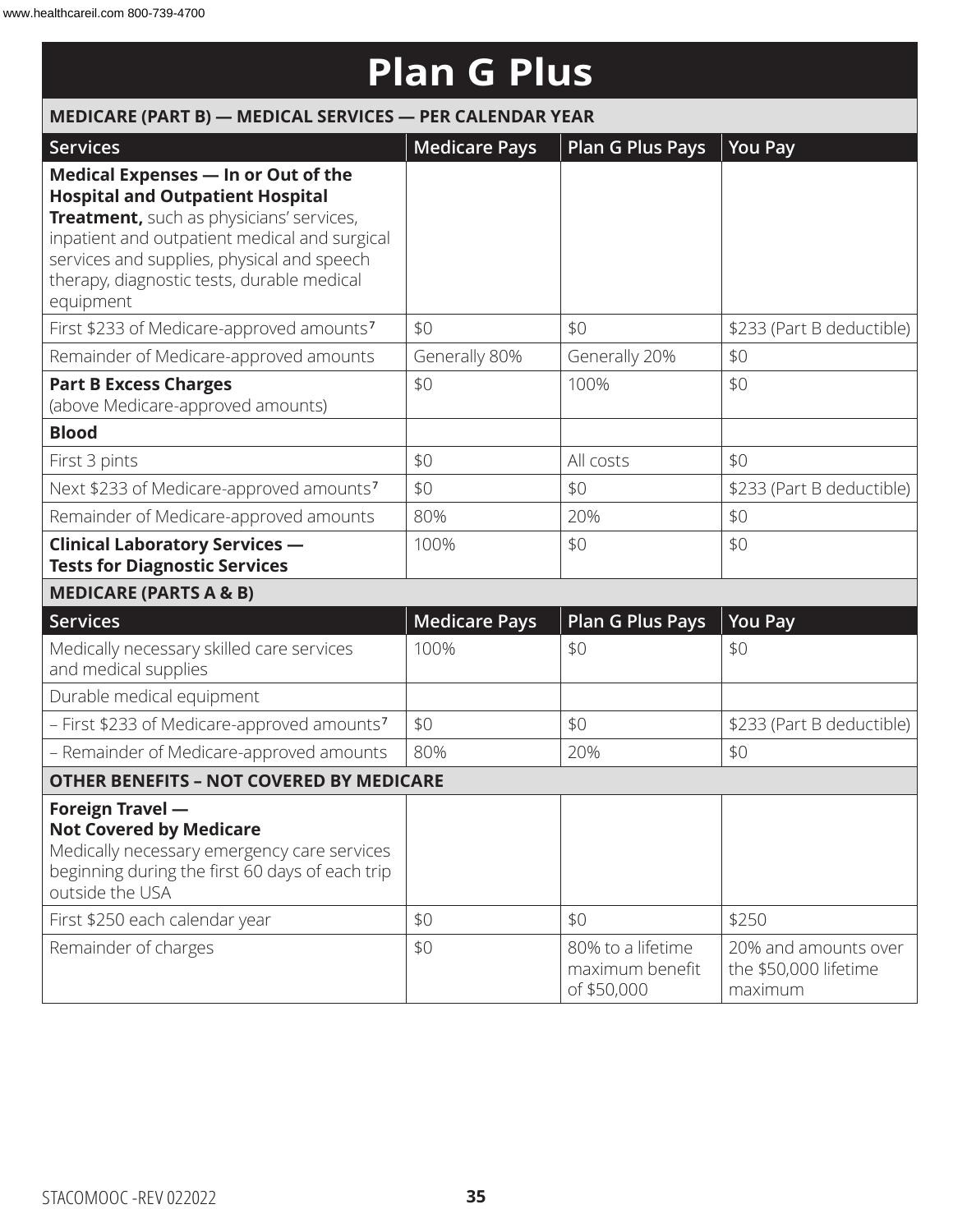# **Plan G Plus**

#### **INNOVATIVE BENEFITS**

| <b>DENTAL</b>                                 |                      |                         |                   |
|-----------------------------------------------|----------------------|-------------------------|-------------------|
| <b>Services</b>                               | <b>Medicare Pays</b> | <b>Plan G Plus Pays</b> | <b>You Pay</b>    |
| <b>Diagnostic Evaluations</b>                 |                      |                         |                   |
| In Network                                    | \$0                  | 100%                    | \$0               |
| Out of Network                                | \$0                  | 50%                     | 50%               |
| <b>Preventive Services</b>                    |                      |                         |                   |
| In Network                                    | \$0                  | 100%                    | \$0               |
| Out of Network                                | \$0                  | 50%                     | 50%               |
| <b>Diagnostic Radiographs</b>                 |                      |                         |                   |
| In Network                                    | \$0                  | 100%                    | \$0               |
| Out of Network                                | \$0                  | 50%                     | 50%               |
| <b>Basic Restorative Services<sup>8</sup></b> | \$0                  | 50%                     | 50%               |
| <b>Non-Surgical Extractions</b>               |                      |                         |                   |
| In Network                                    | \$0                  | 75%                     | 25%               |
| Out of Network                                | \$0                  | 50%                     | 50%               |
| <b>VISION</b>                                 |                      |                         |                   |
| <b>Services</b>                               | <b>Medicare Pays</b> | <b>Plan G Plus Pays</b> | <b>You Pay</b>    |
| <b>Annual Routine Examination</b>             |                      |                         |                   |
| In Network                                    | \$0                  | 100%                    | \$0               |
| Out of Network                                | \$0                  | All except \$40         | \$40              |
| <b>Materials Allowance</b>                    |                      |                         |                   |
| In Network                                    | \$0                  | \$130                   | Remaining Balance |
| Out of Network                                | \$0                  | \$65                    | Remaining Balance |
| <b>HEARING<sup>9</sup></b>                    |                      |                         |                   |
| <b>Services</b>                               | <b>Medicare Pays</b> | <b>Plan G Plus Pays</b> | <b>You Pay</b>    |
| <b>Annual Routine Examination</b>             | \$0                  | 100%                    | \$0               |
| <b>Hardware Discounts</b>                     | \$0                  | Generally 30%           | Remaining Balance |
|                                               |                      |                         |                   |

**<sup>8</sup>** Once per tooth per calendar year.

**<sup>9</sup>** All services must be received in network.

STACOMOOC -REV 022022 **36**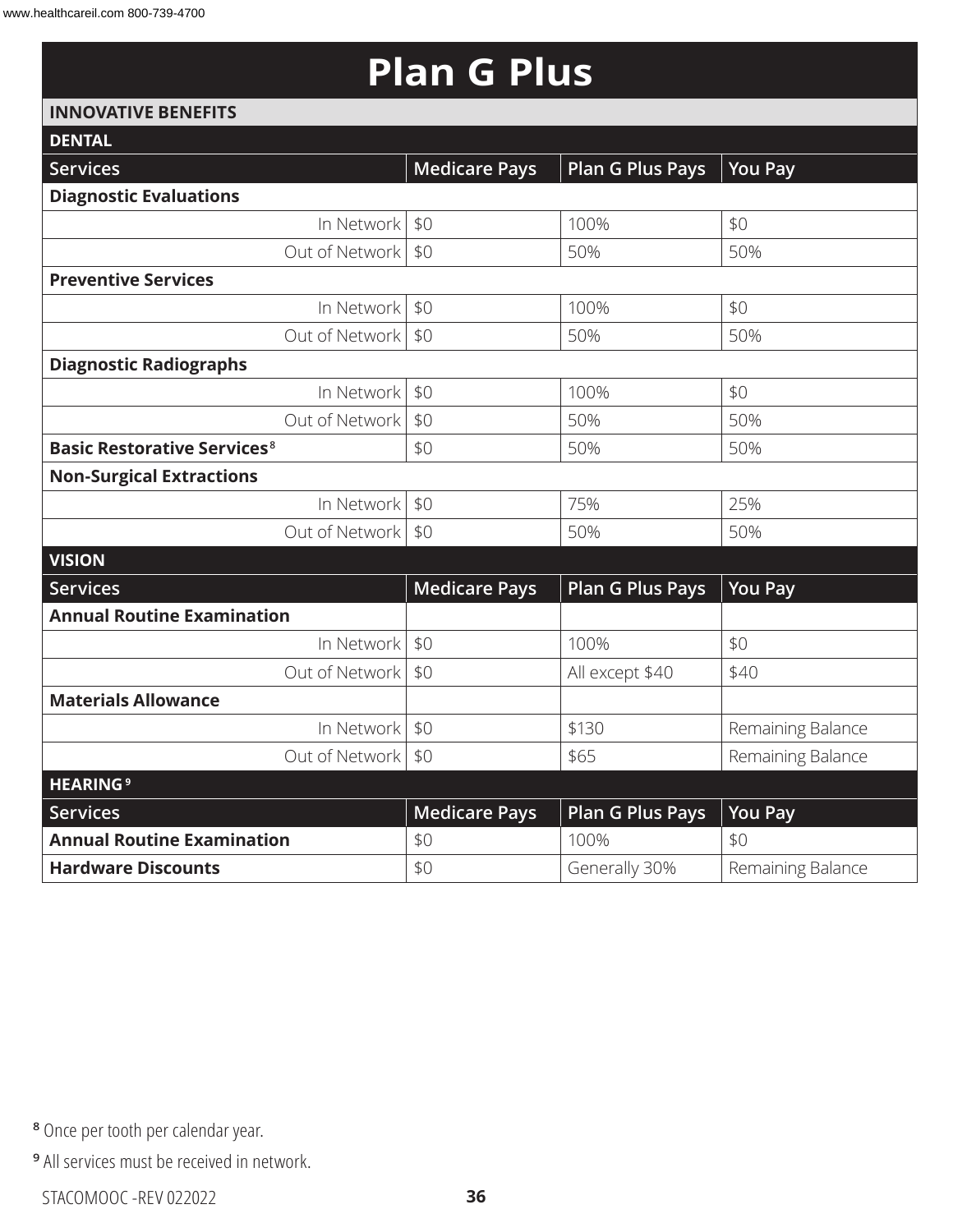# **High Deductible Plan G Plus**

### **MEDICARE (PART A) — HOSPITAL SERVICES — PER BENEFIT PERIOD**

| <b>Services</b>                                                                                                                                                                                                                                    | <b>Medicare Pays</b>                                                                                          | <b>After You Pay</b><br>\$2,490 Deductible <sup>1</sup> ,<br><b>Plan G Plus Pays</b> | In Addition to \$2,490<br>Deductible <sup>1</sup> , You Pay |
|----------------------------------------------------------------------------------------------------------------------------------------------------------------------------------------------------------------------------------------------------|---------------------------------------------------------------------------------------------------------------|--------------------------------------------------------------------------------------|-------------------------------------------------------------|
| Hospitalization <sup>3</sup><br>Semiprivate room and board, general<br>nursing, and miscellaneous services and<br>supplies                                                                                                                         |                                                                                                               |                                                                                      |                                                             |
| First 60 days                                                                                                                                                                                                                                      | All but \$1,556                                                                                               | \$1,556<br>(Part A deductible)                                                       | \$0                                                         |
| 61st through 90th day                                                                                                                                                                                                                              | All but \$389 a<br>day                                                                                        | \$389 a day                                                                          | \$0                                                         |
| 91st day and after:                                                                                                                                                                                                                                |                                                                                                               |                                                                                      |                                                             |
| - While using 60 Lifetime Reserve days                                                                                                                                                                                                             | All but \$778 a<br>day                                                                                        | \$778 a day                                                                          | \$0                                                         |
| - Additional 365 days once Lifetime<br>Reserve days are used                                                                                                                                                                                       | \$0                                                                                                           | 100% of Medicare-<br>eligible expenses                                               | \$0 <sup>4</sup>                                            |
| Beyond the additional 365 days                                                                                                                                                                                                                     | \$0                                                                                                           | \$0                                                                                  | All costs                                                   |
| <b>Skilled Nursing Facility Care<sup>3</sup></b><br>You must meet Medicare's requirements,<br>including having been in a hospital for<br>at least 3 days and entered a Medicare-<br>approved facility within 30 days after<br>leaving the hospital |                                                                                                               |                                                                                      |                                                             |
| First 20 days                                                                                                                                                                                                                                      | All approved<br>amounts                                                                                       | \$0                                                                                  | \$0                                                         |
| 21st through 100th day                                                                                                                                                                                                                             | All but \$194.50 a<br>day                                                                                     | Up to \$194.50 a day                                                                 | \$0                                                         |
| 101st day and after                                                                                                                                                                                                                                | \$0                                                                                                           | \$0                                                                                  | All costs                                                   |
| <b>Blood</b>                                                                                                                                                                                                                                       |                                                                                                               |                                                                                      |                                                             |
| First 3 pints                                                                                                                                                                                                                                      | \$0                                                                                                           | 3 pints                                                                              | \$0                                                         |
| Additional amounts                                                                                                                                                                                                                                 | 100%                                                                                                          | \$0                                                                                  | \$0                                                         |
| <b>Hospice Care</b><br>You must meet Medicare's requirements,<br>including a doctor's certification of<br>terminal illness                                                                                                                         | All but very<br>limited<br>copayment/<br>coinsurance for<br>outpatient drugs<br>and inpatient<br>respite care | Medicare copayment/<br>coinsurance                                                   | \$0                                                         |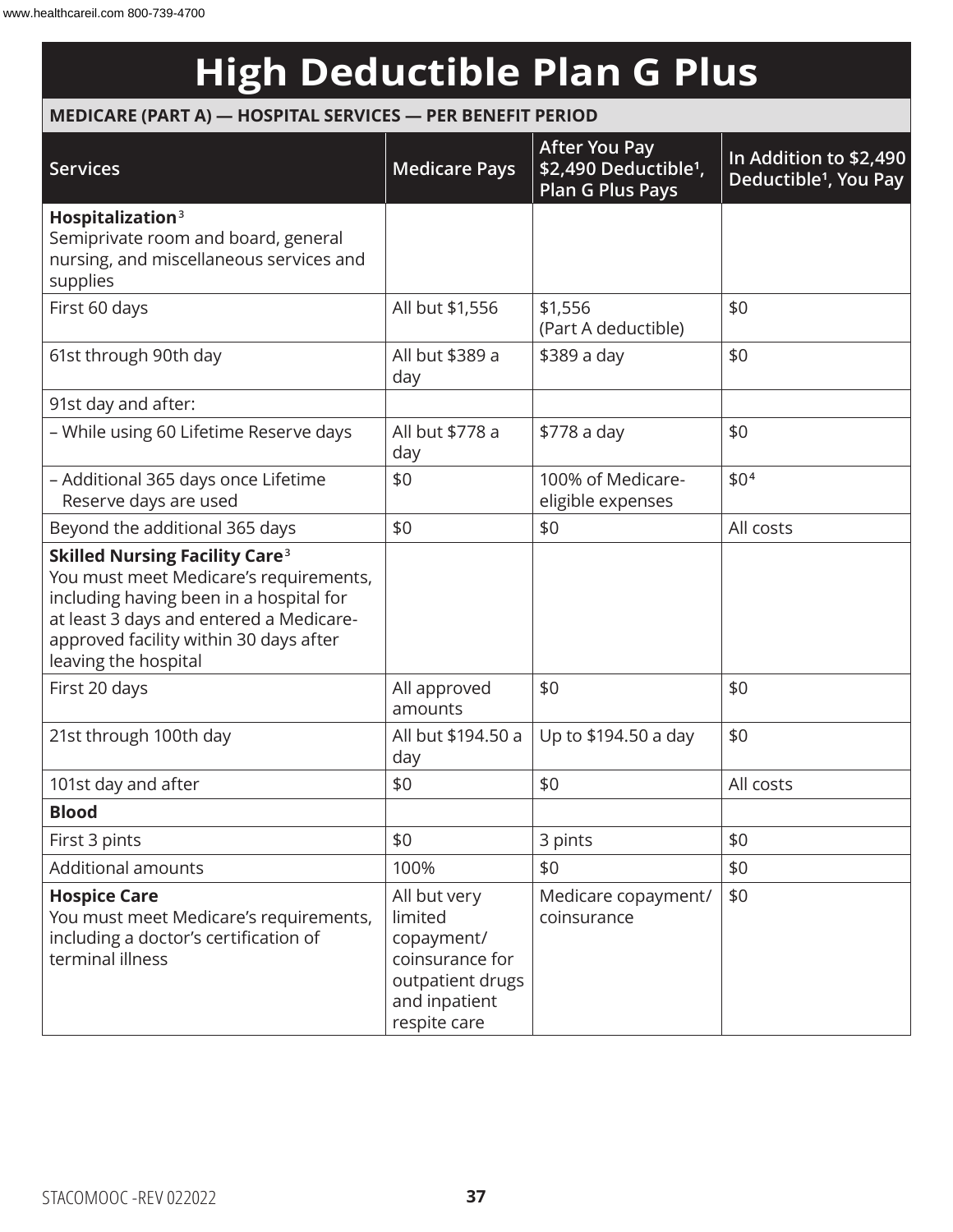# **High Deductible Plan G Plus**

### **MEDICARE (PART B) — MEDICAL SERVICES — PER CALENDAR YEAR**

| <b>Services</b>                                                                                                                                                                                                                                                                      | <b>Medicare Pays</b> | <b>After You Pay</b><br>\$2,490 Deductible <sup>1</sup> ,<br><b>Plan G Plus Pays</b> | In Addition to \$2,490<br>Deductible <sup>1</sup> , You Pay |
|--------------------------------------------------------------------------------------------------------------------------------------------------------------------------------------------------------------------------------------------------------------------------------------|----------------------|--------------------------------------------------------------------------------------|-------------------------------------------------------------|
| Medical Expenses - In or Out of the<br><b>Hospital and Outpatient Hospital</b><br>Treatment, such as physicians' services,<br>inpatient and outpatient medical and<br>surgical services and supplies, physical and<br>speech therapy, diagnostic tests, durable<br>medical equipment |                      |                                                                                      |                                                             |
| First \$233 of Medicare-approved amounts <sup>5</sup>                                                                                                                                                                                                                                | \$0                  | \$0                                                                                  | \$233 (Part B<br>deductible)                                |
| Remainder of Medicare-approved amounts                                                                                                                                                                                                                                               | Generally 80%        | Generally 20%                                                                        | \$0                                                         |
| <b>Part B Excess Charges</b><br>(above Medicare-approved amounts)                                                                                                                                                                                                                    | \$0                  | 100%                                                                                 | \$0                                                         |
| <b>Blood</b>                                                                                                                                                                                                                                                                         |                      |                                                                                      |                                                             |
| First 3 pints                                                                                                                                                                                                                                                                        | \$0                  | All costs                                                                            | \$0                                                         |
| Next \$233 of Medicare-approved amounts <sup>5</sup>                                                                                                                                                                                                                                 | \$0                  | \$0                                                                                  | \$233 (Part B<br>deductible)                                |
| Remainder of Medicare-approved amounts                                                                                                                                                                                                                                               | 80%                  | 20%                                                                                  | \$0                                                         |
| <b>Clinical Laboratory Services -</b><br><b>Tests for Diagnostic Services</b>                                                                                                                                                                                                        | 100%                 | \$0                                                                                  | \$0                                                         |
| <b>MEDICARE (PARTS A &amp; B)</b>                                                                                                                                                                                                                                                    |                      |                                                                                      |                                                             |
| <b>Services</b>                                                                                                                                                                                                                                                                      | <b>Medicare Pays</b> | <b>After You Pay</b><br>\$2,490 Deductible <sup>1</sup> ,<br><b>Plan G Plus Pays</b> | In Addition to \$2,490<br>Deductible <sup>1</sup> , You Pay |
| Medically necessary skilled care services<br>and medical supplies                                                                                                                                                                                                                    | 100%                 | \$0                                                                                  | \$0                                                         |
| Durable medical equipment                                                                                                                                                                                                                                                            |                      |                                                                                      |                                                             |
| - First \$233 of Medicare-approved<br>amounts <sup>5</sup>                                                                                                                                                                                                                           | \$0                  | \$0                                                                                  | \$233 (Part B<br>deductible)                                |
| - Remainder of Medicare-approved<br>amounts                                                                                                                                                                                                                                          | 80%                  | 20%                                                                                  | \$0                                                         |
| <b>OTHER BENEFITS - NOT COVERED BY MEDICARE</b>                                                                                                                                                                                                                                      |                      |                                                                                      |                                                             |
| <b>Foreign Travel -</b><br><b>Not Covered by Medicare</b><br>Medically necessary emergency care<br>services beginning during the first 60 days<br>of each trip outside the USA                                                                                                       |                      |                                                                                      |                                                             |
| First \$250 each calendar year                                                                                                                                                                                                                                                       | \$0                  | \$0                                                                                  | \$250                                                       |
| Remainder of charges                                                                                                                                                                                                                                                                 | \$0                  | 80% to a lifetime<br>maximum benefit<br>of \$50,000                                  | 20% and amounts over<br>the \$50,000 lifetime<br>maximum    |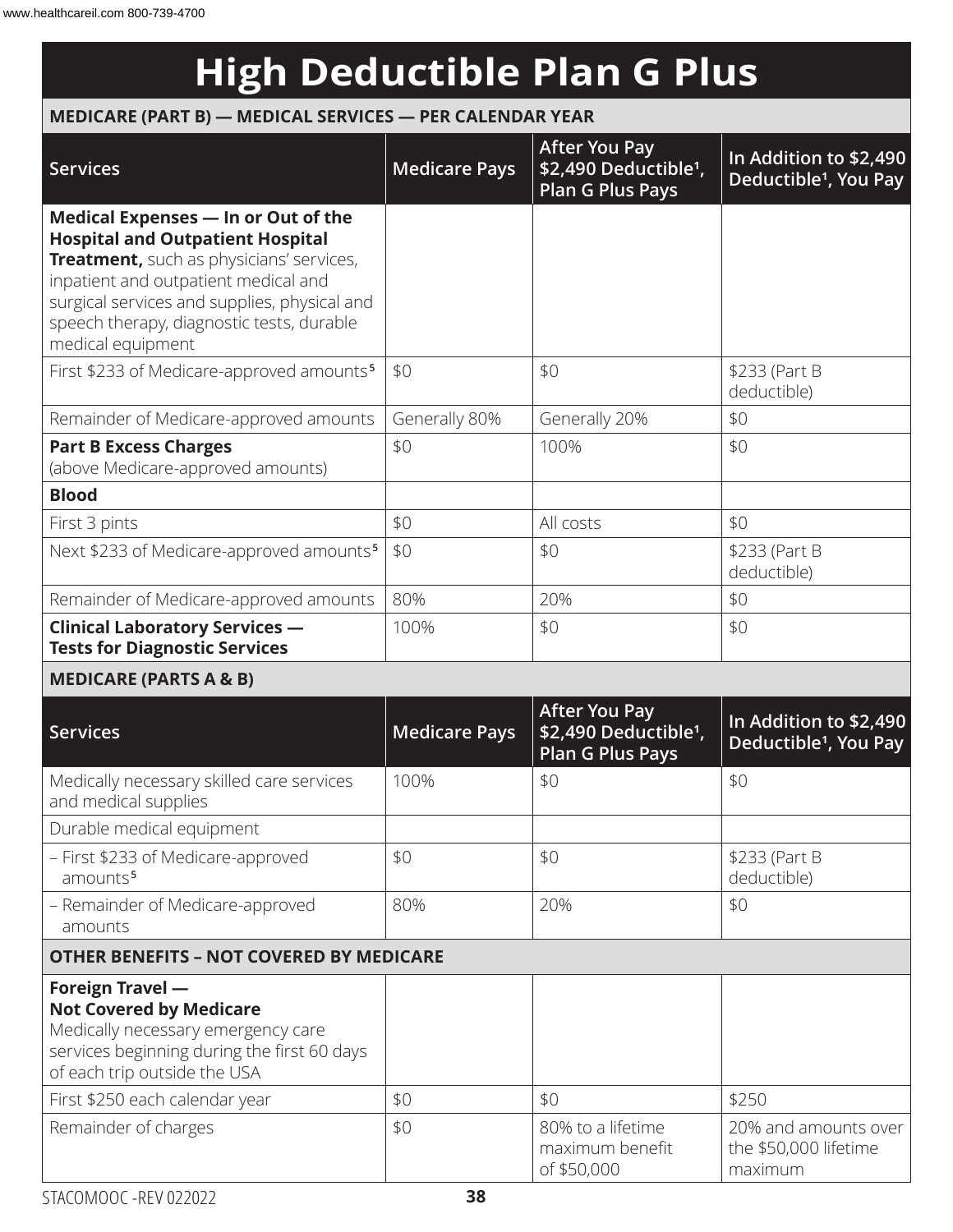# **High Deductible Plan G Plus**

#### **INNOVATIVE BENEFITS**

| <b>DENTAL</b>                                 |                      |                         |                   |
|-----------------------------------------------|----------------------|-------------------------|-------------------|
| Services                                      | <b>Medicare Pays</b> | <b>Plan G Plus Pays</b> | <b>You Pay</b>    |
| <b>Diagnostic Evaluations</b>                 |                      |                         |                   |
| In Network                                    | \$0                  | 100%                    | \$0               |
| Out of Network                                | \$0                  | 50%                     | 50%               |
| <b>Preventive Services</b>                    |                      |                         |                   |
| In Network                                    | \$0                  | 100%                    | \$0               |
| Out of Network                                | \$0                  | 50%                     | 50%               |
| <b>Diagnostic Radiographs</b>                 |                      |                         |                   |
| In Network                                    | \$0                  | 100%                    | \$0               |
| Out of Network                                | \$0                  | 50%                     | 50%               |
| <b>Basic Restorative Services<sup>8</sup></b> | \$0                  | 50%                     | 50%               |
| <b>Non-Surgical Extractions</b>               |                      |                         |                   |
| In Network                                    | \$0                  | 75%                     | 25%               |
| Out of Network                                | \$0                  | 50%                     | 50%               |
| <b>VISION</b>                                 |                      |                         |                   |
| <b>Services</b>                               | <b>Medicare Pays</b> | <b>Plan G Plus Pays</b> | You Pay           |
| <b>Annual Routine Examination</b>             |                      |                         |                   |
| In Network                                    | \$0                  | 100%                    | \$0               |
| Out of Network                                | \$0                  | All except \$40         | \$40              |
| <b>Materials Allowance</b>                    |                      |                         |                   |
| In Network                                    | \$0                  | \$130                   | Remaining Balance |
| Out of Network                                | \$0                  | \$65                    | Remaining Balance |
| <b>HEARING<sup>9</sup></b>                    |                      |                         |                   |
| <b>Services</b>                               | <b>Medicare Pays</b> | <b>Plan G Plus Pays</b> | <b>You Pay</b>    |
| <b>Annual Routine Examination</b>             | \$0                  | 100%                    | \$0               |
| <b>Hardware Discounts</b>                     | \$0                  | Generally 30%           | Remaining Balance |

**<sup>8</sup>** Once per tooth per calendar year.

**<sup>9</sup>** All services must be received in network.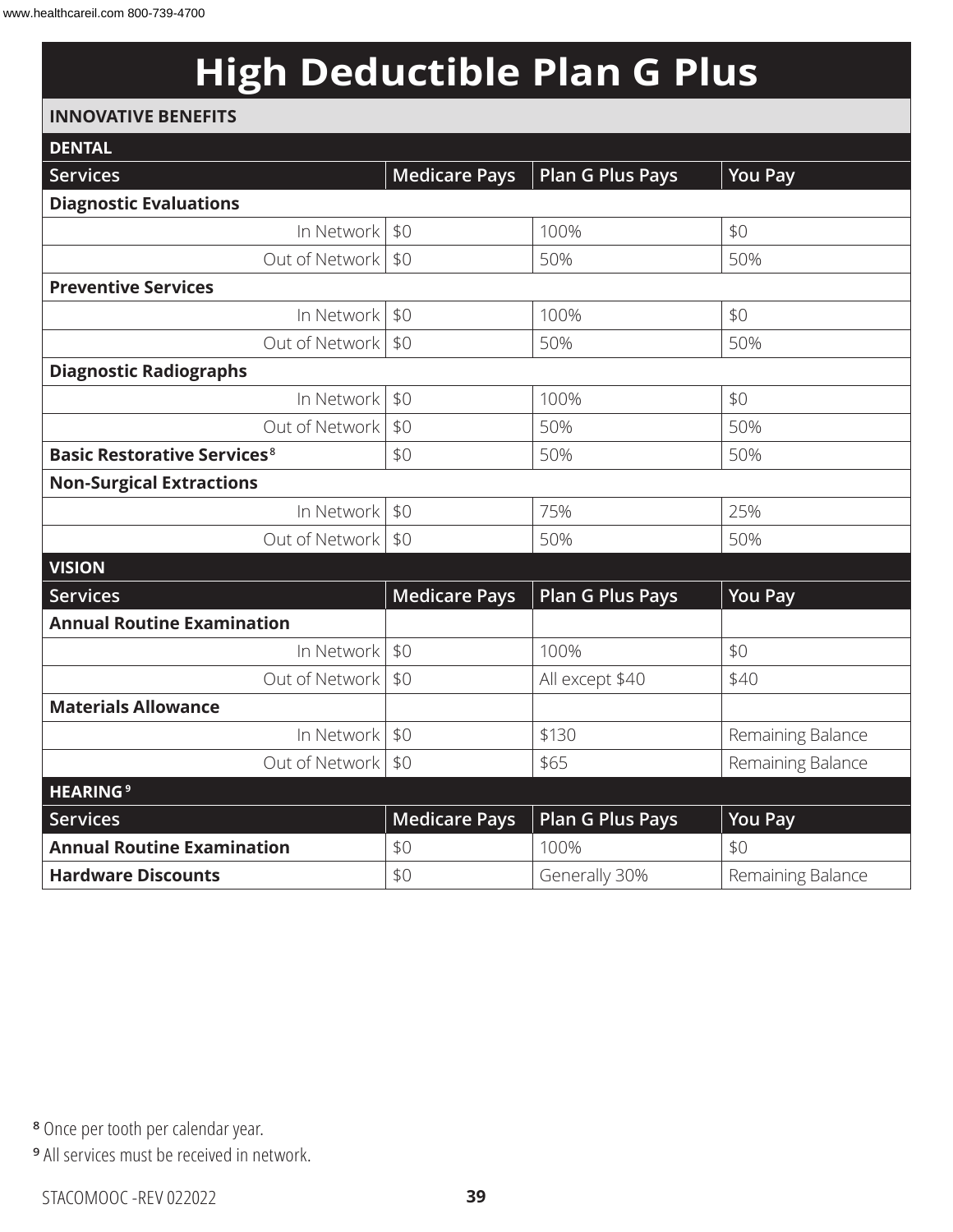### **Plan N**

| MEDICARE (PART A) - HOSPITAL SERVICES - PER BENEFIT PERIOD                                                                                                                                                                                         |                                                                                                         |                                             |                  |  |
|----------------------------------------------------------------------------------------------------------------------------------------------------------------------------------------------------------------------------------------------------|---------------------------------------------------------------------------------------------------------|---------------------------------------------|------------------|--|
| <b>Services</b>                                                                                                                                                                                                                                    | <b>Medicare Pays</b>                                                                                    | <b>Plan N Pays</b>                          | <b>You Pay</b>   |  |
| Hospitalization <sup>5</sup><br>Semiprivate room and board, general<br>nursing, and miscellaneous services and<br>supplies                                                                                                                         |                                                                                                         |                                             |                  |  |
| First 60 days                                                                                                                                                                                                                                      | All but \$1,556                                                                                         | \$1,556 (Part A<br>deductible) <sup>2</sup> | \$0              |  |
| 61st through 90th day                                                                                                                                                                                                                              | All but \$389 a day                                                                                     | \$389 a day                                 | \$0              |  |
| 91st day and after:                                                                                                                                                                                                                                |                                                                                                         |                                             |                  |  |
| - While using 60 Lifetime Reserve days                                                                                                                                                                                                             | All but \$778 a day                                                                                     | \$778 a day                                 | \$0              |  |
| - Additional 365 days once Lifetime<br>Reserve days are used                                                                                                                                                                                       | \$0                                                                                                     | 100% of Medicare-<br>eligible expenses      | \$0 <sup>6</sup> |  |
| Beyond the additional 365 days                                                                                                                                                                                                                     | \$0                                                                                                     | \$0                                         | All costs        |  |
| <b>Skilled Nursing Facility Care<sup>5</sup></b><br>You must meet Medicare's requirements,<br>including having been in a hospital for<br>at least 3 days and entered a Medicare-<br>approved facility within 30 days after<br>leaving the hospital |                                                                                                         |                                             |                  |  |
| First 20 days                                                                                                                                                                                                                                      | All approved amounts                                                                                    | \$0                                         | \$0              |  |
| 21st through 100th day                                                                                                                                                                                                                             | All but \$194.50 a day                                                                                  | Up to \$194.50 a day                        | \$0              |  |
| 101st day and after                                                                                                                                                                                                                                | \$0                                                                                                     | \$0                                         | All costs        |  |
| <b>Blood</b>                                                                                                                                                                                                                                       |                                                                                                         |                                             |                  |  |
| First 3 pints                                                                                                                                                                                                                                      | \$0                                                                                                     | 3 pints                                     | \$0              |  |
| Additional amounts                                                                                                                                                                                                                                 | 100%                                                                                                    | \$0                                         | \$0              |  |
| <b>Hospice Care</b><br>You must meet Medicare's requirements,<br>including a doctor's certification of<br>terminal illness                                                                                                                         | All but very limited<br>copayment/<br>coinsurance for<br>outpatient drugs and<br>inpatient respite care | Medicare copayment/<br>coinsurance          | \$0              |  |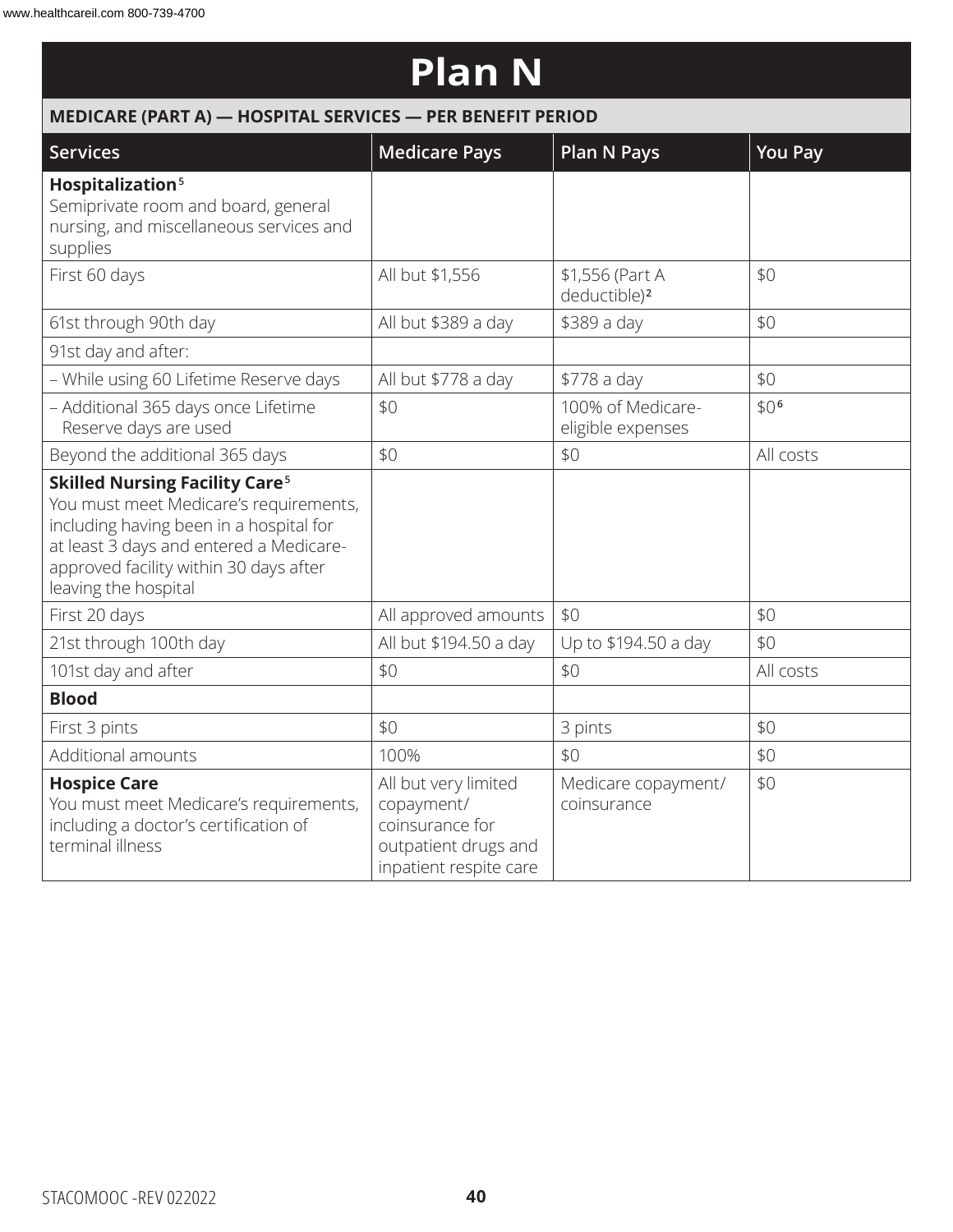### **Plan N**

| MEDICARE (PART B) - MEDICAL SERVICES - PER CALENDAR YEAR                                                                                                                                                                                                                             |                      |                                                                                                                                                                                                                                                                          |                                                                                                                                                                                                                                                   |
|--------------------------------------------------------------------------------------------------------------------------------------------------------------------------------------------------------------------------------------------------------------------------------------|----------------------|--------------------------------------------------------------------------------------------------------------------------------------------------------------------------------------------------------------------------------------------------------------------------|---------------------------------------------------------------------------------------------------------------------------------------------------------------------------------------------------------------------------------------------------|
| <b>Services</b>                                                                                                                                                                                                                                                                      | <b>Medicare Pays</b> | <b>Plan N Pays</b>                                                                                                                                                                                                                                                       | <b>You Pay</b>                                                                                                                                                                                                                                    |
| Medical Expenses - In or Out of the<br><b>Hospital And Outpatient Hospital</b><br>Treatment, such as physicians' services,<br>inpatient and outpatient medical and<br>surgical services and supplies, physical and<br>speech therapy, diagnostic tests, durable<br>medical equipment |                      |                                                                                                                                                                                                                                                                          |                                                                                                                                                                                                                                                   |
| First \$233 of Medicare-approved amounts <sup>7</sup>                                                                                                                                                                                                                                | \$0                  | \$0                                                                                                                                                                                                                                                                      | \$233 (Part B deductible)                                                                                                                                                                                                                         |
| Remainder of Medicare-approved amounts                                                                                                                                                                                                                                               | Generally 80%        | Balance, other than<br>up to \$20 per office<br>visit and up to \$50 per<br>emergency room visit.<br>The copayment of up<br>to \$50 is waived if the<br>insured is admitted<br>to any hospital and<br>the emergency visit is<br>covered as a Medicare<br>Part A expense. | Up to \$20 per office<br>visit and up to \$50 per<br>emergency room visit.<br>The copayment of up<br>to \$50 is waived if the<br>insured is admitted<br>to any hospital and<br>the emergency visit is<br>covered as a Medicare<br>Part A expense. |
| <b>Part B Excess Charges</b><br>(above Medicare-approved amounts)                                                                                                                                                                                                                    | \$0                  | \$0                                                                                                                                                                                                                                                                      | All costs                                                                                                                                                                                                                                         |
| <b>Blood</b>                                                                                                                                                                                                                                                                         |                      |                                                                                                                                                                                                                                                                          |                                                                                                                                                                                                                                                   |
| First 3 pints                                                                                                                                                                                                                                                                        | \$0                  | All costs                                                                                                                                                                                                                                                                | \$0                                                                                                                                                                                                                                               |
| Next \$233 of Medicare-approved amounts <sup>7</sup>                                                                                                                                                                                                                                 | \$0                  | \$0                                                                                                                                                                                                                                                                      | \$233 (Part B deductible)                                                                                                                                                                                                                         |
| Remainder of Medicare-approved amounts                                                                                                                                                                                                                                               | 80%                  | 20%                                                                                                                                                                                                                                                                      | \$0                                                                                                                                                                                                                                               |
| <b>Clinical Laboratory Services -</b><br><b>Tests for Diagnostic Services</b>                                                                                                                                                                                                        | 100%                 | \$0                                                                                                                                                                                                                                                                      | \$0                                                                                                                                                                                                                                               |
| <b>MEDICARE (PARTS A &amp; B)</b>                                                                                                                                                                                                                                                    |                      |                                                                                                                                                                                                                                                                          |                                                                                                                                                                                                                                                   |
| <b>Services</b>                                                                                                                                                                                                                                                                      | <b>Medicare Pays</b> | <b>Plan N Pays</b>                                                                                                                                                                                                                                                       | <b>You Pay</b>                                                                                                                                                                                                                                    |
| <b>Home Health Care</b><br><b>Medicare-approved Services</b>                                                                                                                                                                                                                         |                      |                                                                                                                                                                                                                                                                          |                                                                                                                                                                                                                                                   |
| Medically necessary skilled care services<br>and medical supplies                                                                                                                                                                                                                    | 100%                 | \$0                                                                                                                                                                                                                                                                      | \$0                                                                                                                                                                                                                                               |
| Durable medical equipment                                                                                                                                                                                                                                                            |                      |                                                                                                                                                                                                                                                                          |                                                                                                                                                                                                                                                   |
| - First \$233 of Medicare-approved<br>amounts <sup>7</sup>                                                                                                                                                                                                                           | \$0                  | \$0                                                                                                                                                                                                                                                                      | \$233 (Part B deductible)                                                                                                                                                                                                                         |
| - Remainder of Medicare-approved<br>amounts                                                                                                                                                                                                                                          | 80%                  | 20%                                                                                                                                                                                                                                                                      | \$0                                                                                                                                                                                                                                               |